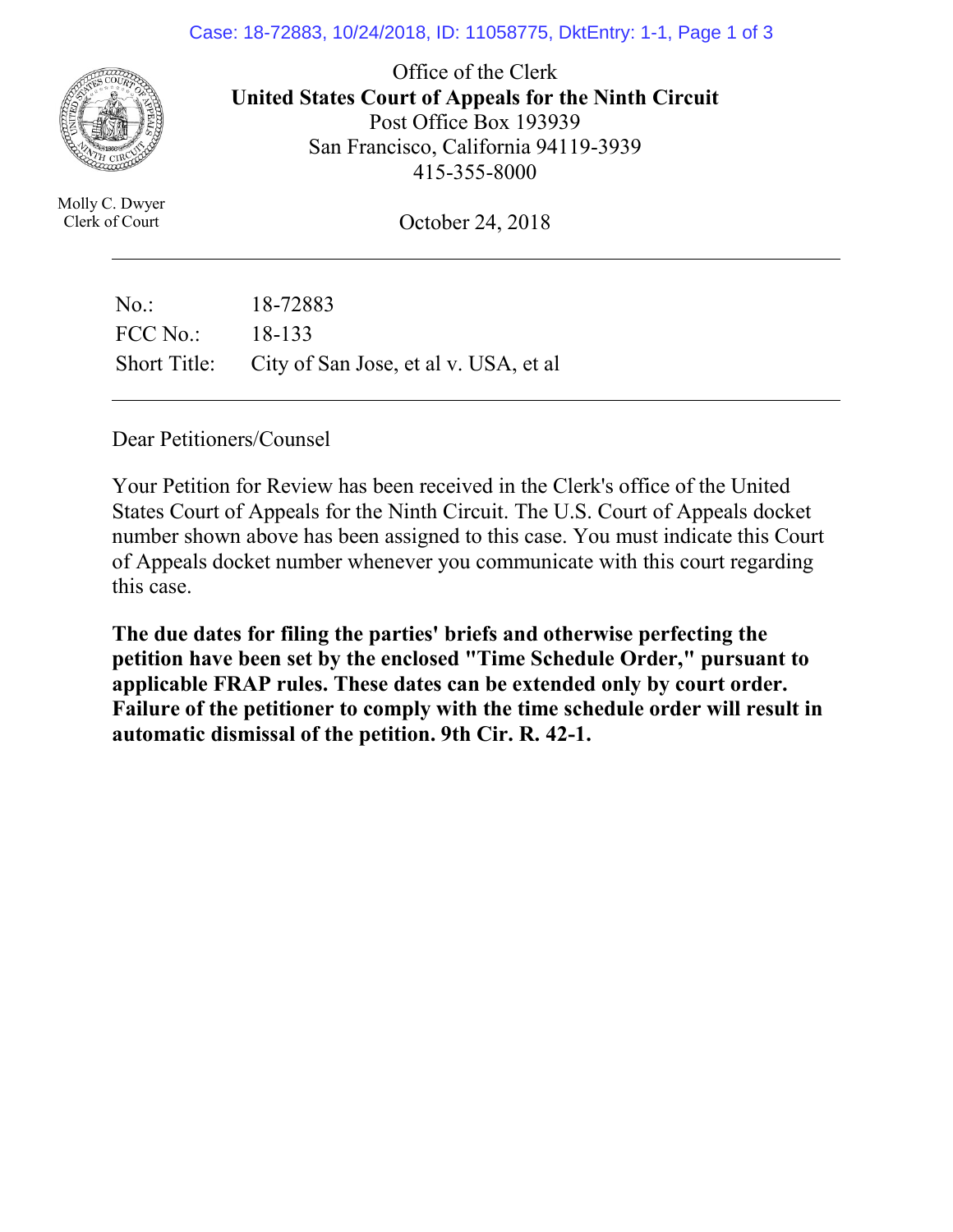# UNITED STATES COURT OF APPEALS

# FOR THE NINTH CIRCUIT

# **FILED**

OCT 24 2018

MOLLY C. DWYER, CLERK U.S. COURT OF APPEALS

CITY OF SAN JOSE, California; CITY OF ARCADIA, California; CITY OF BELLEVUE, Washington; CITY OF BURIEN, Washington; CITY OF BURLINGAME, California; CULVER CITY, California; TOWN OF FAIRFAX, California; CITY OF GIG HARBOR, Washington; CITY OF ISSAQUAH, Washington; CITY OF KIRKLAND, Washington; CITY OF LAS VEGAS, Nevada; CITY OF LOS ANGELES, California; COUNTY OF LOS ANGELES, California; CITY OF MONTEREY, California; CITY OF ONTARIO, California; CITY OF PIEDMONT, California; CITY OF PORTLAND, Oregon; CITY OF SAN JACINTO, California; CITY OF SHAFTER, California; CITY OF YUMA, Arizona,

Petitioners,

v.

UNITED STATES OF AMERICA; FEDERAL COMMUNICATIONS COMMISSION,

Respondents.

No. 18-72883

FCC No. 18-133 Federal Communications Commission

# **TIME SCHEDULE ORDER**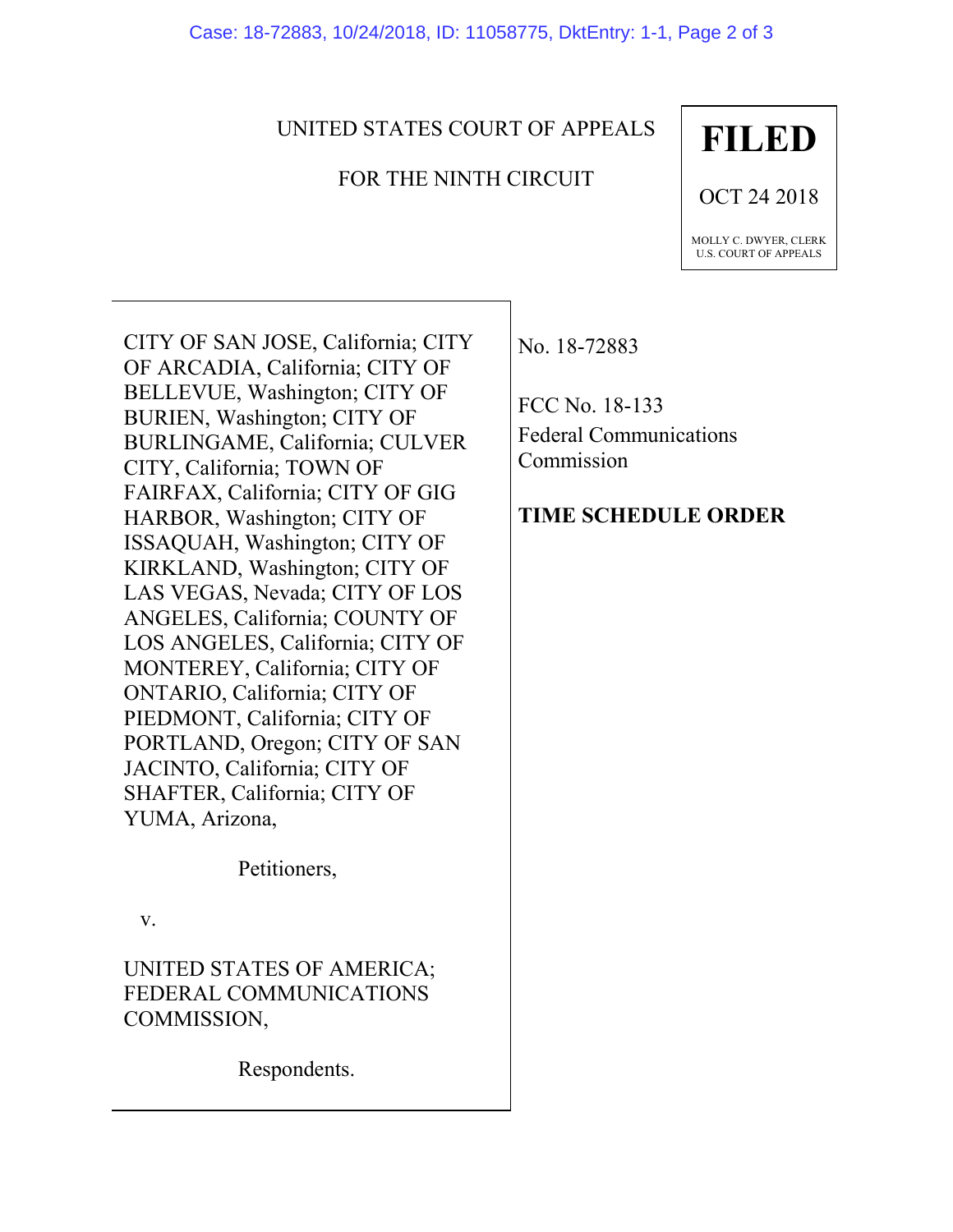### Case: 18-72883, 10/24/2018, ID: 11058775, DktEntry: 1-1, Page 3 of 3

The parties shall meet the following time schedule.

| <b>Wed., October 31, 2018</b>  | Mediation Questionnaire due. If your registration for<br>Appellate ECF is confirmed after this date, the<br>Mediation Questionnaire is due within one day of<br>receiving the email from PACER confirming your<br>registration. |  |
|--------------------------------|---------------------------------------------------------------------------------------------------------------------------------------------------------------------------------------------------------------------------------|--|
| <b>Mon., January 14, 2019</b>  | Petitioners' opening brief and excerpts of record shall<br>be served and filed pursuant to FRAP 31 and 9th Cir.<br>$R. 31-2.1.$                                                                                                 |  |
| <b>Mon., February 11, 2019</b> | Respondents' answering brief and excerpts of record<br>shall be served and filed pursuant to FRAP 31 and<br>9th Cir. R. 31-2.1.                                                                                                 |  |

**The optional petitioners' reply brief shall be filed and served within 21 days of service of the respondents' brief, pursuant to FRAP 31 and 9th Cir. R. 31-2.1.**

**Failure of the petitioners to comply with the Time Schedule Order will result in automatic dismissal of the appeal. See 9th Cir. R. 42-1.** 

FOR THE COURT:

MOLLY C. DWYER CLERK OF COURT

By: Janne Nicole Millare Rivera Deputy Clerk Ninth Circuit Rule 27-7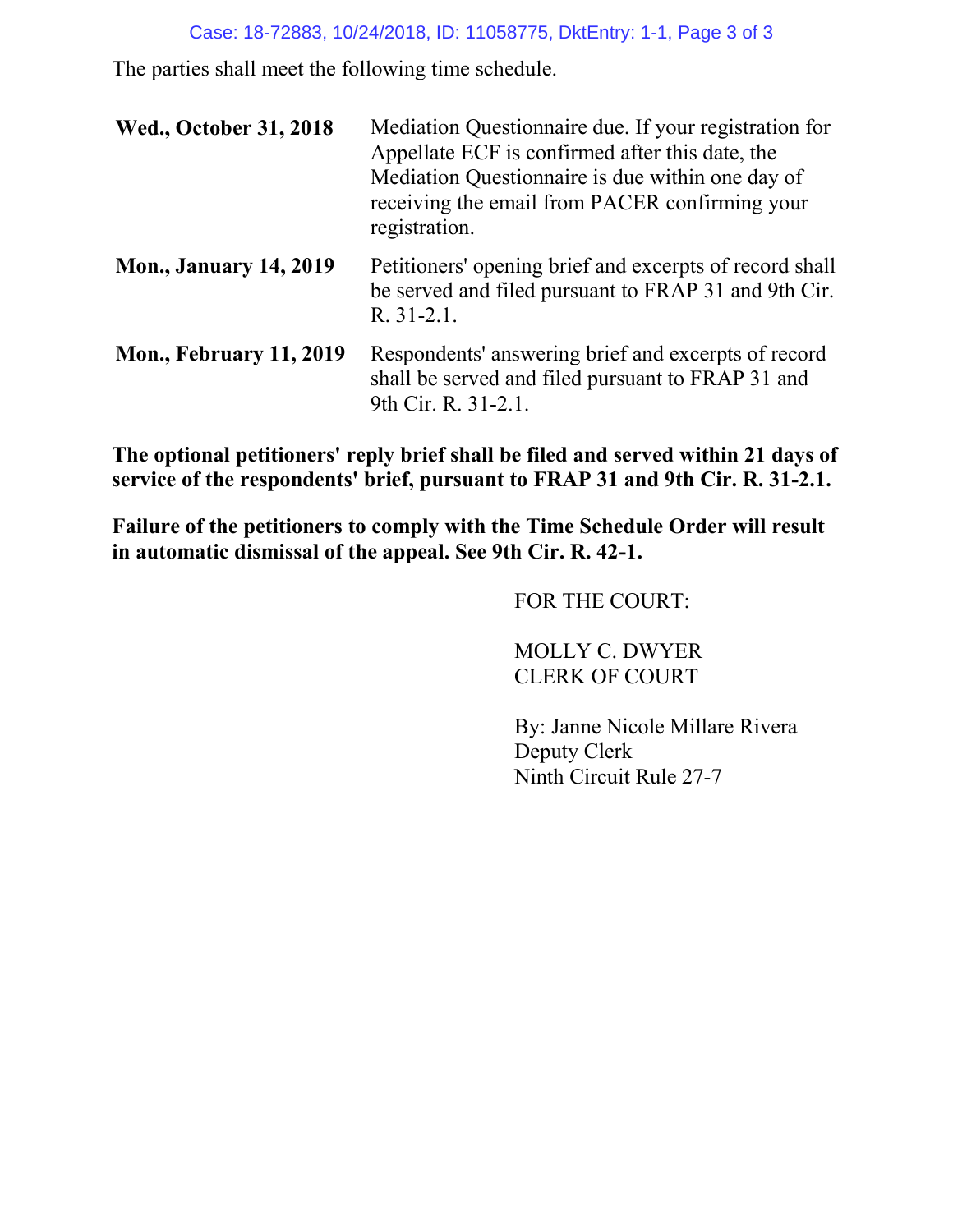# **UNITED STATES COURT OF APPEALS for the NINTH CIRCUIT**

# **Office of the Clerk**

# **After Opening a Case – Counseled Non-Immigration Agency Cases** *(revised April 2016)*

### **Court Address – San Francisco Headquarters**

| <b>Mailing Address for</b><br>U.S. Postal Service                                                                                     | <b>Mailing Address for</b><br>Overnight Delivery<br>(FedEx, UPS, etc.)                                                                  | <b>Street Address</b>                           |
|---------------------------------------------------------------------------------------------------------------------------------------|-----------------------------------------------------------------------------------------------------------------------------------------|-------------------------------------------------|
| Office of the Clerk<br>James R. Browning<br>Courthouse<br>U.S. Court of Appeals<br>P.O. Box 193939<br>San Francisco, CA<br>94119-3939 | Office of the Clerk<br>James R. Browning<br>Courthouse<br>U.S. Court of Appeals<br>95 Seventh Street<br>San Francisco, CA<br>94103-1526 | 95 Seventh Street<br>San Francisco, CA<br>94103 |

### **Court Addresses – Divisional Courthouses**

| Pasadena                                                                                 | Portland                                                                             | Seattle                                                       |
|------------------------------------------------------------------------------------------|--------------------------------------------------------------------------------------|---------------------------------------------------------------|
| Richard H. Chambers<br><b>Courthouse</b><br>125 South Grand Avenue<br>Pasadena, CA 91105 | The Pioneer Courthouse<br>700 SW 6th Ave, Ste 110   Courthouse<br>Portland, OR 97204 | William K. Nakamura<br>1010 Fifth Avenue<br>Seattle, WA 98104 |

# **Court Website – [www.ca9.uscourts.gov](http://www.ca9.uscourts.gov/)**

The Court's website contains the Court's Rules and General Orders, information about electronic filing of documents, answers to frequently asked questions, directions to the courthouses, forms necessary to gain admission to the bar of the Court, opinions and memoranda, live streaming of oral arguments, links to practice manuals, and an invitation to join our Pro Bono Program.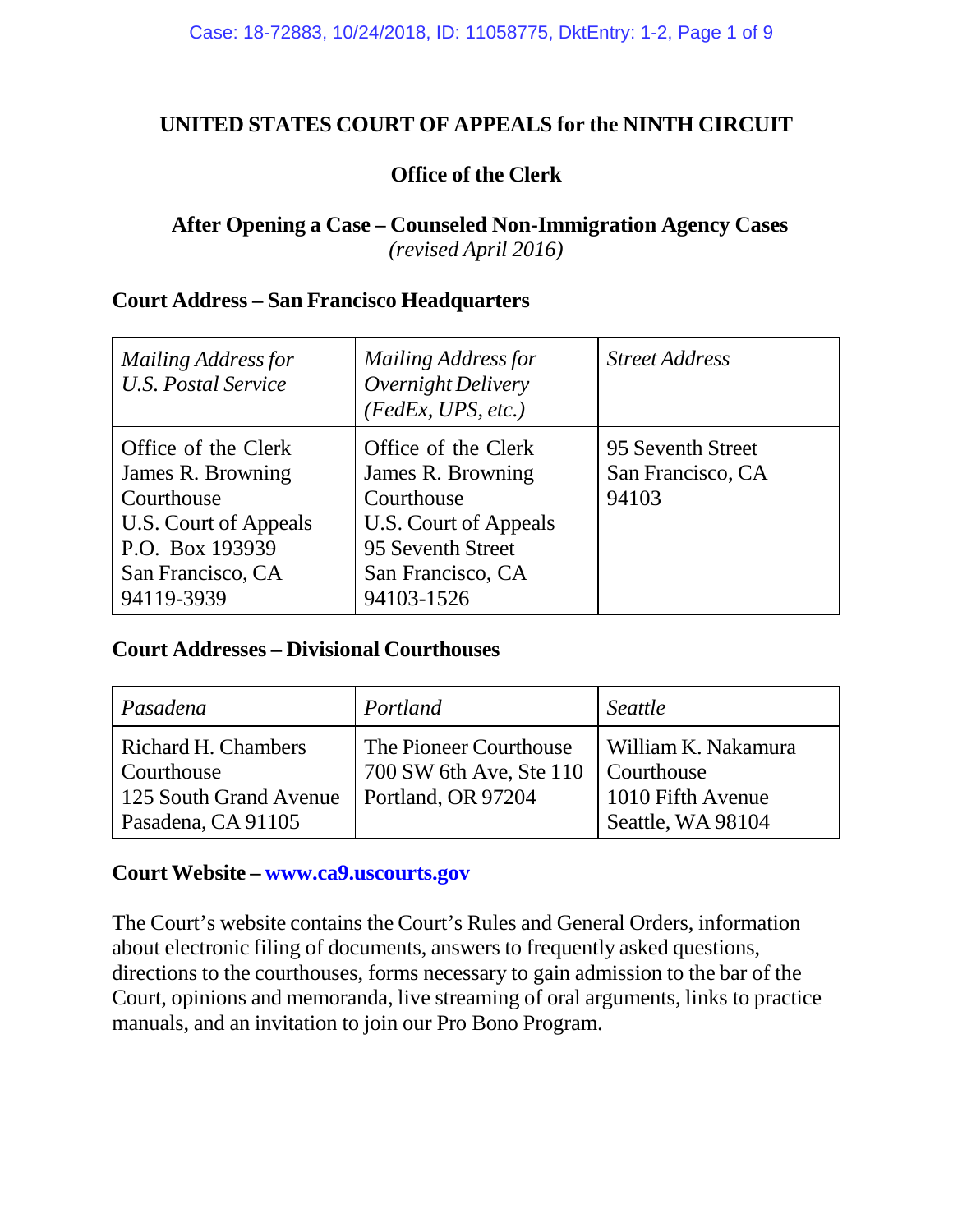# **Court Phone List**

| Electronic Filing – CM/ECF. $\dots \dots \dots \dots \dots \dots \dots \dots$ . Submit form at<br>http://www.ca9.uscourts.gov/cmecf/feedback |                    |
|----------------------------------------------------------------------------------------------------------------------------------------------|--------------------|
|                                                                                                                                              |                    |
|                                                                                                                                              |                    |
|                                                                                                                                              |                    |
|                                                                                                                                              |                    |
|                                                                                                                                              |                    |
| <b>Divisional Court Offices:</b>                                                                                                             |                    |
|                                                                                                                                              | $(626)$ 229-7250   |
|                                                                                                                                              | $(503) 833 - 5300$ |
|                                                                                                                                              |                    |

# **Electronic Filing - CM/ECF**

The Ninth Circuit's CM/ECF (Case Management/Electronic Case Files) system is mandatory for all attorneys filing in this Court, unless they are granted an exemption. All non-exempted attorneys who appear in an ongoing case are required to register for and to use CM/ECF. Registration and information about CM/ECF is available on the Court's website at [www.ca9.uscourts.gov](http://www.ca9.uscourts.gov/cmecf/view.php?pk_id=0000000098&section-registration) under *Electronic Filing–CM/ECF.* Read the [Circuit](http://www.ca9.uscourts.gov/rules/) Rules, especially Ninth Circuit Rule 25-5, for guidance on filing documents electronically via CM/ECF, and see the [CM/ECF](http://cdn.ca9.uscourts.gov/datastore/uploads/cmecf/ecf-user-guide.pdf) User Guide for a complete list of the available types of filing events.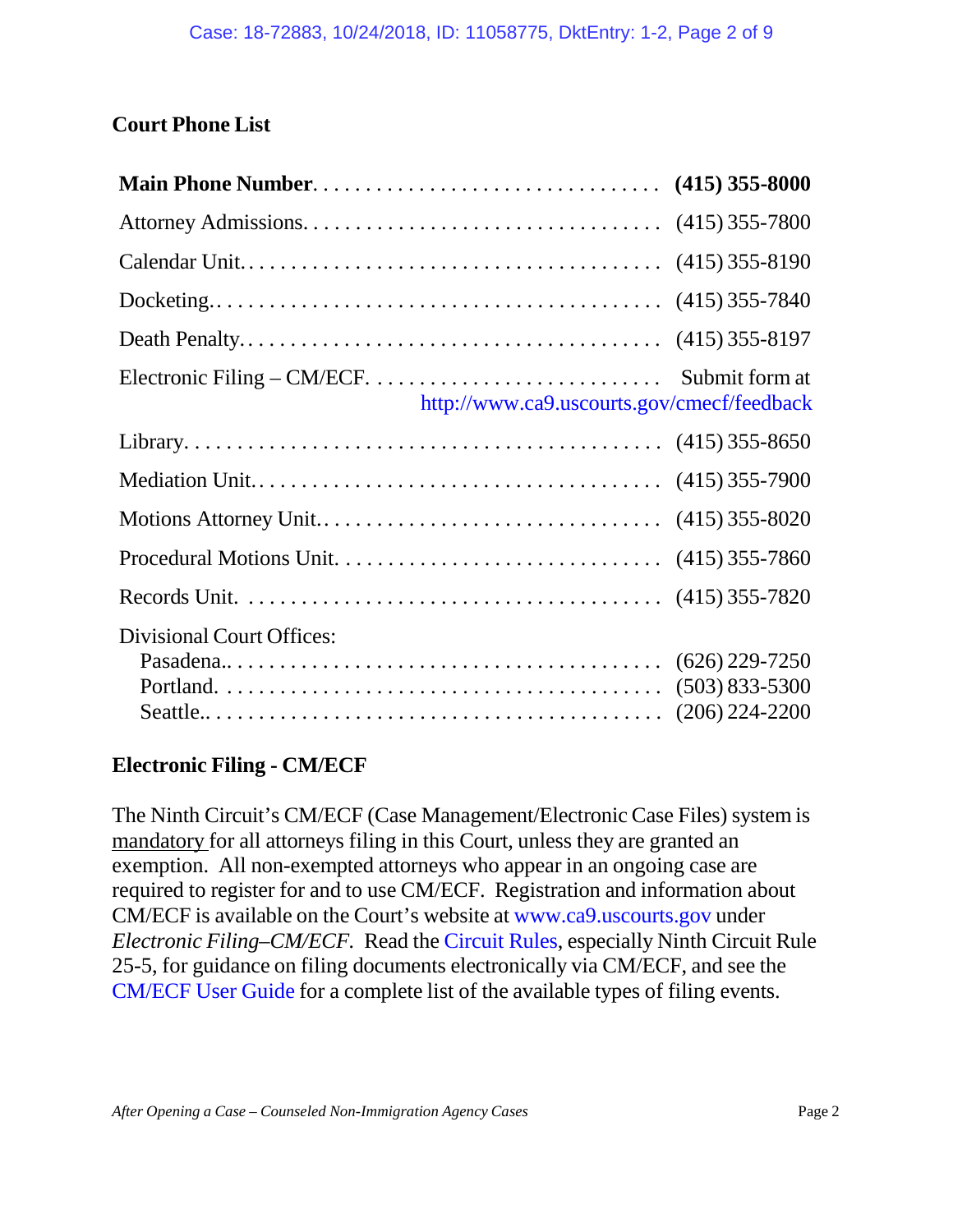# **Rules of Practice**

The Federal Rules of Appellate Procedure (Fed. R. App. P.), the Ninth Circuit Rules (9th Cir. R.) and the General Orders govern practice before this Court. The rules are available on the Court's website at [www.ca9.uscourts.gov](http://www.ca9.uscourts.gov/) under *Rules.*

### **Practice Resources**

The Appellate Lawyer [Representatives'](http://www.ca9.uscourts.gov/content/view.php?pk_id=0000000858) Guide to Practice in the United States Court of [Appeals](http://cdn.ca9.uscourts.gov/datastore/general/2014/08/29/Final_2014_ALR_Practice_Guide_82514.pdf) for the Ninth Circuit is available on the Court's website [www.ca9.uscourts.gov](http://www.ca9.uscourts.gov/) at *Guides and Legal Outlines* > *Appellate Practice Guide*. The Court provides other resources in *Guides and Legal Outlines*.

# **Admission to the Bar of the Ninth Circuit**

All attorneys practicing before the Court must be admitted to the Bar of the Ninth Circuit. Fed. R. App. P. 46(a); 9th Cir. R. 46-1.1 & 46-1.2.

For instructions on how to apply for bar admission, go to [www.ca9.uscourts.gov](http://www.ca9.uscourts.gov/) and click on the *Attorneys* tab > *Attorney Admissions* > *Instructions*.

# **Notice of Change of Address**

Counsel who are registered for CM/ECF must update their personal information, including street addresses and email addresses, online at: <https://pacer.psc.uscourts.gov/pscof/login.jsf> 9th Cir. R. 46-3.

Counsel who have been granted an exemption from using CM/ECF must file a written change of address with the Court. 9th Cir. R. 46-3.

# **Payment of Fees**

The \$500.00 filing fee or a motion to proceed in forma pauperis shall accompany the petition. 9th Cir. R. 3-1.

A motion to proceed in forma pauperis must be supported by the affidavit of indigency found at [Form](http://cdn.ca9.uscourts.gov/datastore/uploads/forms/Form4-IFP-Affidavit.pdf) 4 of the Federal Rules of Appellate Procedure, available at the Court's website, [www.ca9.uscourts.gov,](http://www.ca9.uscourts.gov/) under *Forms*.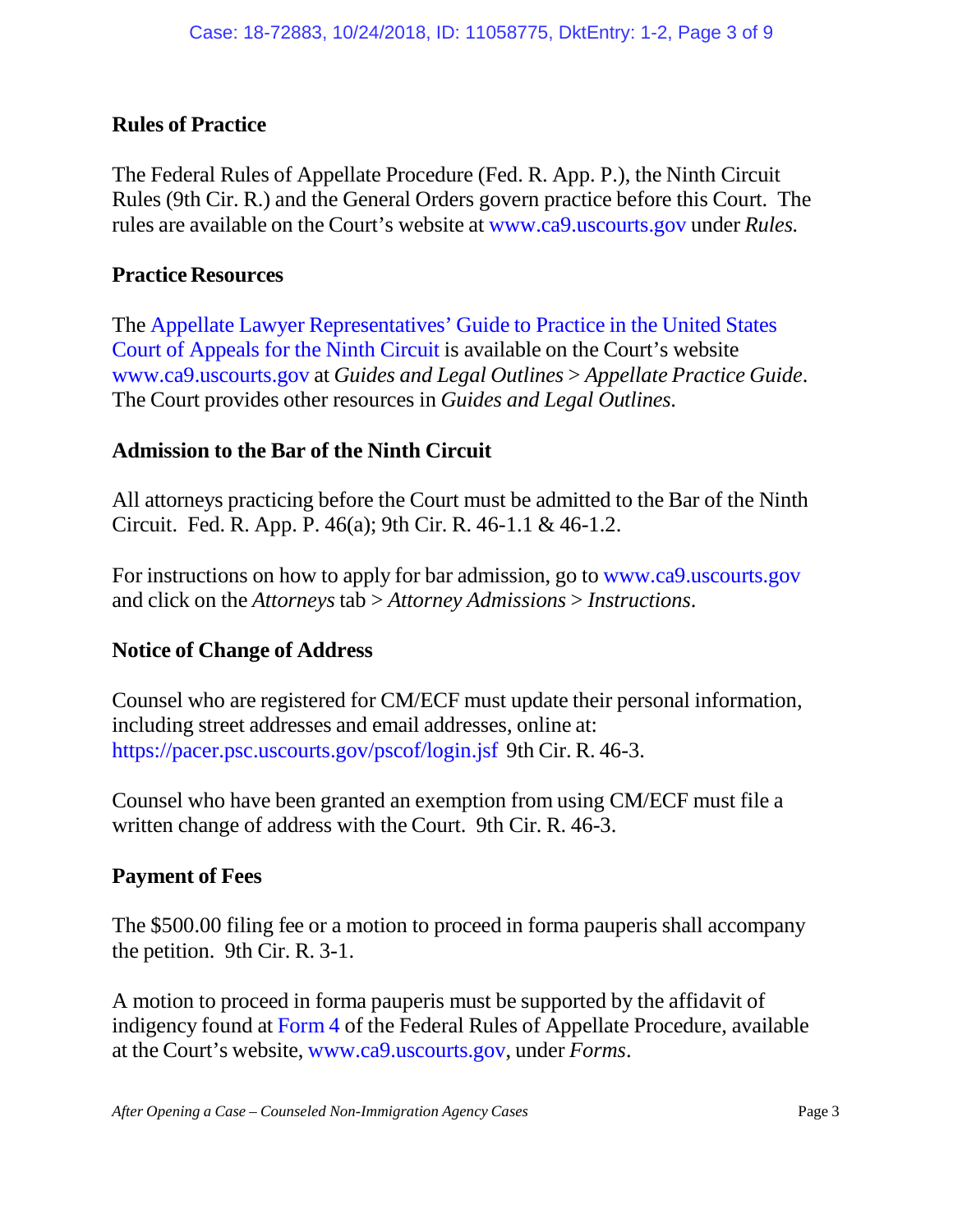Failure to satisfy the fee requirement or to apply to proceed without payment of fees will result in the petition's dismissal. 9th Cir. R. 42-1.

# **Motions Practice**

Following are some of the basic points of motion practice, governed by Fed. R. App. P. 27 and 9th Cir. R. 27-1 through 27-14.

- Neither a notice of motion nor a proposed order is required. Fed. R. App. P.  $27(a)(2)(C)(ii)$ , (iii).
- Motions may be supported by an affidavit or declaration. 28 U.S.C. § 1746.
- Each motion should provide the position of the opposing party. Circuit Advisory Committee Note to Rule 27-1(5); 9th Cir. R. 31-2.2(b)(6).
- A response to a motion is due 10 days from the service of the motion. Fed. R. App. P.  $27(a)(3)(A)$ ; Fed. R. App. P.  $26(c)$ . The reply is due 7 days from service of the response. Fed. R. App. P.  $27(a)(4)$ ; Fed. R. App. P.  $26(c)$ .
- A response requesting affirmative relief must include that request in the caption. Fed. R. App. P.  $27(a)(3)(B)$ .
- A motion filed after a case has been scheduled for oral argument, has been argued, is under submission or has been decided by a panel, must include on the initial page and/or cover the date of argument, submission or decision and, if known, the names of the judges on the panel. 9th Cir. R. 25-4.

# **Emergency or Urgent Motions**

All emergency and urgent motions must conform with the provisions of 9th Cir. R. 27-3. Note that a motion requesting procedural relief (e.g., an extension of time to file a brief) is *not* the type of matter contemplated by 9th Cir. R. 27-3. Circuit Advisory Committee Note to 27-3(3).

Prior to filing an emergency motion, the moving party *must* contact an attorney in the Motions Unit in San Francisco at (415) 355-8020.

When it is absolutely necessary to notify the Court of an emergency outside of standard office hours, the moving party shall call (415) 355-8000. Keep in mind that this line is for true emergencies that cannot wait until the next business day (e.g., an imminent execution or removal from the United States).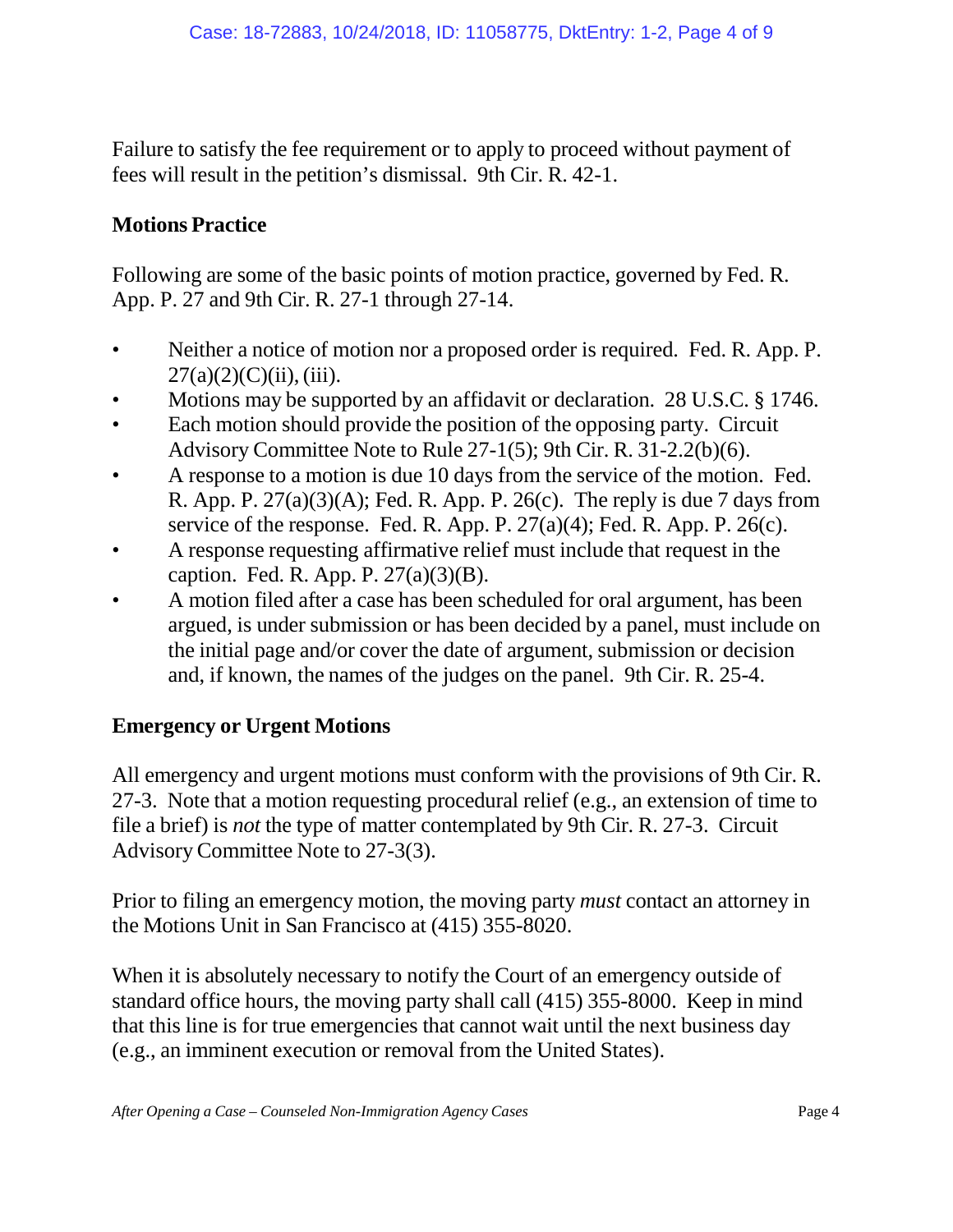# **Briefing Schedule**

The Court sets the briefing schedule at the time the petition is docketed.

Certain motions (e.g., a motion for dismissal) automatically stay the briefing schedule. 9th Cir. R. 27-11.

The opening and answering brief due dates are not subject to the additional time described in Fed. R. App. P. 26(c). 9th Cir. R. 31-2.1. The early filing of petitioner's opening brief does not advance the due date for respondent's answering brief. *Id*.

# **Extensions of Time to file a Brief**

### *Streamlined Request*

Subject to the conditions described at 9th Cir. R. 31-2.2(a), you may request one streamlined extension of up to 30 days from the brief's existing due date. Submit your request via CM/ECF using the "File Streamlined Request to Extend Time to File Brief" event on or before your brief's existing due date. No form or written motion is required.

# *Written Extension*

Requests for subsequent extensions or extensions of more than 30 days will be granted only upon a written motion supported by a showing of diligence and substantial need. This motion shall be filed at least 7 days before the due date for the brief. The motion shall be accompanied by an affidavit or declaration that includes all of the information listed at 9th Cir. R. 31-2.2(b).

The Court will ordinarily adjust the schedule in response to an initial motion. Circuit Advisory Committee Note to Rule 31-2.2. The Court expects that the brief will be filed within the requested period of time. *Id.*

# **Contents of Briefs and Record**

The required components of a brief are set out at Fed. R. App. P. 28 and 32, and 9th Cir. R. 28-2, 32-1 and 32-2.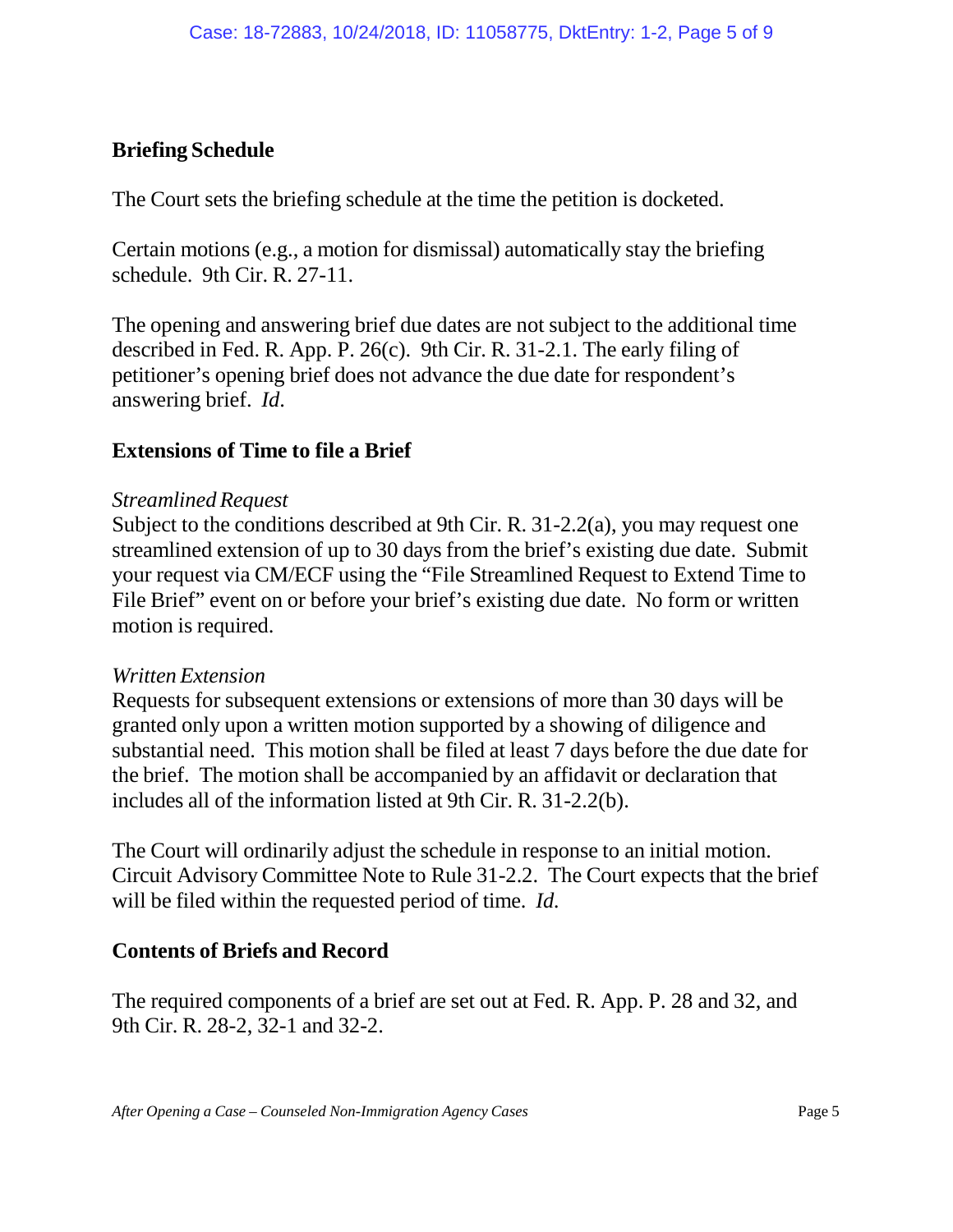The content and filing of the record are governed by Fed. R. App. P. 16(a) and 17. If respondent does not file the record or certified list by the specified date, petitioner may move to amend the briefing schedule.

After the electronically submitted brief has been reviewed, the Clerk will request 7 paper copies of the brief that are identical to the electronic version. 9th Cir. R. 31- 1. Do not submit paper copies until directed to do so.

# **Excerpts of Record**

The Court requires Excerpts of Record rather than an Appendix. 9th Cir. R. 30- 1.1. Please review 9th Cir. R. 17-1.3 through 17-1.6 to see a list of the specific contents and format. For Excerpts that exceed 75 pages, the first volume must comply with 9th Cir. R. 17-1.6 and 30-1.6(a). Excerpts exceeding 300 pages must be filed in multiple volumes. 9th Cir. R. 30-1.6(a).

Respondent may file supplemental Excerpts, and petitioner may file further Excerpts. 9th Cir. R. 17-1.7; 17-1.8; 30-1.7 and 30-1.8. If you are a respondent responding to a pro se brief that did not come with Excerpts, then your Excerpts need only include the contents set out at 9th Cir. R. 30-1.7.

Excerpts must be submitted in PDF format in CM/ECF on the same day the filer submits the brief. The filer shall serve a paper copy of the Excerpts on any party not registered for CM/ECF.

If the Excerpts contain sealed materials, you must submit the sealed documents electronically in a separate volume in a separate transaction from the unsealed volumes, along with a motion to file under seal. 9th Cir. R. 27-13(e). Sealed filings must be served on all parties by mail, or if mutually agreed by email, rather than through CM/ECF noticing.

After electronic submission, the Court will direct the filer to file 4 separatelybound paper copies of the excerpts of record with white covers.

# **Mediation Program**

Mediation Questionnaires are required in all counseled agency cases except those cases seeking review of a Board of Immigration Appeals decision. 9th Cir. R.

*After Opening a Case – Counseled Non-Immigration Agency Cases* Page 6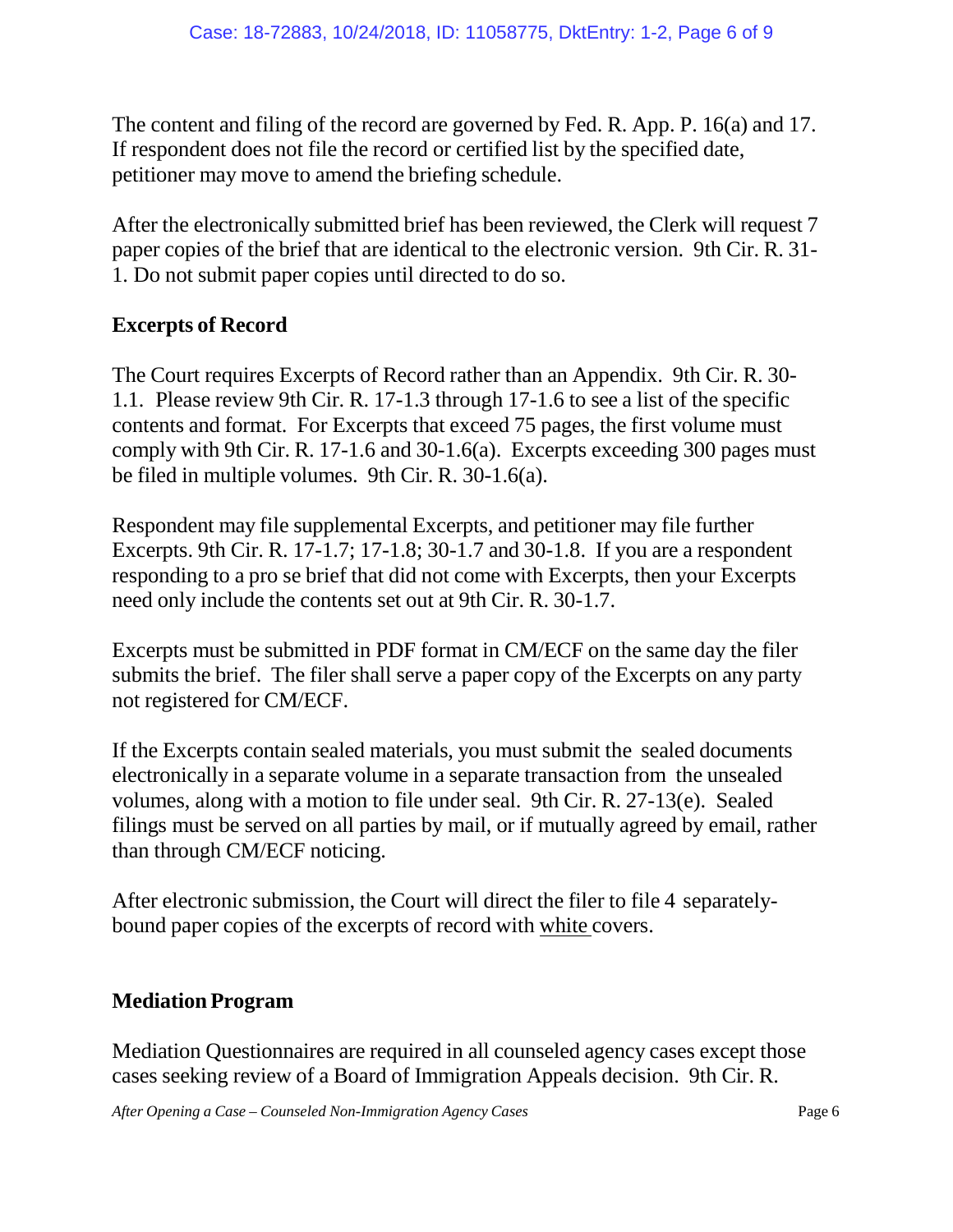# 15-2.

The Mediation Questionnaire is available on the Court's website at [www.ca9.uscourts.gov](http://www.ca9.uscourts.gov/) under *Forms.* The Mediation Questionnaire should be filed within 7 days of the docketing of the petition. The Mediation Questionnaire is used only to assess settlement potential.

If you are interested in requesting a conference with a mediator, you may call the Mediation Unit at (415) 355-7900, email [ca09\\_mediation@ca9.uscourts.gov](mailto:ca09_mediation@ca9.uscourts.gov) or make a written request to the Chief Circuit Mediator. You may request conferences confidentially. More information about the Court's mediation programis available at [http://www.ca9.uscourts.gov/mediation.](http://www.ca9.uscourts.gov/mediation)

# **Oral Hearings**

Approximately 14 weeks before a case is set for oral hearing, the parties are notified of the hearing dates and locations and are afforded 3 days from the date of those notices to inform the Court of any conflicts. Notices of the actual calendars are then distributed approximately 10 weeks before the hearing date.

The Court will change the date or location of an oral hearing only for good cause, and requests to continue a hearing filed within 14 days of the hearing will be granted only upon a showing of exceptional circumstances. 9th Cir. R. 34-2.

Oral hearing will be conducted in all cases unless all members of the panel agree that the decisional process would not be significantly aided by oral argument. Fed. R. App. P. 34(a)(2).

Oral arguments are live streamed to You Tube and can be accessed on the Court's website.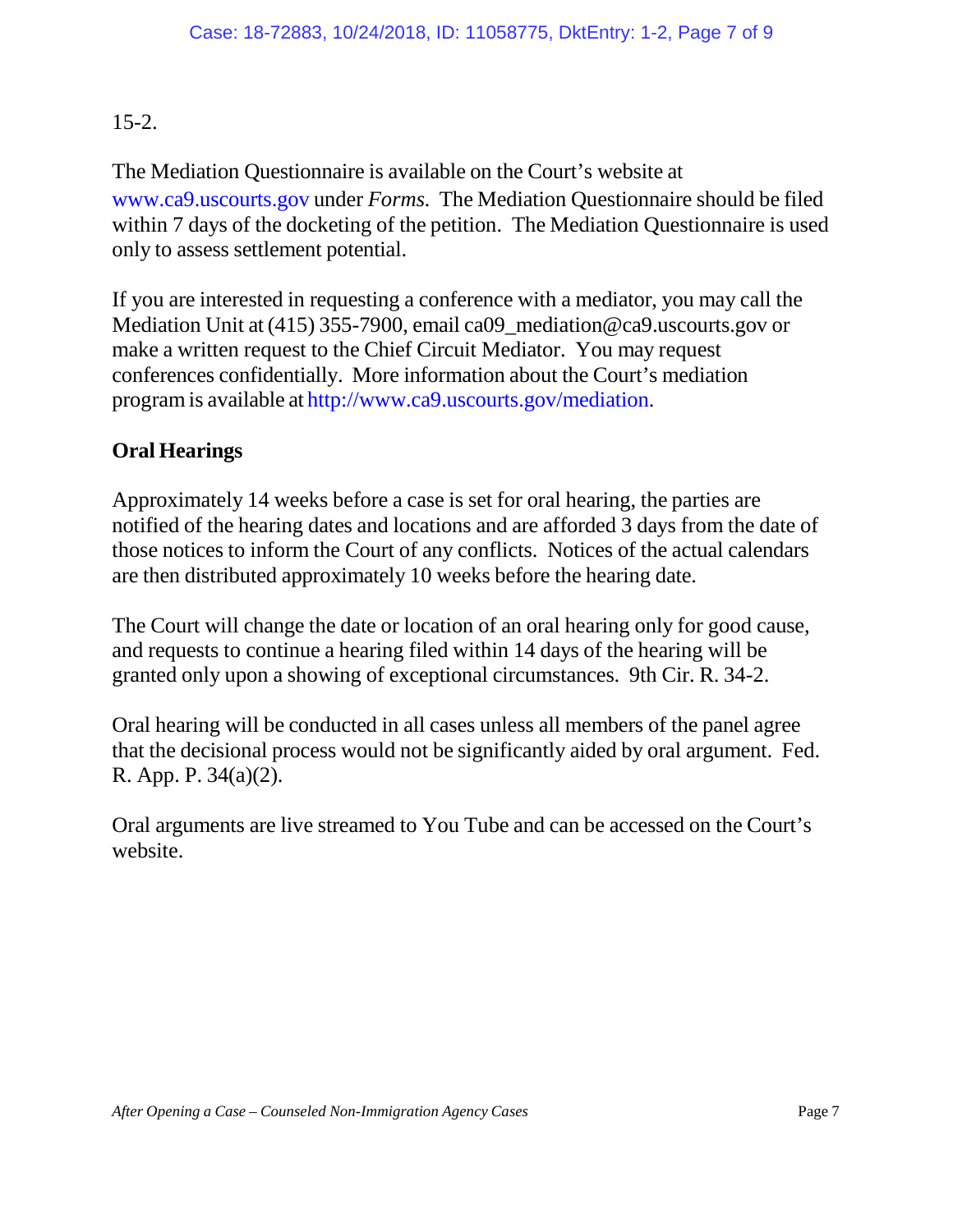# **Ninth Circuit Appellate Lawyer Representatives APPELLATEMENTORINGPROGRAM**

### 1. Purpose

The Appellate Mentoring Program is intended to provide mentoring on a voluntary basis to attorneys who are new to federal appellate practice or would benefit from guidance at the appellate level. In addition to general assistance regarding federal appellate practice, the project will provide special focus on two substantive areas of practice - immigration law and habeas corpus petitions. Mentors will be volunteers who have experience in immigration, habeas corpus, and/or appellate practice in general. The project is limited to counseled cases.

2. Coordination, recruitment of volunteer attorneys, disseminating information about the program, and requests for mentoring

Current or former Appellate Lawyer Representatives (ALRs) will serve as coordinators for the Appellate Mentoring Program. The coordinators will recruit volunteer attorneys with appellate expertise, particularly in the project's areas of focus, and will maintain a list of those volunteers. The coordinators will ask the volunteer attorneys to describe their particular strengths in terms of mentoring experience, substantive expertise, and appellate experience, and will maintain a record of this information as well.

The Court will include information about the Appellate Mentoring Program in the case opening materials sent to counsel and will post information about it on the Court's website. Where appropriate in specific cases, the Court may also suggest that counsel seek mentoring on a voluntary basis.

Counsel who desire mentoring should contact the court at [mentoring@ca9.uscourts.gov,](mailto:mentoring@ca9.uscourts.gov) and staff will notify the program coordinators. The coordinators will match the counsel seeking mentoring with a mentor, taking into account the mentor's particular strengths.

3. The mentoring process

The extent of the mentor's guidance may vary depending on the nature of the case, the mentee's needs, and the mentor's availability. In general, the mentee should initiate contact with the mentor, and the mentee and mentor should determine together how best to proceed. For example, the areas of guidance may range from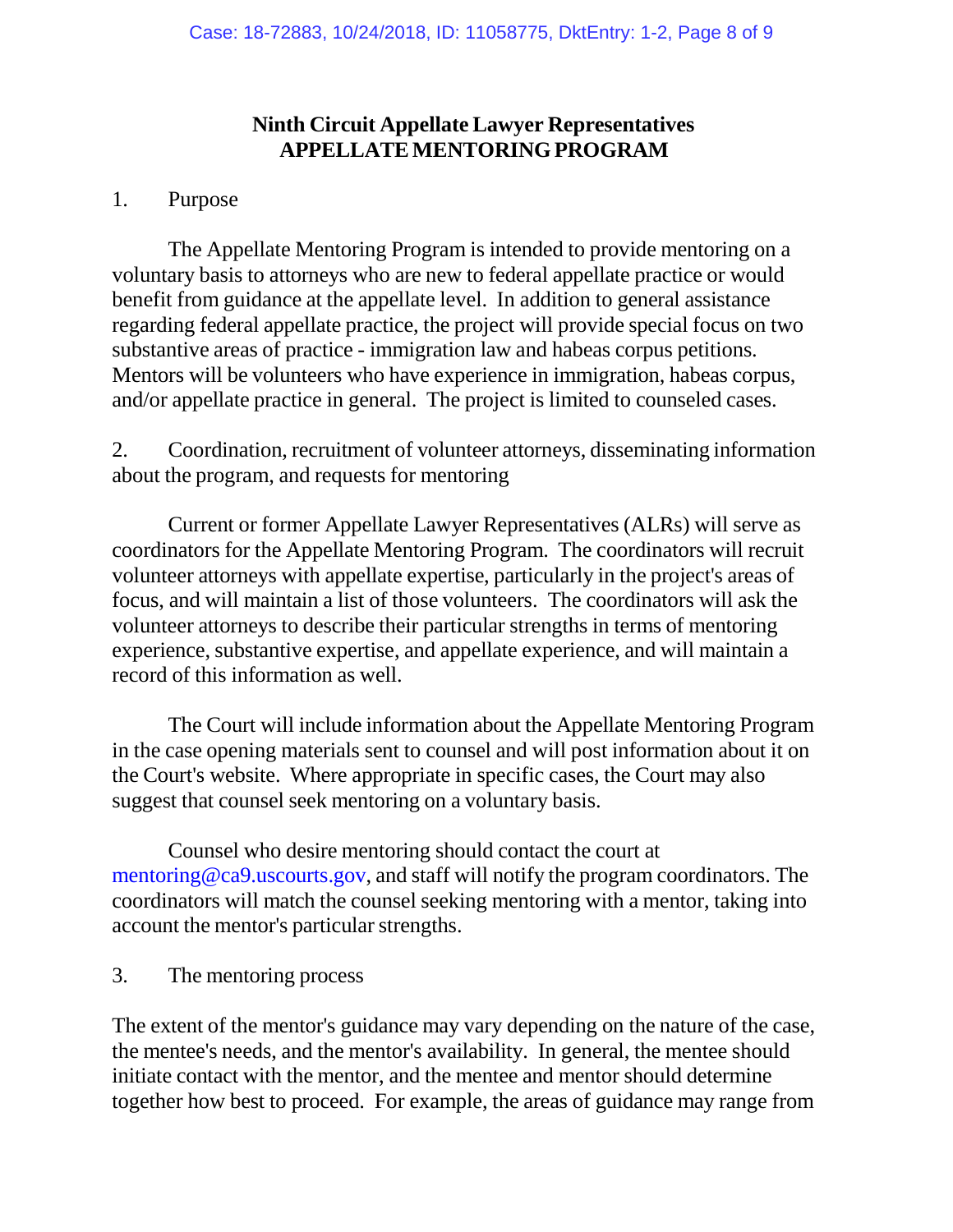basic questions about the mechanics of perfecting an appeal to more sophisticated matters such as effective research, how to access available resources, identification of issues, strategy, appellate motion practice, and feedback on writing.

# 4. Responsibility/liabilitystatement

The mentee is solely responsible for handling the appeal and any other aspects of the client's case, including all decisions on whether to present an issue, how to present it in briefing and at oral argument, and how to counsel the client. By participating in the program, the mentee agrees that the mentor shall not be liable for any suggestions made. In all events, the mentee is deemed to waive and is estopped from asserting any claim for legal malpractice against the mentor.

The mentor's role is to provide guidance and feedback to the mentee. The mentor will not enter an appearance in the case and is not responsible for handling the case, including determining which issues to raise and how to present them and ensuring that the client is notified of proceedings in the case and receives appropriate counsel. The mentor accepts no professional liability for any advice given.

### 5. Confidentialitystatement

The mentee alone will have contact with the client, and the mentee must maintain client confidences, as appropriate, with respect to non-public information.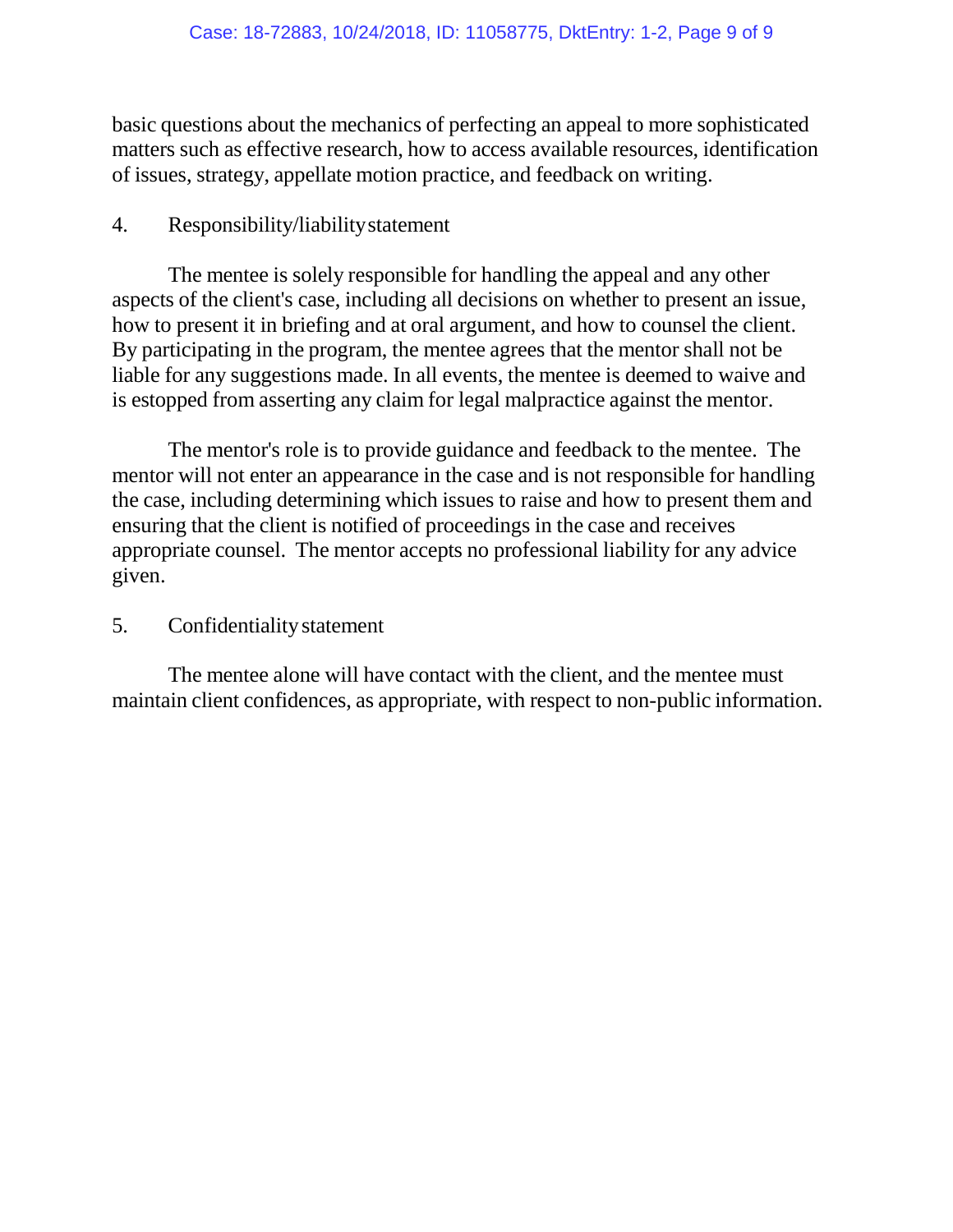### **UNITED STATES COURT OF APPEALS FOR THE NINTH CIRCUIT**

**THE CITY OF SAN JOSE, CALIFORNIA; THE CITY OF ARCADIA, CALIFORNIA; THE CITY OF BELLEVUE, WASHINGTON; THE CITY OF BURIEN, WASHINGTON; THE CITY OF BURLINGAME, CALIFORNIA; CULVER CITY, CALIFORNIA; THE TOWN OF FAIRFAX, CALIFORNIA; THE CITY OF GIG HARBOR, WASHINGTON; THE CITY OF ISSAQUAH, WASHINGTON; THE CITY OF KIRKLAND, WASHINGTON; THE CITY OF LAS VEGAS, NEVADA; THE CITY OF LOS ANGELES, CALIFORNIA; THE COUNTY OF LOS ANGELES, CALIFORNIA; THE CITY OF MONTEREY, CALIFORNIA; THE CITY OF ONTARIO, CALIFORNIA; THE CITY OF PIEDMONT, CALIFORNIA; THE CITY OF PORTLAND, OREGON; THE CITY OF SAN JACINTO, CALIFORNIA; THE CITY OF SHAFTER, CALIFORNIA; AND THE CITY OF YUMA, ARIZONA,** 

Petitioners,

v.

### **UNITED STATES OF AMERICA**

and

**FEDERAL COMMUNICATIONS COMMISSION**

Respondents

Case No. \_\_

**PETITION FOR REVIEW of Order of the Federal Communications Commission**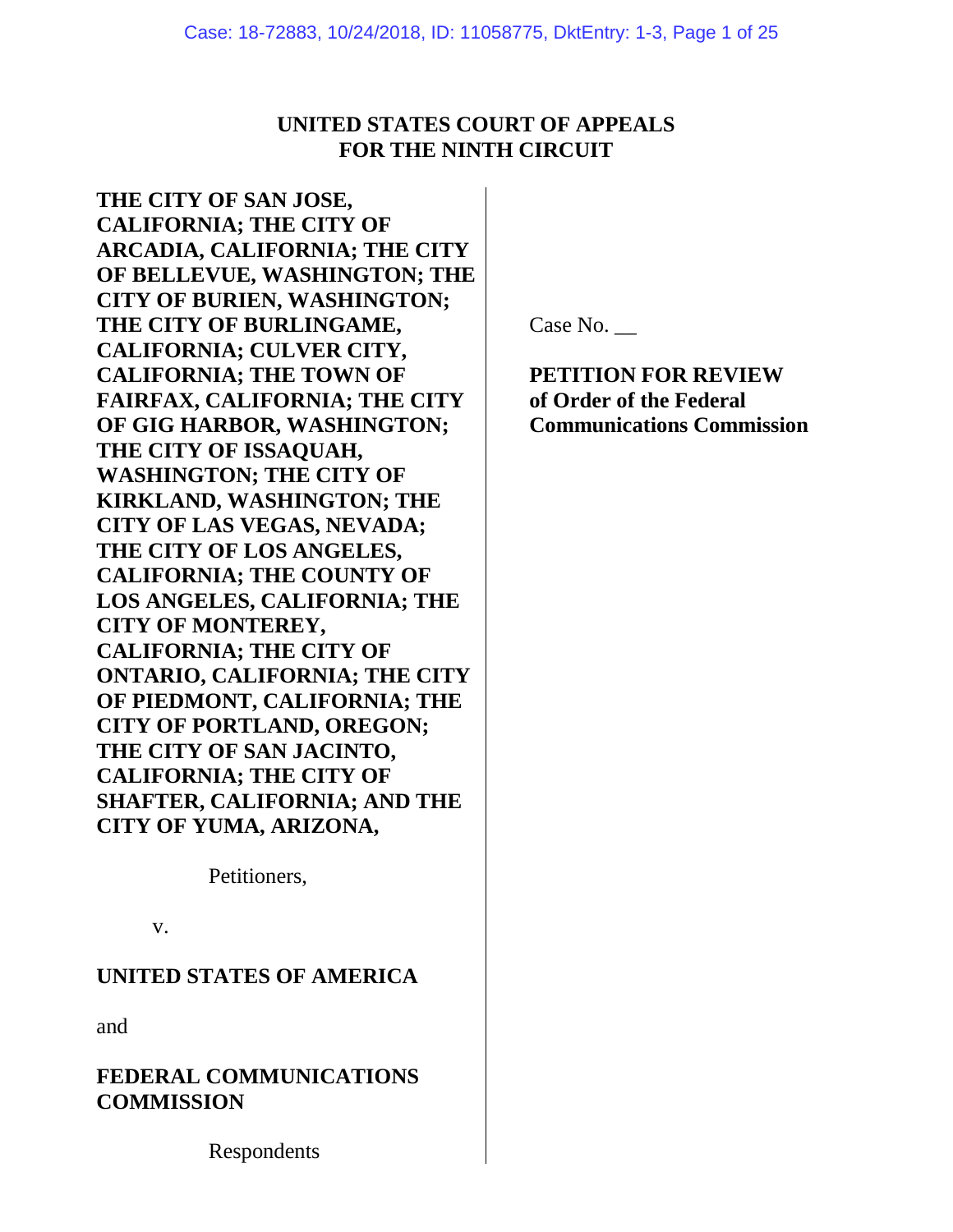Pursuant to Section 402(a) of the Communications Act of 1934, as amended (the "Communications Act"), 47 U.S.C. § 151 *et seq.*, and Sections 2342(1) and 2344 of Title 28 of the United States Code, 28 U.S.C. §§ 2342, 2344; and in accordance with Federal Rules of Appellate Procedure 15, the City of San Jose, California; the City of Arcadia, California; the City of Bellevue, Washington; the City of Burien, Washington; the City of Burlingame, California; Culver City, California; the Town of Fairfax, California; the City of Gig Harbor, Washington; the City of Issaquah, Washington; the City of Kirkland, Washington; the City of Las Vegas, Nevada; the City of Los Angeles, California; the County of Los Angeles, California; the City of Monterey, California; the City of Ontario, California; the City of Piedmont, California; the City of Portland, Oregon; the City of San Jacinto, California; the City of Shafter, California; and the City of Yuma, Arizona (collectively, the "Petitioners"), hereby petition for review of the attached Declaratory Ruling and Third Report and Order of the Federal Communications Commission ("FCC"), *In the Matter of Accelerating Wireless Broadband Deployment By Removing Barriers to Infrastructure Investment*, FCC 18-133, WT Docket No. 17-79, 85 FR 51867 (the "Ruling").

Venue is proper in this Court under 28 U.S.C. § 2343. Petitioners are located in this judicial circuit, and participated in the agency proceedings.

The Ruling exceeds the FCC's statutory authority; is arbitrary and capricious and an abuse of discretion; and is otherwise contrary to law, including the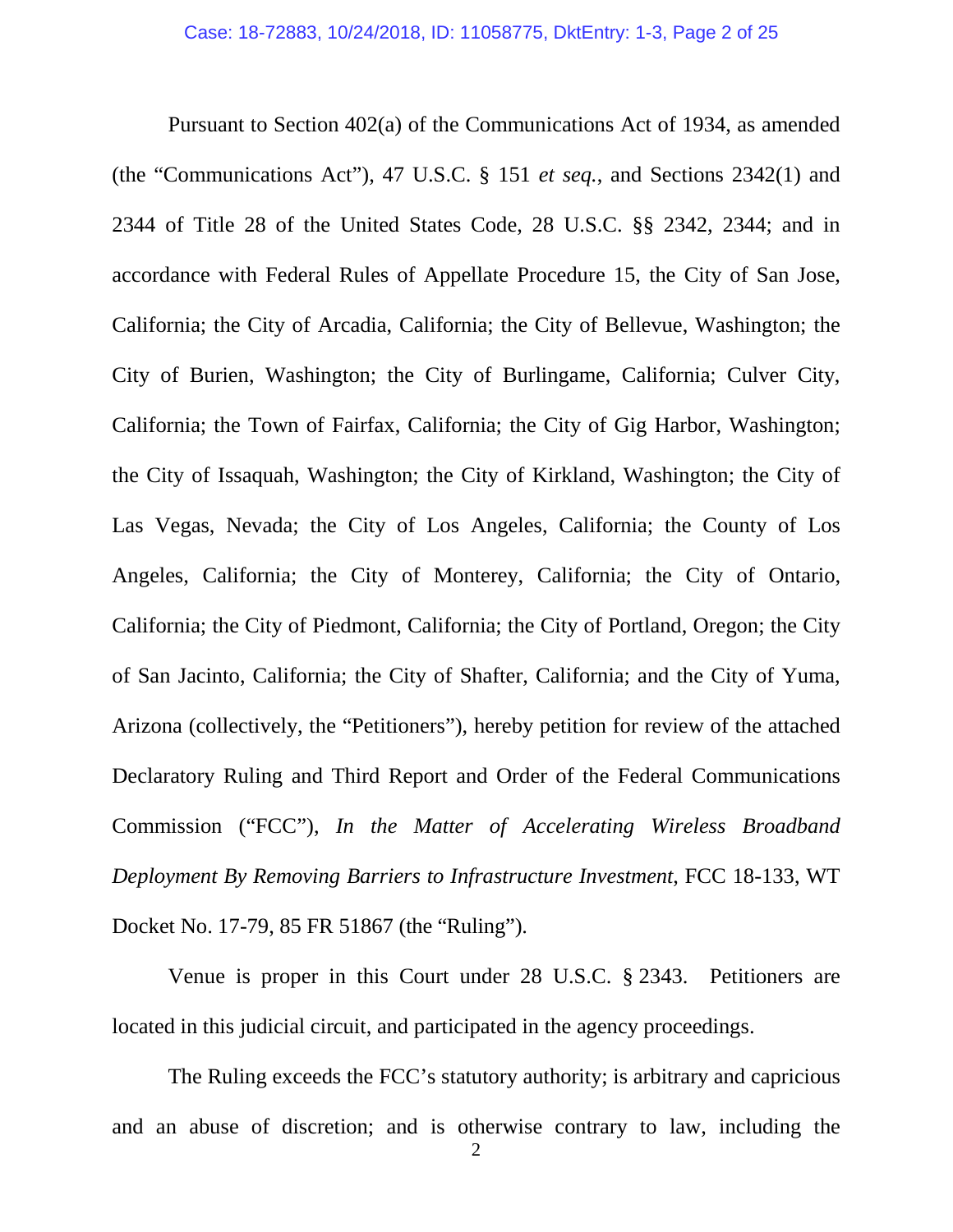Constitution of the United States. The Petitioners respectfully request that this Court hold unlawful, vacate, enjoin, and set aside the Declaratory Ruling; and grant such other relief as it may deem appropriate.

Respectfully submitted,

/s/ Joseph Van Eaton Joseph Van Eaton Best Best & Krieger LLP 2000 Pennsylvania Ave, N.W. Suite 5300 Washington, DC 20006 Phone: (202) 785-0600 Fax: (202) 785-1234

*Counsel for Petitioners* 

October 24, 2018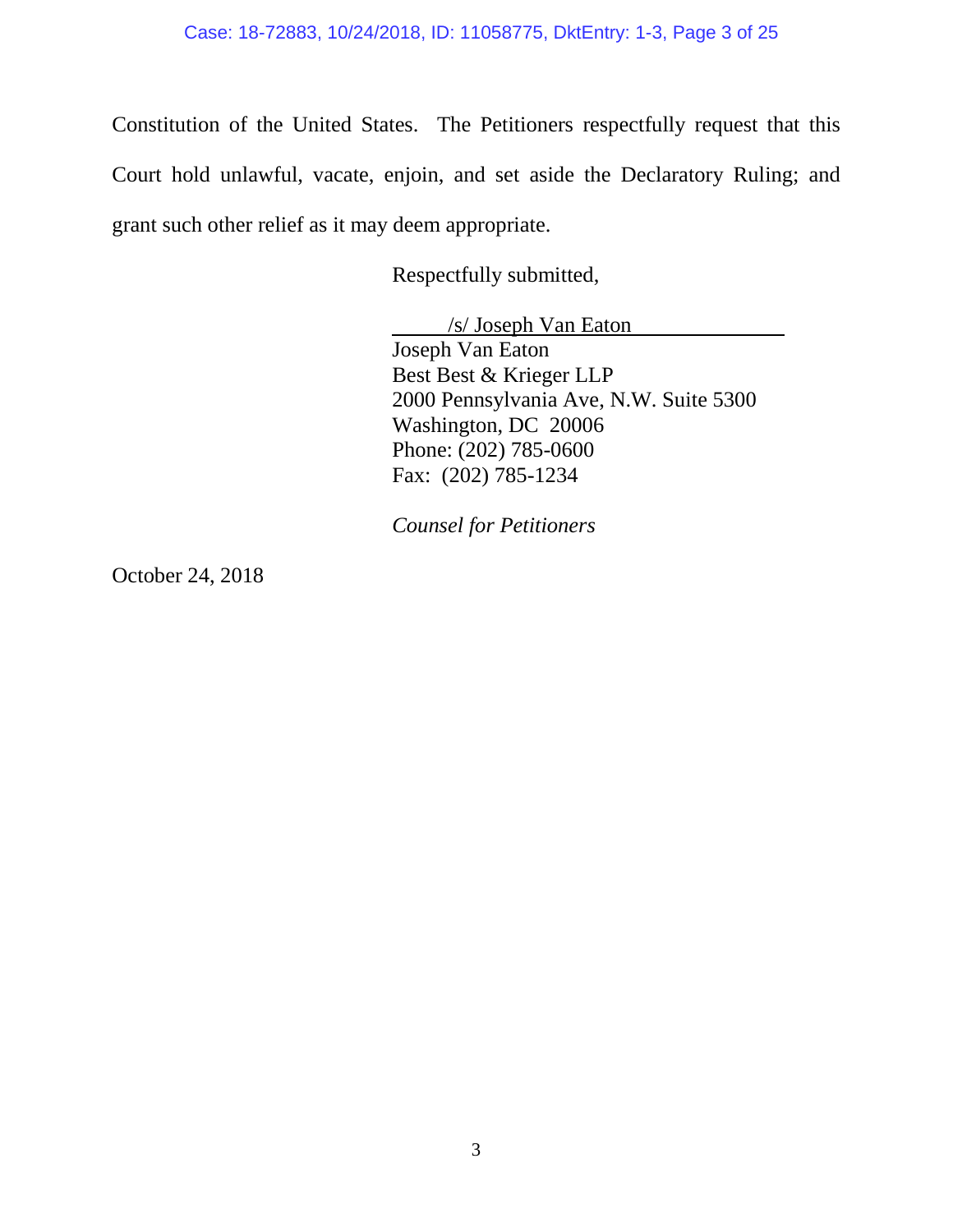### **CORPORATE DISCLOSURE STATEMENT**

Pursuant to the United States Court of Appeals for the Ninth District Rule 26.1 and Federal Rule of Appellate Procedure 26.1, the City of San Jose, California; the City of Arcadia, California; the City of Bellevue, Washington; The City of Burien, Washington; the City of Burlingame, California; Culver City, California; the Town of Fairfax, California; the City of Gig Harbor, Washington; the City of Issaquah, Washington; the City of Kirkland, Washington; the City of Las Vegas, Nevada; the City of Los Angeles, California; the County of Los Angeles, California; the City of Monterey, California; the City of Ontario, California; the City of Piedmont, California; the City of Portland, Oregon; the City of San Jacinto, California; the City of Shafter, California; and the City of Yuma, Arizona respectfully state they are governmental agencies and therefore exempt from Rule 26.1.

Respectfully submitted,

 /s/ Joseph Van Eaton Joseph Van Eaton Best Best & Krieger LLP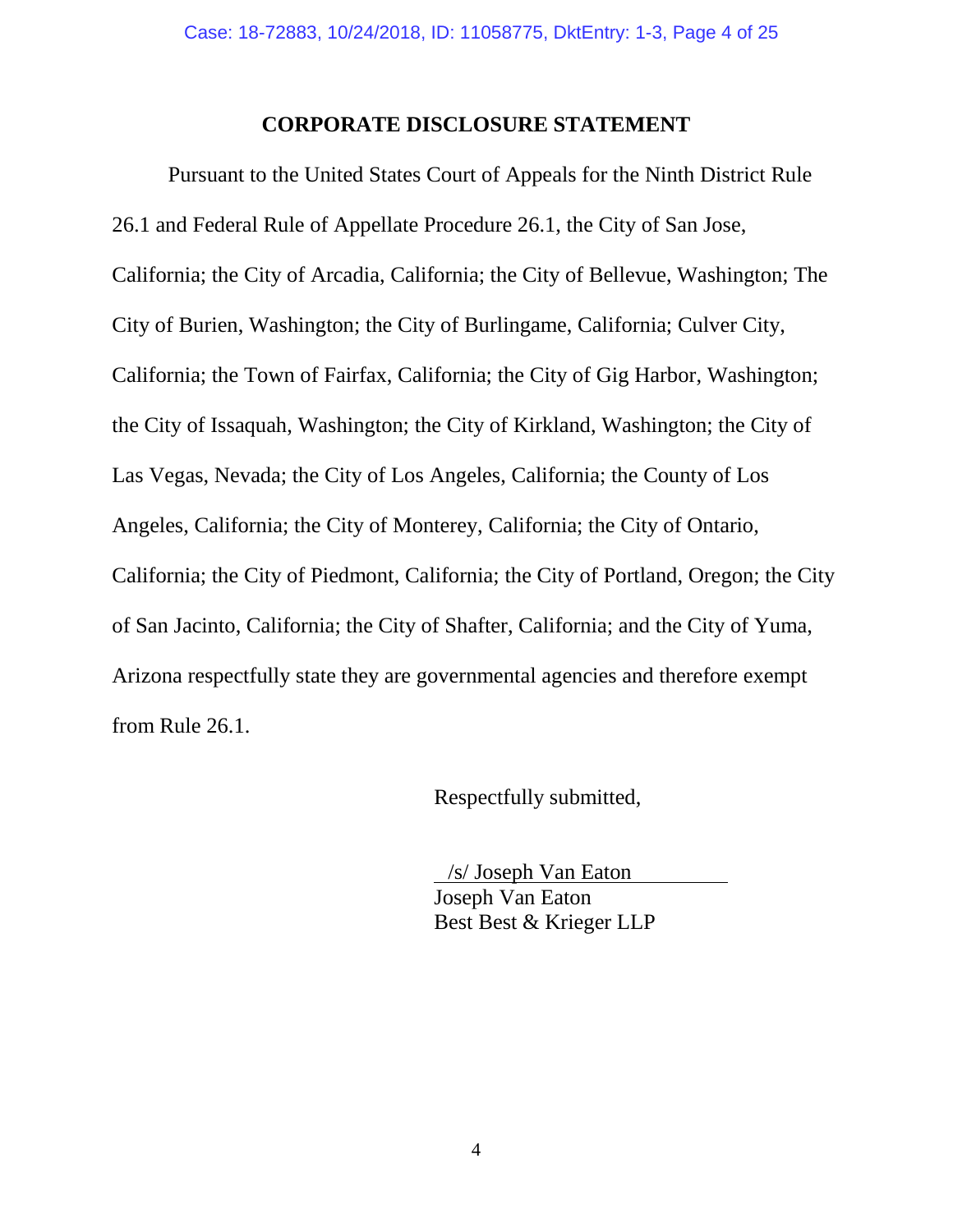# **CERTIFICATE OF SERVICE**

I hereby certify that, on October 24, 2018, I sent copies of the forgoing Petition for Review via first class mail to the following parties:

Thomas M. Johnson, Jr. General Counsel Federal Communications Commission 445 12th Street, S.W. Room 8-A741 Washington DC 20554

The Honorable Jeff Sessions Attorney General of the United States Department of Justice 950 Pennsylvania Avenue, N.W. Washington DC 20530

In lieu of service to all other participants in the underlying proceeding, please see the attached Motion seeking waiver of the service requirements under FRAP  $15(c)(1-2)$  and Ninth Circuit Local Rule  $15(c)(1-2)$ .

> /s/ Joseph Van Eaton Joseph Van Eaton Best Best & Krieger LLP

October 24, 2018

51306.00001\31515598.4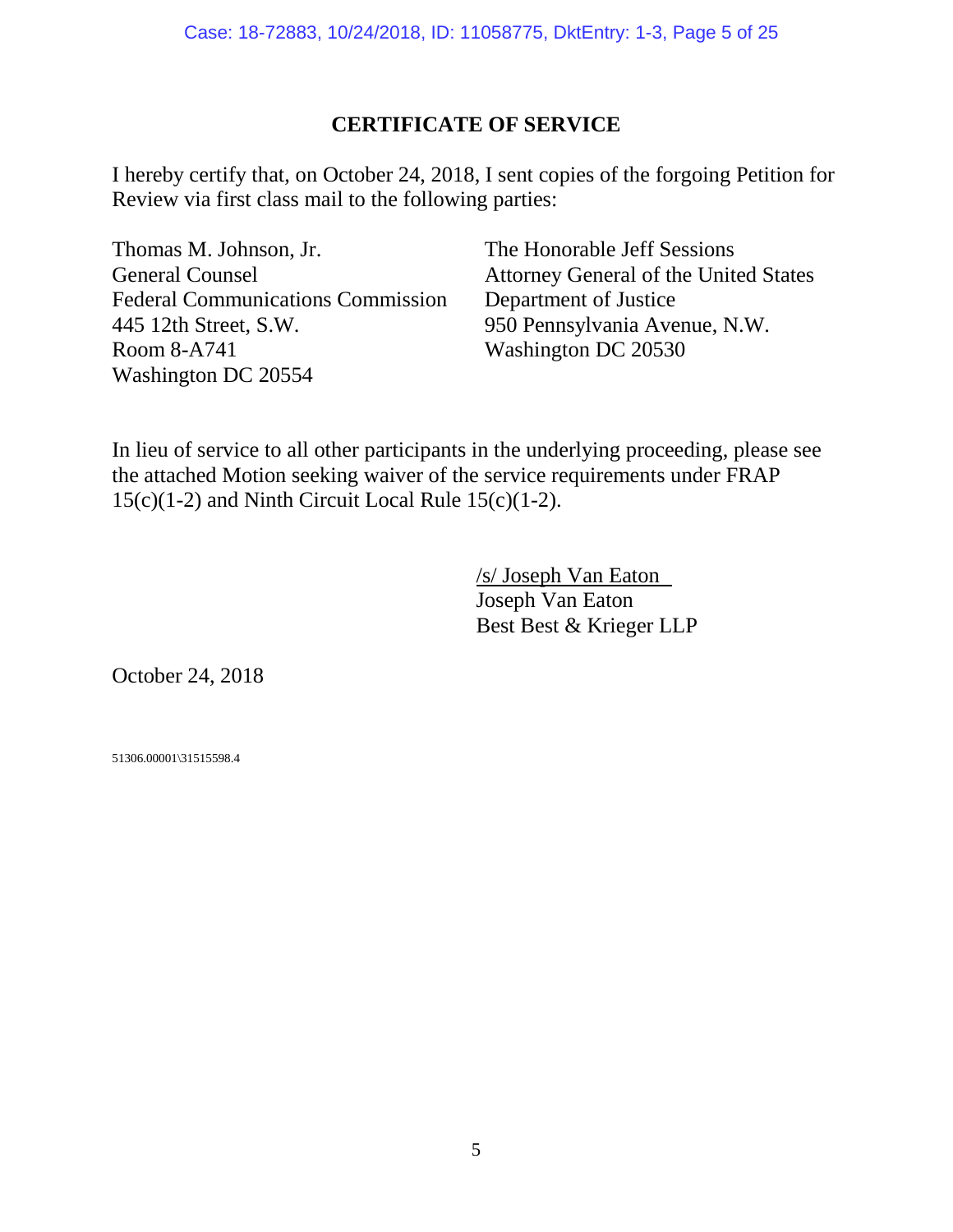Energy Supply, Distribution, or Use'' (66 FR 28355, May 22, 2001) or Executive Order 13045, entitled ''Protection of Children from Environmental Health Risks and Safety Risks'' (62 FR 19885, April 23, 1997); or Executive Order 13771, entitled ''Reducing Regulations and Controlling Regulatory Costs'' (82 FR 9339, February 3, 2017). This action does not contain any information collections subject to OMB approval under the Paperwork Reduction Act (PRA) (44 U.S.C. 3501 *et seq.*), nor does it require any special considerations under Executive Order 12898, entitled ''Federal Actions to Address Environmental Justice in Minority Populations and Low-Income Populations'' (59 FR 7629, February 16, 1994).

Since tolerances and exemptions that are established on the basis of a petition under FFDCA section 408(d), such as the tolerance in this final rule, do not require the issuance of a proposed rule, the requirements of the Regulatory Flexibility Act (RFA) (5 U.S.C. 601 *et seq.*), do not apply.

This action directly regulates growers, food processors, food handlers, and food retailers, not States or tribes, nor does this action alter the relationships or distribution of power and responsibilities established by Congress in the preemption provisions of FFDCA section  $408(n)(4)$ . As such, the Agency has determined that this action will not have a substantial direct effect on States or tribal governments, on the relationship between the national government and the States or tribal governments, or on the distribution of power and responsibilities among the various levels of government or between the Federal Government and Indian tribes. Thus, the Agency has determined that Executive Order 13132, entitled ''Federalism'' (64 FR 43255, August 10, 1999) and Executive Order 13175, entitled ''Consultation and Coordination with Indian Tribal Governments'' (65 FR 67249, November 9, 2000) do not apply to this action. In addition, this action does not impose any enforceable duty or contain any unfunded mandate as described under Title II of the Unfunded Mandates Reform Act (UMRA) (2 U.S.C. 1501 *et seq.*).

This action does not involve any technical standards that would require Agency consideration of voluntary consensus standards pursuant to section 12(d) of the National Technology Transfer and Advancement Act (NTTAA) (15 U.S.C. 272 note).

#### **VII. Congressional Review Act**

Pursuant to the Congressional Review Act (5 U.S.C. 801 *et seq.*), EPA will

submit a report containing this rule and other required information to the U.S. Senate, the U.S. House of Representatives, and the Comptroller General of the United States prior to publication of the rule in the **Federal Register**. This action is not a ''major rule'' as defined by 5 U.S.C. 804(2).

#### **List of Subjects in 40 CFR Part 180**

Environmental protection, Administrative practice and procedure, Agricultural commodities, Pesticides and pests, Reporting and recordkeeping requirements.

Dated: October 2, 2018.

#### **Michael L. Goodis,**

*Director, Registration Division, Office of Pesticide Programs.* 

Therefore, 40 CFR chapter I is amended as follows:

#### **PART 180—[AMENDED]**

■ 1. The authority citation for part 180 continues to read as follows:

**Authority:** 21 U.S.C. 321(q), 346a and 371. ■ 2. Amend the table in § 180.593(a) as follows:

■ a. Add alphabetically the entries for ''Cherry subgroup 12–12A''; ''Corn, sweet, forage''; ''Corn, sweet, kernel plus cob with husks removed''; ''Corn, sweet, stover''; ''Cottonseed subgroup 20C''; ''Fruit, pome, group 11–10''; ''Nut, tree group 14–12''; Peach subgroup 12–12B''; and ''Plum subgroup 12–12C''.

■ b. Remove the entries for "Cotton, undelinted seed''; ''Fruit, pome, group 11''; ''Fruit, stone, group 12, except plum''; ''Nut, tree, group 14''; ''Pistachio''; and ''Plum.''

#### **§ 180.593 Etoxazole; tolerances for residues.**

 $(a) * * * *$ 

| Commodity |                                                     |         | Parts per<br>million |              |
|-----------|-----------------------------------------------------|---------|----------------------|--------------|
|           |                                                     |         |                      |              |
|           | $\star$                                             | $\star$ |                      | *            |
|           | Cherry subgroup 12-12A                              |         |                      | 1.0          |
|           |                                                     |         |                      | $\star$      |
|           | Corn, sweet, forage<br>Corn, sweet, kernel plus cob |         |                      | 1.5          |
|           | with husks removed                                  |         |                      | 0.01         |
|           | Corn, sweet, stover                                 |         |                      | 5.0          |
|           |                                                     |         |                      | $\star$      |
|           | Cottonseed subgroup 20C<br>Fruit, pome, group 11-10 |         |                      | 0.05<br>0.20 |
|           |                                                     |         | $\star$              | $\star$      |
|           | Nut, tree group 14–12                               |         |                      | 0.01         |
|           |                                                     |         | $\star$              |              |
|           | Peach subgroup 12-12B                               |         |                      | 1.0          |

|   | Commodity |         | Parts per<br>million |          |         |
|---|-----------|---------|----------------------|----------|---------|
|   | $\star$   | ÷       | $\star$              | $\star$  | ÷       |
|   |           |         | Plum subgroup 12-12C |          | 0.15    |
|   | $\star$   | ÷       | $\star$              | $\star$  | $\star$ |
| ÷ | $\star$   | $\star$ | ÷                    | $^\star$ |         |

[FR Doc. 2018–22279 Filed 10–12–18; 8:45 am] **BILLING CODE 6560–50–P** 

#### **FEDERAL COMMUNICATIONS COMMISSION**

#### **47 CFR Part 1**

**[WT Docket No. 17–79, WC Docket No. 17– 84; FCC 18–133]** 

#### **Accelerating Wireless and Wireline Broadband Deployment by Removing Barriers to Infrastructure Investment**

**AGENCY:** Federal Communications Commission.

**ACTION:** Final rule.

**SUMMARY:** In this document, the Federal Communications Commission (''Commission'' or ''FCC'') issues guidance and adopts rules to streamline the wireless infrastructure siting review process to facilitate the deployment of next-generation wireless facilities. Specifically, in the Declaratory Ruling, the Commission identifies specific fee levels for the deployment of Small Wireless Facilities, and it addresses state and local consideration of aesthetic concerns that effect the deployment of Small Wireless Facilities. In the Order, the Commission addresses the ''shot clocks'' governing the review of wireless infrastructure deployments and establishes two new shot clocks for Small Wireless Facilities.

**DATES:** Effective January 14, 2019. **FOR FURTHER INFORMATION CONTACT:**  Jiaming Shang, Deputy Chief (Acting) Competition and Infrastructure Policy Division, Wireless Telecommunications

- Bureau, (202) 418–1303, email
- *[Jiaming.shang@fcc.gov.](mailto:Jiaming.shang@fcc.gov)*
- **SUPPLEMENTARY INFORMATION:** This is a summary of the Commission's Declaratory Ruling and Third Report and Order (Declaratory Ruling and
- Order), WT Docket No. 17–79 and WC
- Docket No. 17–84; FCC 18–133, adopted
- September 26, 2018 and released
- September 27, 2018. The full text of this document is available for inspection
- and copying during business hours in the FCC Reference Information Center,
- Portals II, 445 12th Street SW, Room CY–A257, Washington, DC 20554. Also,
- it may be purchased from the Commission's duplicating contractor at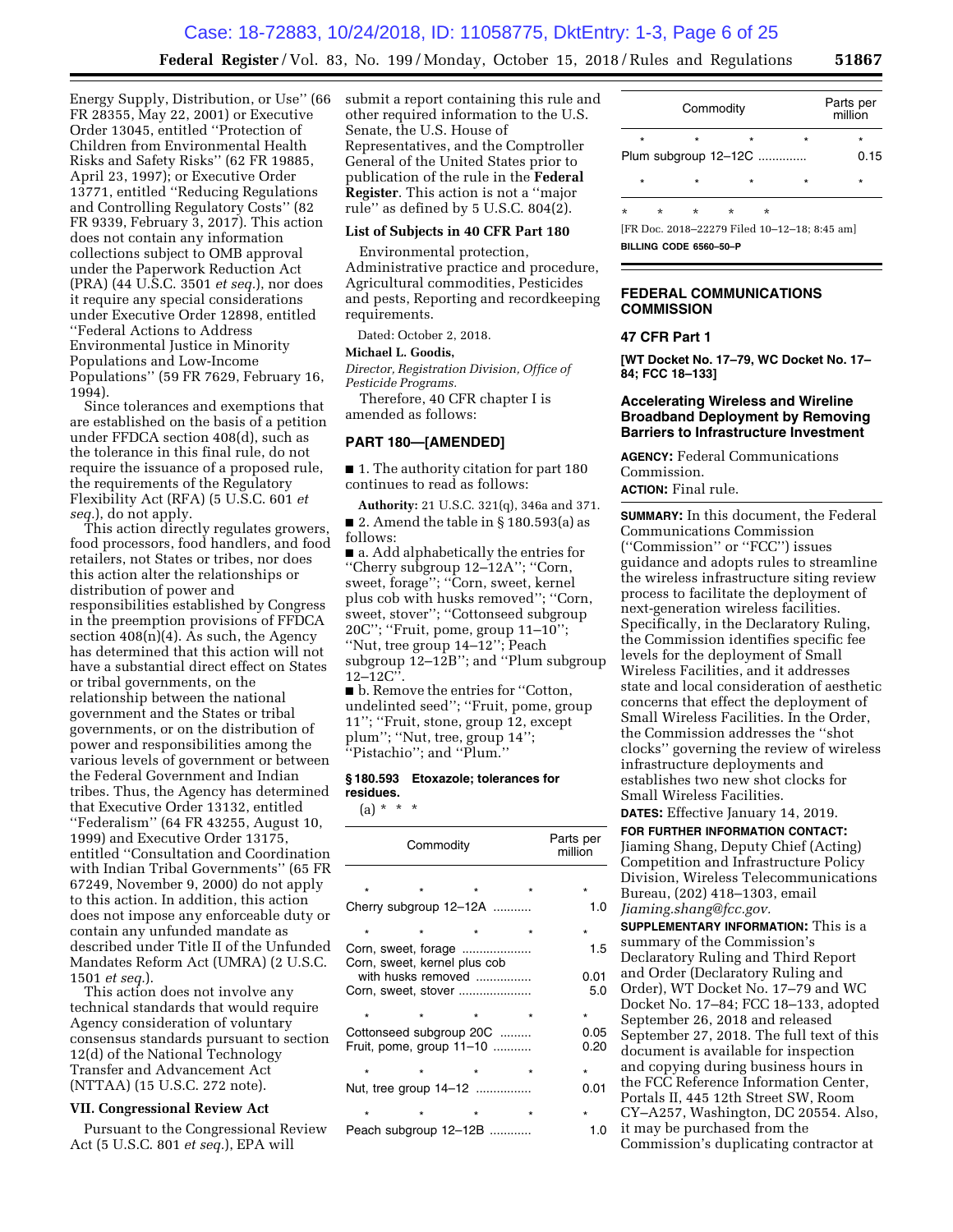Portals II, 445 12th Street SW, Room CY–B402, Washington, DC 20554; the contractor's website, *[http://](http://www.bcpiweb.com) [www.bcpiweb.com;](http://www.bcpiweb.com)* or by calling (800) 378–3160, facsimile (202) 488–5563, or email *[FCC@BCPIWEB.com.](mailto:FCC@BCPIWEB.com)* Copies of the Declaratory Ruling and Order also may be obtained via the Commission's Electronic Comment Filing System (ECFS) by entering the docket number WT Docket 17–79 and WC Docket No. 17–84. Additionally, the complete item is available on the Federal Communications Commission's website at *[http://www.fcc.gov.](http://www.fcc.gov)* 

#### **Synopsis**

#### **I. Declaratory Ruling**

1. In the Declaratory Ruling, the Commission notes that a number of appellate courts have articulated different and often conflicting views regarding the scope and nature of the limits Congress imposed on state and local governments through Sections 253 and 332. In light of these diverging views, Congress's vision for a consistent, national policy framework, and the need to ensure that the Commission's approach continues to make sense in light of the relatively new trend towards the large-scale deployment of Small Wireless Facilities, the Commission takes the opportunity to clarify and update the FCC's reading of the limits Congress imposed. The Commission does so in three main respects.

2. First, the Commission expresses its agreement with the views already stated by the First, Second, and Tenth Circuits that the ''materially inhibit'' standard articulated in 1997 by the Clinton-era FCC's *California Payphone* decision is the appropriate standard for determining whether a state or local law operates as a prohibition or effective prohibition within the meaning of Sections 253 and 332.

3. Second, the Commission notes, as numerous courts have recognized, that state and local fees and other charges associated with the deployment of wireless infrastructure can effectively prohibit the provision of service. At the same time, courts have articulated various approaches to determining the types of fees that run afoul of Congress's limits in Sections 253 and 332. The Commission thus clarifies the particular standard that governs the fees and charges that violate Sections 253 and 332 when it comes to the Small Wireless Facilities at issue in this decision. Namely, fees are only permitted to the extent that they represent a reasonable approximation of the local government's objectively reasonable costs and are

non-discriminatory. In this section, the Commission also identifies specific fee levels for the deployment of Small Wireless Facilities that presumptively comply with this standard. The Commission does so to help avoid unnecessary litigation, while recognizing that it is the standard itself, not the particular, presumptive fee levels the Commission articulates, that ultimately will govern whether a particular fee is allowed under Sections 253 and 332. So, fees above those levels would be permissible under Sections 253 and 332 to the extent a locality's actual, reasonable costs (as measured by the standard above) are higher.

4. Finally, the Commission focuses on a subset of other, non-fee provisions of state and local law that could also operate as prohibitions on service. The Commission does so in particular by addressing state and local consideration of aesthetic concerns in the deployment of Small Wireless Facilities. The Commission notes that the Small Wireless Facilities that are the subject of this Declaratory Ruling remain subject to the Commission's rules governing Radio Frequency (RF) emissions exposure.

#### *A. Overview of the Section 253 and Section 332(c)(7) Framework Relevant to Small Wireless Facilities Deployment*

5. As an initial matter, the Commission notes that its Declaratory Ruling applies with equal measure to the effective prohibition standard that appears in both Sections 253(a) and 332(c)(7). This ruling is consistent with the basic canon of statutory interpretation that identical words appearing in neighboring provisions of the same statute should be interpreted to have the same meaning. Moreover, both of these provisions apply to wireless telecommunications services as well as to commingled services and facilities.

6. As explained in *California Payphone* and reaffirmed here, a state or local legal requirement will have the effect of prohibiting wireless telecommunications services if it materially inhibits the provision of such services. *California Payphone Ass'n,* 12 FCC Rcd 14191 (1997). The Commission clarifies that an effective prohibition occurs where a state or local legal requirement materially inhibits a provider's ability to engage in any of a variety of activities related to its provision of a covered service. This test is met not only when filling a coverage gap but also when densifying a wireless network, introducing new services or otherwise improving service capabilities. Under the *California* 

*Payphone* standard, a state or local legal requirement could materially inhibit service in numerous ways—not only by rendering a service provider unable to provide an existing service in a new geographic area or by restricting the entry of a new provider in providing service in a particular area, but also by materially inhibiting the introduction of new services or the improvement of existing services. Thus, an effective prohibition includes materially inhibiting additional services or improving existing services.

7. The Commission's reading of Section 253(a) and Section 332(c)(7)(B)(i)(II) reflects and supports a marketplace in which services can be offered in a multitude of ways with varied capabilities and performance characteristics consistent with the policy goals in the 1996 Act and the Communications Act. To limit Sections 253(a) and  $332(c)(7)(B)(i)(II)$  to protecting only against coverage gaps or the like would be to ignore Congress's contemporaneously-expressed goals of ''promot[ing] competition[,] . . . secur[ing] . . . higher quality services for American telecommunications consumers and encourage[ing] the rapid deployment of new telecommunications technologies.'' In addition, as the Commission recently explained, the implementation of the Act ''must factor in the fundamental objectives of the Act, including the deployment of a ''rapid, efficient . . . wire and radio communication service with adequate facilities at reasonable charges' and 'the development and rapid deployment of new technologies, products and services for the benefit of the public . . . without administrative or judicial delays[, and] efficient and intensive use of the electromagnetic spectrum.'" These provisions demonstrate that the Commission's interpretation of Section 253 and Section  $332(c)(7)(B)(i)(II)$  is in accordance with the broader goals of the various statutes that the Commission is entrusted to administer.

8. *California Payphone* further concluded that providers must be allowed to compete in a ''fair and balanced regulatory environment.'' As reflected in decisions such as the Commission's *Texas PUC Order,* a state or local legal requirement can function as an effective prohibition either because of the resulting ''financial burden'' in an absolute sense, or, independently, because of a resulting competitive disparity. *Public Utility Comm'n of Texas, et al., Pet. for Decl. Ruling and/or Preemption of Certain Provisions of the Texas Pub. Util. Reg. Act of 1995,* 13 FCC Rcd 3460 (1997). The Commission clarifies that ''[a]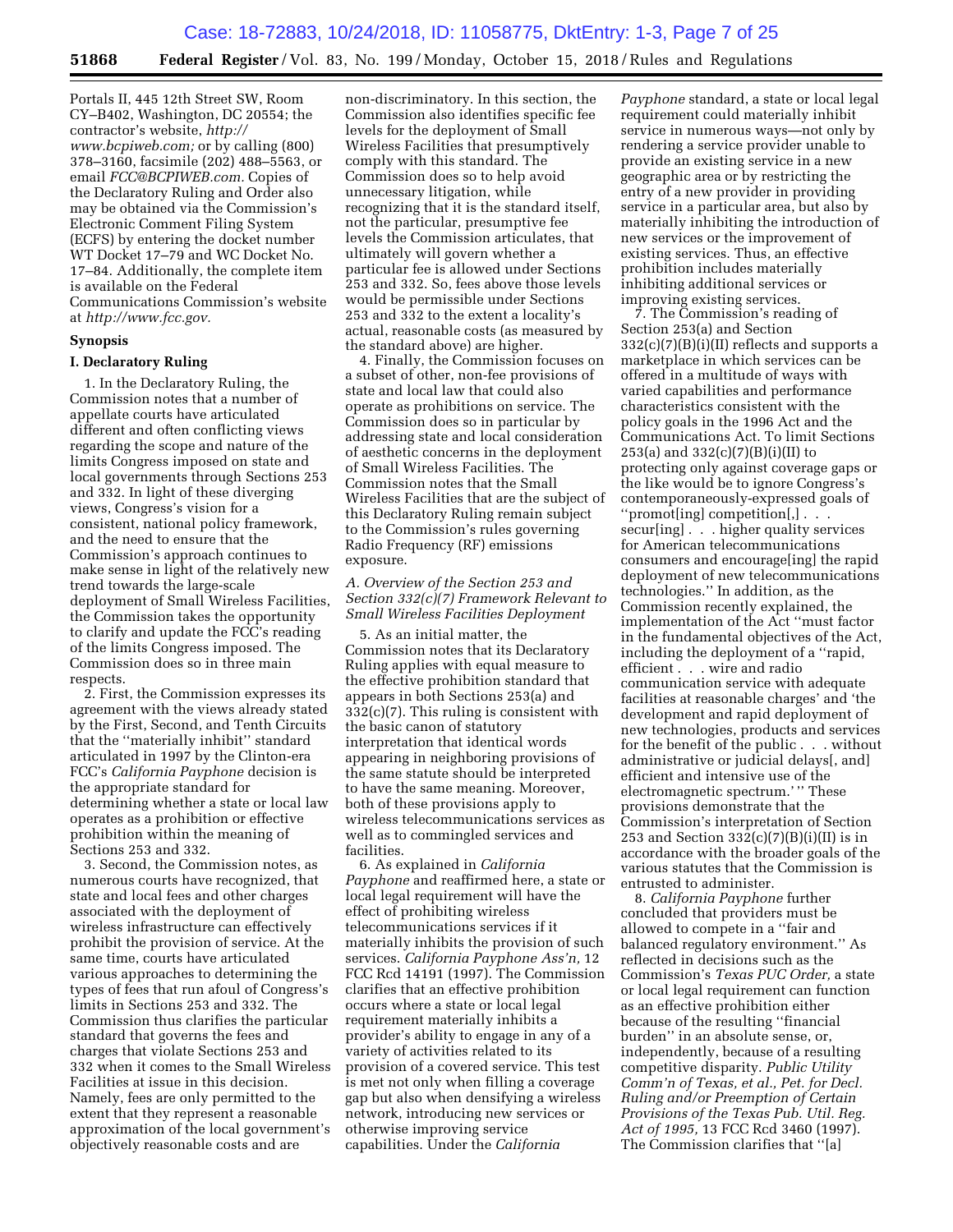regulatory structure that gives an advantage to particular services or facilities has a prohibitory effect, even if there are no express barriers to entry in the state or local code; the greater the discriminatory effect, the more certain it is that entities providing service using the disfavored facilities will experience prohibition.'' This conclusion is consistent with both Commission and judicial precedent recognizing the prohibitory effect that results from a competitor being treated materially differently than similarly-situated providers. The Commission provides its authoritative interpretation below of the circumstances in which a ''financial burden,'' as described in the *Texas PUC Order,* constitutes an effective prohibition in the context of certain state and local fees.

#### *B. State and Local Fees*

9. Cognizant of the changing technology and its interaction with regulations created for a previous generation of service, the Commission sought comment on the scope of Sections 253 and 332(c)(7) and on any new or updated guidance the Commission should provide, potentially through a Declaratory Ruling. In particular, the Commission sought comment on whether it should provide further guidance on how to interpret and apply the phrase ''prohibit or have the effect of prohibiting.''

10. The Commission concludes that ROW access fees, and fees for the use of government property in the ROW, such as light poles, traffic lights, utility poles, and other similar property suitable for hosting Small Wireless Facilities, as well as application or review fees and similar fees imposed by a state or local government as part of their regulation of the deployment of Small Wireless Facilities inside and outside the ROW, violate Sections 253 or 332(c)(7) unless these conditions are met: (1) The fees are a reasonable approximation of the state or local government's costs, (2) only objectively reasonable costs are factored into those fees, and (3) the fees are no higher than the fees charged to similarly-situated competitors in similar situations.

11. *Capital Expenditures.* Apart from the text, structure, and legislative history of the 1996 Act, an additional, independent justification for the Commission's interpretation follows from the simple, logical premise, supported by the record, that state and local fees in one place of deployment necessarily have the effect of reducing the amount of capital that providers can use to deploy infrastructure elsewhere, whether the reduction takes place on a

local, regional or national level. The Commission is persuaded that providers and infrastructure builders, like all economic actors, have a finite (though perhaps fluid) amount of resources to use for the deployment of infrastructure. This does not mean that these resources are limitless, however. The Commission concludes that fees imposed by localities, above and beyond the recovery of localities' reasonable costs, materially and improperly inhibit deployment that could have occurred elsewhere. This and regulatory uncertainty created by such effectively prohibitive conduct creates an appreciable impact on resources that materially limits plans to deploy service. This record evidence emphasizes the importance of evaluating the effect of fees on Small Wireless Facility deployment on an aggregate basis. The record persuades the Commission that fees associated with Small Wireless Facility deployment lead to ''a substantial increase in costs''—particularly when considered in the aggregate—thereby ''plac[ing] a significant burden'' on carriers and materially inhibiting their provision of service contrary to Section 253 of the Act.

12. The record reveals that fees above a reasonable approximation of cost, even when they may not be perceived as excessive or likely to prohibit service in isolation, will have the effect of prohibiting wireless service when the aggregate effects are considered, particularly given the nature and volume of anticipated Small Wireless Facility deployment. The record reveals that these effects can take several forms. In some cases, the fees in a particular jurisdiction will lead to reduced or entirely forgone deployment of Small Wireless Facilities in the near term for that jurisdiction. In other cases, where it is essential for a provider to deploy in a given area, the fees charged in that geographic area can deprive providers of capital needed to deploy elsewhere, and lead to reduced or forgone near-term deployment of Small Wireless Facilities in other geographic areas. In both of those scenarios the bottom-line outcome on the national development of 5G networks is the same—diminished deployment of Small Wireless Facilities critical for wireless service and building out 5G networks.

13. *Relationship to Section 332.* The Commission clarifies that the statutory phrase ''prohibit or have the effect of prohibiting'' in Section 332(c)(7)(B)(i)(II) has the same meaning as the phrase ''prohibits or has the effect of prohibiting'' in Section 253(a). There is no evidence to suggest that Congress

intended for virtually identical language to have different meanings in the two provisions. Instead, the Commission finds it more reasonable to conclude that the language in both sections should be interpreted to have the same meaning and to reflect the same standard, including with respect to preemption of fees that could ''prohibit'' or have ''the effect of prohibiting'' the provision of covered service. Both sections were enacted to address concerns about state and local government practices that undermined providers' ability to provide covered services, and both bar state or local conduct that prohibits or has the effect of prohibiting service.

14. To be sure, Sections 253 and 332(c)(7) may relate to different categories of state and local fees. Ultimately, the Commission needs not resolve here the precise interplay between Sections 253 and 332(c)(7). It is enough for it to conclude that, collectively, Congress intended for the two provisions to cover the universe of fees charged by state and local governments in connection with the deployment of telecommunications infrastructure. Given the analogous purposes of both sections and the consistent language used by Congress, the Commission finds the phrase ''prohibit or have the effect of prohibiting'' in Section 332(c)(7)(B)(i)(II) should be construed as having the same meaning and governed by the same preemption standard as the nearly identical language in Section 253(a).

15. *Application of the Interpretations and Principles Established Here.*  Consistent with the interpretations above, the requirement that compensation be limited to a reasonable approximation of objectively reasonable costs and be non-discriminatory applies to all state and local government fees paid in connection with a provider's use of the ROW to deploy Small Wireless Facilities including, but not limited to, fees for access to the ROW itself, and fees for the attachment to or use of property within the ROW owned or controlled by the government (*e.g.,*  street lights, traffic lights, utility poles, and other infrastructure within the ROW suitable for the placement of Small Wireless Facilities). This interpretation applies with equal force to any fees reasonably related to the placement, construction, maintenance, repair, movement, modification, upgrade, replacement, or removal of Small Wireless Facilities within the ROW, including, but not limited to, application or permit fees such as siting applications, zoning variance applications, building permits, electrical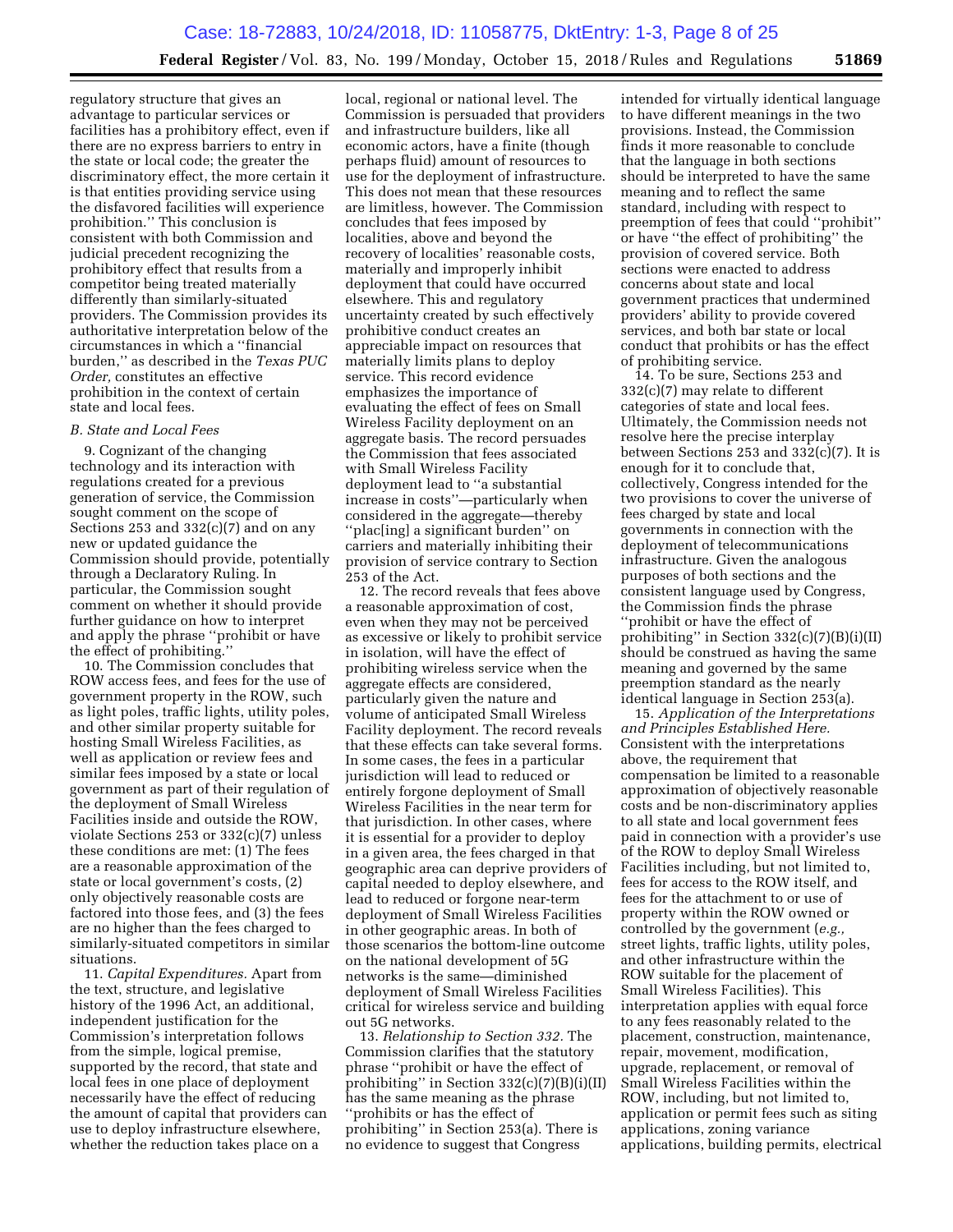permits, parking permits, or excavation permits.

16. Applying the principles established in this Declaratory Ruling, a variety of fees not reasonably tethered to costs appear to violate Sections 253(a) or 332(c)(7) in the context of Small Wireless Facility deployments. For example, the Commission agrees with courts that have recognized that gross revenue fees generally are not based on the costs associated with an entity's use of the ROW, and where that is the case, are preempted under Section 253(a). In addition, although the Commission rejects calls to preclude a state or locality's use of third party contractors or consultants, or to find all associated compensation preempted, the Commission makes clear that the principles discussed herein regarding the reasonableness of cost remain applicable. Thus, fees must not only be limited to a reasonable approximation of costs, but in order to be reflected in fees the *costs themselves* must also be reasonable. Accordingly, any unreasonably high costs, such as excessive charges by third party contractors or consultants, may not be passed on through fees even though they are an actual ''cost'' to the government. If a locality opts to incur unreasonable costs, Sections 253 and 332(c)(7) do not permit it to pass those costs on to providers. Fees that depart from these principles are not saved by Section 253(c), as the Commission discusses below.

17. *Interpretation of Section 253(c) in the Context of Fees.* In this section, the Commission turns to the interpretation of several provisions in Section 253(c), which provides that state or local action that otherwise would be subject to preemption under Section 253(a) may be permissible if it meets specified criteria. Section 253(c) expressly provides that state or local governments may require telecommunications providers to pay ''fair and reasonable compensation'' for use of public ROWs but requires that the amounts of any such compensation be ''competitively neutral and nondiscriminatory'' and ''publicly disclosed.''

18. The Commission interprets the ambiguous phrase ''fair and reasonable compensation,'' within the statutory framework it outlined for Section 253, to allow state or local governments to charge fees that recover a reasonable approximation of the state or local governments' actual and reasonable costs. The Commission concludes that an appropriate yardstick for ''fair and reasonable compensation,'' and therefore an indicator of whether a fee violates Section 253(c), is whether it

recovers a reasonable approximation of a state or local government's objectively reasonable costs of, respectively, maintaining the ROW, maintaining a structure within the ROW, or processing an application or permit.

19. The existence of Section 253(c) makes clear that Congress anticipated that ''effective prohibitions'' could result from state or local government fees, and intended through that clause to provide protections in that respect, as discussed in greater detail herein. Against that backdrop, the Commission finds it unlikely that Congress would have left providers entirely at the mercy of effectively unconstrained requirements of state or local governments. The Commission's interpretation of Section 253(c), in fact, is consistent with the views of many municipal commenters, at least with respect to one-time permit or application fees, and the members of the BDAC Ad Hoc Committee on Rates and Fees who unanimously concurred that one-time fees for municipal applications and permits, such as an electrical inspection or a building permit, should be based on the cost to the government of processing that application. The Ad Hoc Committee noted that ''[the] costbased fee structure [for one-time fees] unanimously approved by the committee accommodates the different siting related costs that different localities may incur to review, and process permit applications, while precluding excessive fees that impede deployment.'' The Commission finds that the same reasoning should apply to other state and local government fees such as ROW access fees or fees for the use of government property within the ROW.

20. The Commission recognizes that state and local governments incur a variety of direct and actual costs in connection with Small Wireless Facilities, such as the cost for staff to review the provider's siting application, costs associated with a provider's use of the ROW, and costs associated with maintaining the ROW itself or structures within the ROW to which Small Wireless Facilities are attached. The Commission also recognizes that direct and actual costs may vary by location, scope, and extent of providers' planned deployments, such that different localities will have different fees under the interpretation set forth in this Declaratory Ruling.

21. Because the Commission interprets fair and reasonable compensation as a *reasonable approximation* of costs, it does not suggest that localities must use any specific accounting method to

document the costs they may incur when determining the fees they charge for Small Wireless Facilities within the ROW. Moreover, in order to simplify compliance, when a locality charges both types of recurring fees identified above (*i.e.,* for access to the ROW and for use of or attachment to property in the ROW), the Commission sees no reason for concern with how it has allocated costs between those two types of fees. It is sufficient under the statute that the total of the two recurring fees reflects the total costs involved. Fees that cannot ultimately be shown by a state or locality to be a reasonable approximation of their costs, such as high fees designed to subsidize local government costs in another geographic area or accomplish some public policy objective beyond the providers' use of the ROW, are not ''fair and reasonable compensation . . . for *use* of the public rights-of-way'' under Section 253(c). Likewise, the Commission agrees with both industry and municipal commenters that excessive and arbitrary consulting fees or other costs should not be recoverable as ''fair and reasonable compensation,'' because they are not a function of the provider's ''use'' of the public ROW.

22. In addition to requiring that compensation be ''fair and reasonable,'' Section 253(c) requires that it be ''competitively neutral and nondiscriminatory.'' The Commission has previously interpreted this language to prohibit states and localities from charging fees on new entrants and not on incumbents. Courts have similarly found that states and localities may not impose a range of fees on one provider but not on another and even some municipal commenters acknowledge that governments should not discriminate on the fees charged to different providers. The record reflects continuing concerns from providers, however, that they face discriminatory charges. The Commission reiterates its previous determination that state and local governments may not impose fees on some providers that they do not impose on others. The Commission would also be concerned about fees, whether one-time or recurring, related to Small Wireless Facilities, that exceed the fees for other wireless telecommunications infrastructure in similar situations, and to the extent that different fees are charged for similar use of the public ROW.

23. *Fee Levels Likely to Comply with Section 253.* The Commission's interpretations of Section 253(a) and ''fair and reasonable compensation'' under Section 253(c) provides guidance for local and state fees charged with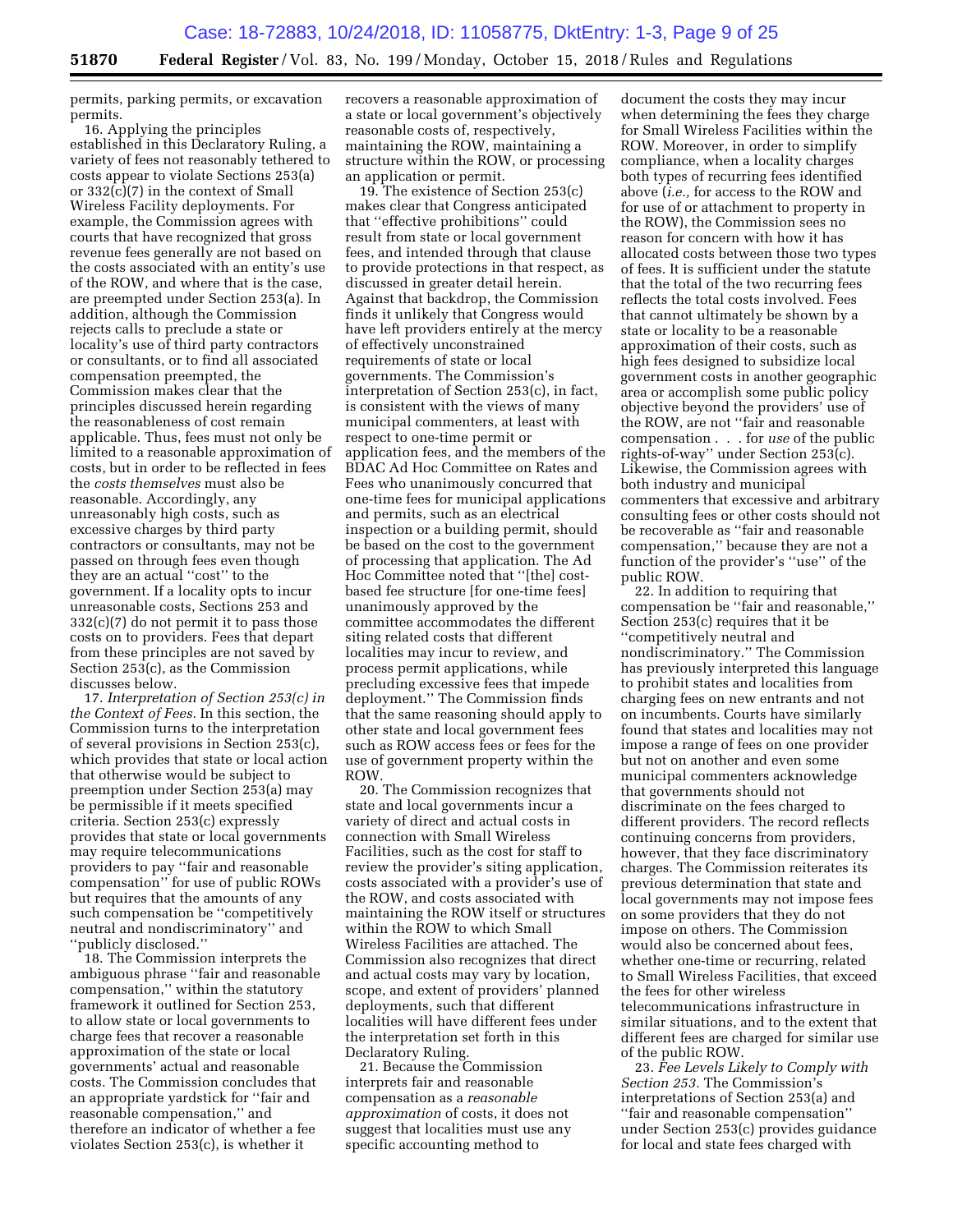respect to one-time fees generally, and recurring fees for deployments in the ROW. Following suggestions for the Commission to ''establish a presumptively reasonable 'safe harbor' for certain ROW and use fees,'' and to facilitate the deployment of specific types of infrastructure critical to the rollout of 5G in coming years, the Commission identifies in this section three particular types of fee scenarios and supply specific guidance on amounts that are presumptively not prohibited by Section 253. Informed by the its review of information from a range of sources, the Commission concludes that fees at or below these amounts presumptively do not constitute an effective prohibition under Section 253(a) or Section 332(c)(7) and are presumed to be ''fair and reasonable compensation'' under Section 253(c).

24. Based on its review of the Commission's pole attachment rate formula, which would require fees below the levels described in this paragraph, as well as small cell legislation in twenty states, local legislation from certain municipalities in states that have not passed small cell legislation, and comments in the record, the Commission presumes that the following fees would not be prohibited by Section 253 or Section 332(c)(7): (a) \$500 for non-recurring fees, including a single up-front application that includes up to five Small Wireless Facilities, with an additional \$100 for each Small Wireless Facility beyond five, or \$1,000 for non-recurring fees for a new pole (*i.e.,* not a collocation) intended to support one or more Small Wireless Facilities, and (b) \$270 per Small Wireless Facility per year for all recurring fees, including any possible ROW access fee or fee for attachment to municipally-owned structures in the ROW.

25. By presuming that fees at or below the levels above comply with Section 253, the Commission assumes that there would be almost no litigation by providers over fees set at or below these levels. Likewise, the Commission's review of the record, including the many state small cell bills passed to date, indicate that there should be only very limited circumstances in which localities can charge higher fees consistent with the requirements of Section 253. In those limited circumstances, a locality could prevail in charging fees that are above this level by showing that such fees nonetheless comply with the limits imposed by Section 253—that is, that they are (1) a reasonable approximation of costs, (2) those costs themselves are reasonable, and (3) are non-discriminatory.

Allowing localities to charge fees above these levels upon this showing recognizes local variances in costs.

#### *C. Other State and Local Requirements That Govern Small Facilities Deployment*

26. There are also other types of state and local land-use or zoning requirements that may restrict Small Wireless Facility deployments to the degree that they have the effect of prohibiting service in violation of Sections 253 and 332. In this section, the Commission discusses how those statutory provisions apply to requirements outside the fee context both generally, and with particular focus on aesthetic and undergrounding requirements.

27. As discussed above, a state or local legal requirement constitutes an effective prohibition if it ''materially limits or inhibits the ability of any competitor or potential competitor to compete in a fair and balanced legal and regulatory environment.'' The Commission's interpretation of that standard, as set forth above, applies equally to fees and to non-fee legal requirements. And as with fees, Section 253 contains certain safe harbors that permit some legal requirements that might otherwise be preempted by Section 253(a). Section 253(b) saves ''requirements necessary to preserve and advance universal service, protect the public safety and welfare, ensure the continued quality of telecommunications services, and safeguard the rights of consumers. And Section 253(c) preserves state and local authority to manage the public rights-ofway.

28. Given the wide variety of possible legal requirements, the Commission does not attempt here to determine which of every possible non-fee legal requirements are preempted for having the effect of prohibiting service, although the Commission's discussion of fees above should prove instructive in evaluating specific requirements. Instead, the Commission focuses on some specific types of requirements raised in the record and provide guidance on when those particular types of requirements are preempted by the statute.

29. *Aesthetics.* The Commission sought comment on whether deployment restrictions based on aesthetic or similar factors are widespread and, if so, how Sections 253 and 332(c)(7) should be applied to them. The Commission provides guidance on whether and in what circumstances aesthetic requirements violate the Act. This will help localities develop and

implement lawful rules, enable providers to comply with these requirements, and facilitate the resolution of disputes. The Commission concludes that aesthetics requirements are not preempted if they are (1) reasonable, (2) no more burdensome than those applied to other types of infrastructure deployments, and (3) objective and published in advance.

30. Like fees, compliance with aesthetic requirements imposes costs on providers, and the impact on their ability to provide service is just the same as the impact of fees. The Commission therefore draws on its analysis of fees to address aesthetic requirements. The Commission explained above that fees that merely require providers to bear the direct and reasonable costs that their deployments impose on states and localities should not be viewed as having the effect of prohibiting service and are permissible. Analogously, aesthetic requirements that are reasonable in that they are technically feasible and reasonably directed to avoiding or remedying the intangible public harm of unsightly or out-of-character deployments are also permissible. In assessing whether this standard has been met, aesthetic requirements that are more burdensome than those the state or locality applies to similar infrastructure deployments are not permissible, because such discriminatory application evidences that the requirements are not, in fact, reasonable and directed at remedying the impact of the wireless infrastructure deployment. For example, a minimum spacing requirement that has the effect of materially inhibiting wireless service would be considered an effective prohibition of service.

31. Finally, in order to establish that they are reasonable and reasonably directed to avoiding aesthetic harms, aesthetic requirements must be objective—*i.e.,* they must incorporate clearly-defined and ascertainable standards, applied in a principled manner—and must be published in advance. ''Secret'' rules that require applicants to guess at what types of deployments will pass aesthetic muster substantially increase providers' costs without providing any public benefit or addressing any public harm. Providers cannot design or implement rational plans for deploying Small Wireless Facilities if they cannot predict in advance what aesthetic requirements they will be obligated to satisfy to obtain permission to deploy a facility at any given site.

32. The Commission appreciates that at least some localities will require some time to establish and publish aesthetics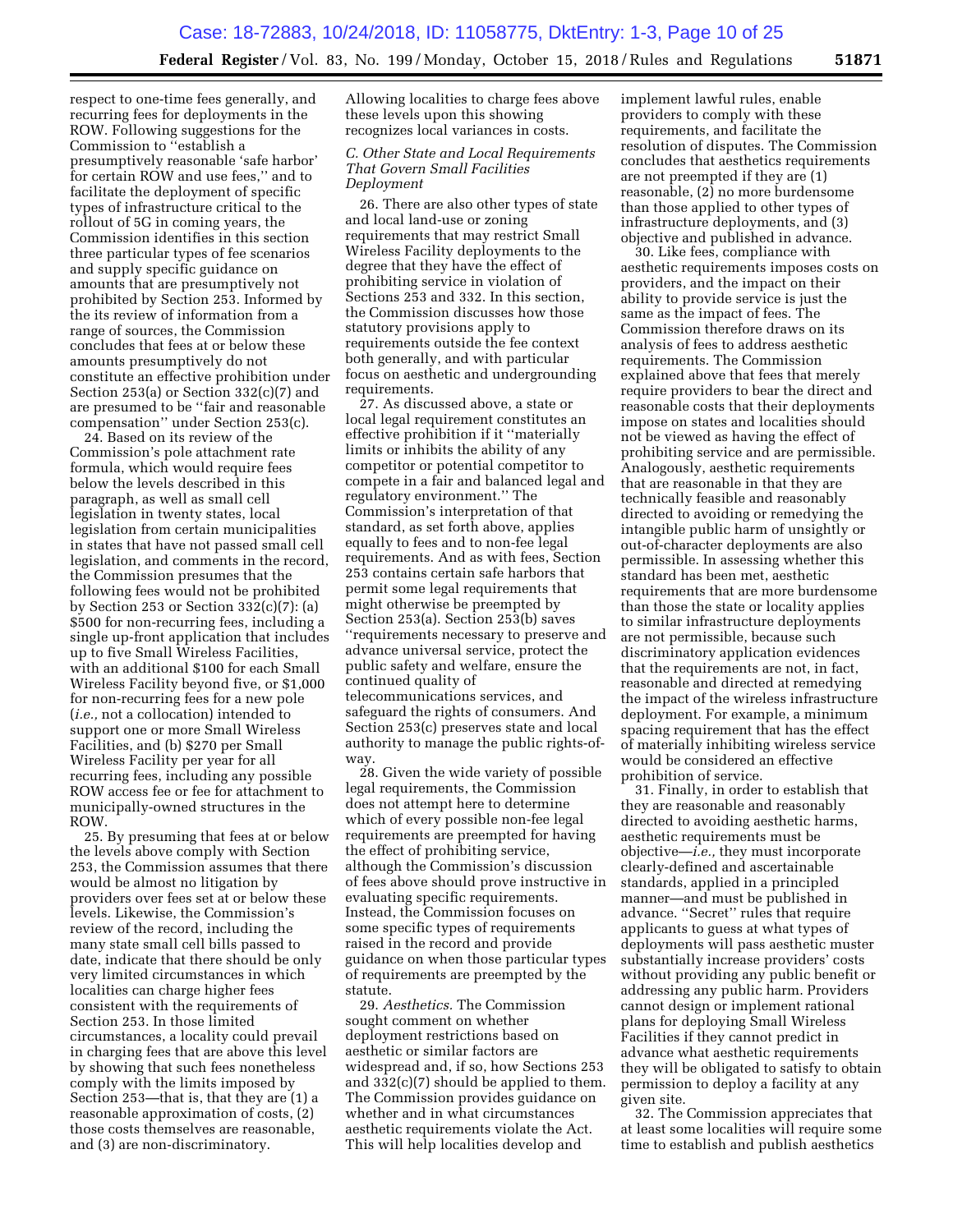standards that are consistent with this Declaratory Ruling. Based on its review and evaluation of commenters' concerns, the Commission anticipates that such publication should take no longer than 180 days after publication of this decision in the **Federal Register**.

33. *Undergrounding requirements.*  The Commission understands that some local jurisdictions have adopted undergrounding provisions that require infrastructure to be deployed below ground based, at least in some circumstances, on the locality's aesthetic concerns. A number of providers have complained that these types of requirements amount to an effective prohibition. In addressing this issue, the Commission first reiterates that while undergrounding requirements may well be permissible under state law as a general matter, any local authority to impose undergrounding requirements under state law does not remove the imposition of such undergrounding requirements from the provisions of Section 253. In this sense, the Commission notes that a requirement that *all* wireless facilities be deployed underground would amount to an effective prohibition given the propagation characteristics of wireless signals. Thus, undergrounding requirements can amount to effective prohibitions by materially inhibiting the deployment of wireless service.

34. *Minimum spacing requirements.*  Some parties complain of municipal requirements regarding the spacing of wireless installations—*i.e.,* mandating that facilities be sited at least 100, 500, or 1,000 feet, or some other minimum distance, away from other facilities, ostensibly to avoid excessive overhead "clutter" that would be visible from public areas. The Commission acknowledges that while some such requirements may violate 253(a), others may be reasonable aesthetic requirements. For example, under the principle that any such requirements be reasonable and publicly available in advance, it is difficult to envision any circumstances in which a municipality could reasonably promulgate a new minimum spacing requirement that, in effect, prevents a provider from replacing its preexisting facilities or collocating new equipment on a structure already in use. Such a rule change with retroactive effect would almost certainly have the effect of prohibiting service under the standards the Commission articulate here. Therefore, such requirements should be evaluated under the same standards as other aesthetic requirements.

*D. States and Localities Act in Their Regulatory Capacities When Authorizing and Setting Terms for Wireless Infrastructure Deployment in Public Rights of Way* 

35. The Commission confirms that it interpretations today extend to state and local governments' terms for access to public ROW that they own or control, including areas on, below, or above public roadways, highways, streets, sidewalks, or similar property, as well as their terms for use of or attachment to government-owned property within such ROW, such as light poles, traffic lights, and similar property suitable for hosting Small Wireless Facilities. As explained below, for two alternative and independent reasons, the Commission disagrees with state and local government commenters who assert that, in providing or denying access to government-owned structures, these governmental entities function solely as 'market participants" whose rights cannot be subject to federal preemption under Section 253(a) or Section 332(c)(7).

36. First, this effort to differentiate between such governmental entities' ''regulatory'' and ''proprietary'' capacities in order to insulate the latter from preemption ignores a fundamental feature of the market participant doctrine. Specifically, Section 253(a) expressly preempts certain state and local ''legal requirements'' and makes no distinction between a state or locality's regulatory and proprietary conduct. Indeed, as the Commission has long recognized, Section 253(a)'s sweeping reference to ''state [and] local statute[s] [and] regulation[s]'' and ''other State [and] local legal requirement[s]'' demonstrates Congress's intent ''to capture a broad range of state and local actions that prohibit or have the effect of prohibiting entities from providing telecommunications services.'' Section 253(b) mentions ''requirement[s],'' a phrase that is even broader than that used in Section 253(a) but covers ''universal service,'' ''public safety and welfare,'' ''continued quality of telecommunications,'' and ''safeguard[s for the] rights of consumers.'' The subsection does not recognize a distinction between regulatory and proprietary. Section 253(c), which expressly insulates from preemption certain state and local government activities, refers in relevant part to ''manag[ing] the public rights-of-way'' and ''requir[ing] fair and reasonable compensation,'' while eliding any distinction between regulatory and proprietary action in either context. The Commission has previously observed

that Section 253(c) ''makes explicit a local government's continuing authority to issue construction permits regulating how and when construction is conducted on roads and other public rights-of-way;'' the Commission concludes here that, as a general matter, ''manage[ment]'' of the ROW includes any conduct that bears on access to and use of those ROW, notwithstanding any attempts to characterize such conduct as proprietary. This reading, coupled with Section 253(c)'s narrow scope, suggests that Congress's omission of a blanket proprietary exception to preemption was intentional and thus that such conduct can be preempted under Section 253(a). The Commission therefore construes Section 253(c)'s requirements, including the requirement that compensation be ''fair and reasonable,'' as applying equally to charges imposed via contracts and other arrangements between a state or local government and a party engaged in wireless facility deployment. This interpretation is consistent with Section 253(a)'s reference to ''State or local legal requirement[s],'' which the Commission has consistently construed to include such agreements. In light of the foregoing, whatever the force of the market participant doctrine in other contexts, the Commission believes the language, legislative history, and purpose of Sections 253(a) and (c) are incompatible with the application of this doctrine in this context. The Commission observes once more that ''[o]ur conclusion that Congress intended this language to be interpreted broadly is reinforced by the scope of section 253(d)," which "directs the Commission to preempt any statute, regulation, or legal requirement *permitted* or imposed by a state or local government if it contravenes sections 253(a) or (b). A more restrictive interpretation of the term 'other legal requirements' easily could permit state and local restrictions on competition to escape preemption based solely on the way in which [State] action [is] structured. The Commission does not believe that Congress intended this result.''

37. Similarly, the Commission interprets Section 332(c)(7)(B)(ii)'s references to ''any request[s] for authorization to place, construct, or modify personal wireless service facilities'' broadly, consistent with Congressional intent. As described below, the Commission finds that ''any'' is unqualifiedly broad, and that ''request'' encompasses anything required to secure all authorizations necessary for the deployment of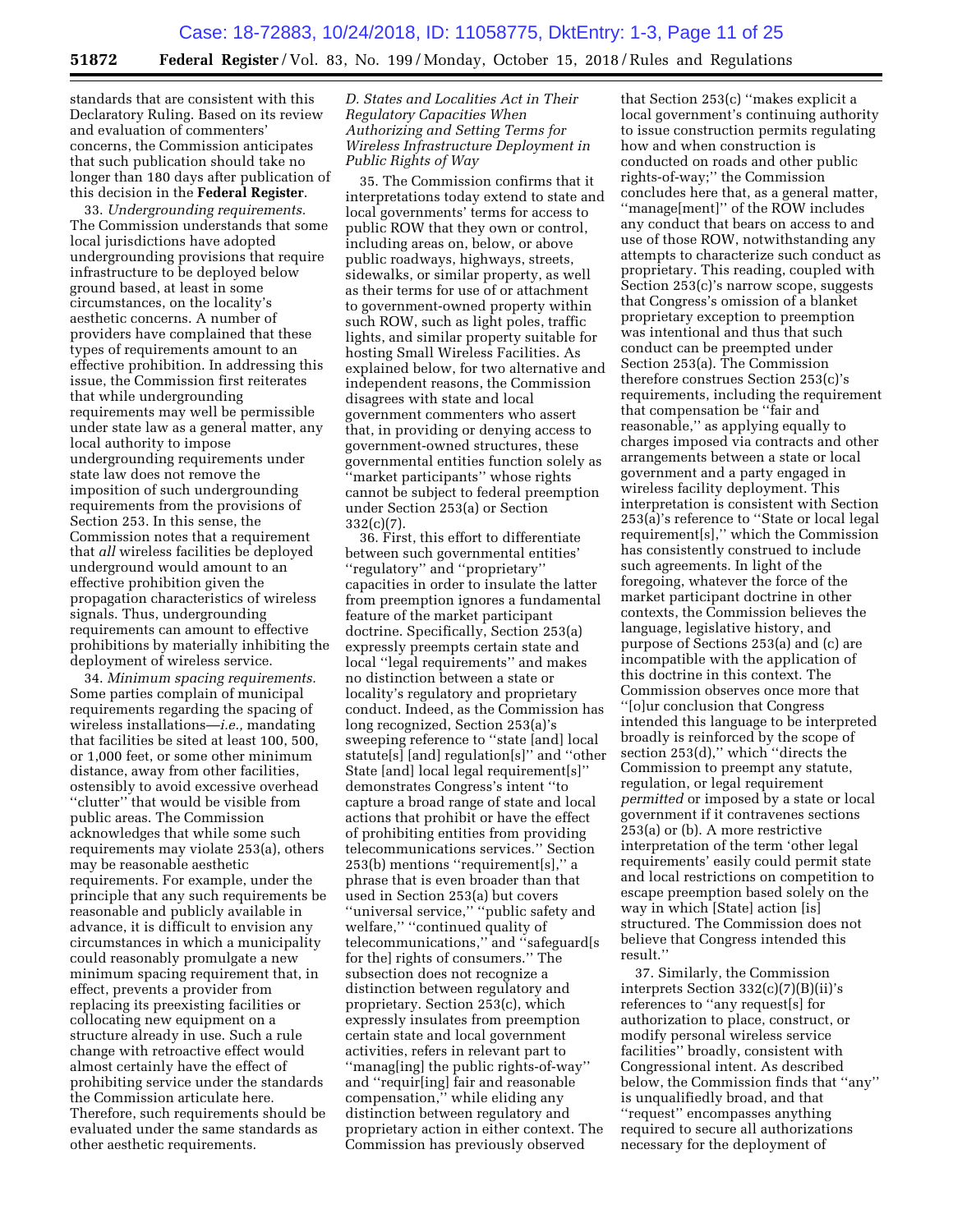personal wireless services infrastructure. In particular, the Commission finds that Section 332(c)(7) includes authorizations relating to access to a ROW, including but not limited to the ''place[ment], construct[ion], or modif[ication]'' of facilities on government-owned property, for the purpose of providing 'personal wireless service." The Commission observes that this result, too, is consistent with Commission precedent, which involved a contract that provided exclusive access to a ROW. As but one example, to have limited that holding to exclude government-owned property within the ROW even if the carrier needed access to that property would have the effect of diluting or completely defeating the purpose of Section 332(c)(7).

38. Second, and in the alternative, even if Section 253(a) and Section 332(c)(7) were to permit leeway for states and localities acting in their proprietary role, the examples in the record would be excepted because they involve states and localities fulfilling regulatory objectives. In the proprietary context, ''a State acts as a 'market participant with no interest in setting policy.' '' The Commission contrasts state and local governments' purely proprietary actions with states and localities acting with respect to managing or controlling access to property within public ROW, or to decisions about where facilities that will provide personal wireless service to the public may be sited. As several commenters point out, courts have recognized that states and localities ''hold the public streets and sidewalks in trust for the public'' and ''manage public ROW in their regulatory capacities.'' These decisions could be based on a number of regulatory objectives, such as aesthetics or public safety and welfare, some of which, as the Commission notes elsewhere, would fall within the preemption scheme envisioned by Congress. In these situations, the State or locality's role seems to be indistinguishable from its function and objectives as a regulator. To the extent that there is some distinction, the temptation to blend the two roles for purposes of insulating conduct from federal preemption cannot be underestimated in light of the overarching statutory objective that telecommunications service and personal wireless services be deployed without material impediments.

39. The Commission believes that Section 253(c) is properly construed to suggest that Congress did not intend to permit states and localities to rely on their ownership of property within a

ROW as a pretext to advance regulatory objectives that prohibit or have the effect of prohibiting the provision of covered services, and thus that such conduct is preempted. The Commission's interpretations here are intended to facilitate the implementation of the scheme Congress intended and to provide greater regulatory certainty to states, municipalities, and regulated parties about what conduct is preempted under Section 253(a). Should factual questions arise about whether a state or locality is engaged in such behavior, Section 253(d) affords state and local governments and private parties an avenue for specific preemption challenges.

#### *E. Responses to Challenges to the Commission's Interpretive Authority and Other Arguments*

40. The Commission rejects claims that it lacks authority to issue authoritative interpretations of Sections 253 and 332(c)(7) in this Declaratory Ruling. The Commission acts here pursuant to its broad authority to interpret key provisions of the Communications Act, consistent with the Commission's exercise of that interpretive authority in the past. In this instance, the Commission finds that issuing a Declaratory Ruling is necessary to remove what the record reveals is substantial uncertainty and to reduce the number and complexity of legal controversies regarding certain fee and non-fee state and local legal requirements in connection with Small Wireless Facility infrastructure. The Commission thus exercise its authority in this Declaratory Ruling to interpret Section 253 and Section 332(c)(7) and explain how those provisions apply in the specific scenarios at issue here.

41. Nothing in Sections 253 or 332(c)(7) purports to limit the exercise of the Commission's general interpretive authority. Congress's inclusion of preemption provisions in Section 253(d) and Section  $332(c)(7)(B)(v)$  does not limit the Commission's ability pursuant to other sections of the Act to construe and provide its authoritative interpretation as to the meaning of those provisions. Any preemption under Section 253 and/or Section 332(c)(7)(B) that subsequently occurs will proceed in accordance with the enforcement mechanisms available in each context. But whatever enforcement mechanisms may be available to preempt specific state and local requirements, nothing in Section 253 or Section 332(c)(7) prevents the Commission from declaring that a category of state or local laws is inconsistent with Section 253(a) or

Section 332(c)(7)(B)(i)(II) because it prohibits or has the effect of prohibiting the relevant covered service.

42. The Commission's interpretations of Sections 253 and Section 332(c)(7) are likewise not at odds with the Tenth Amendment and constitutional precedent, as some commenters contend. In particular, the Commission's interpretations do not directly ''compel the states to administer federal regulatory programs or pass legislation.'' The outcome of violations of Section 253(a) or Section 332(c)(7)(B) of the Act are no more than a consequence of ''the limits Congress already imposed on State and local governments'' through its enactment of Section 332(c)(7).

43. The Commission also reject the suggestion that the limits Section 253 places on state and local rights-of-way fees and management will unconstitutionally interfere with the relationship between a state and its political subdivisions. As relevant to its interpretations here, it is not clear, at first blush, that such concerns would be implicated. Because state and local legal requirements can be written and structured in myriad ways, and challenges to such state or local activities could be framed in broad or narrow terms, the Commission declines to resolve such questions here, divorced from any specific context.

#### **II. Third Report and Order**

44. In this Third Report and Order, the Commission addresses the application of shot clocks to state and local review of wireless infrastructure deployments. The Commission does so by taking action in three main areas. First, the Commission adopts a new set of shot clocks tailored to support the deployment Small Wireless Facilities. Second, the Commission adopts a specific remedy that applies to violations of these new Small Wireless Facility shot clocks, which the Commission expects will operate to significantly reduce the need for litigation over missed shot clocks. Third, the Commission clarifies a number of issues that are relevant to all of the FCC's shot clocks, including the types of authorizations subject to these time periods.

#### *A. New Shot Clocks for Small Wireless Facility Deployments*

45. In 2009, the Commission concluded that it should use shot clocks to define a presumptive ''reasonable period of time'' beyond which state or local inaction on wireless infrastructure siting applications would constitute a ''failure to act'' within the meaning of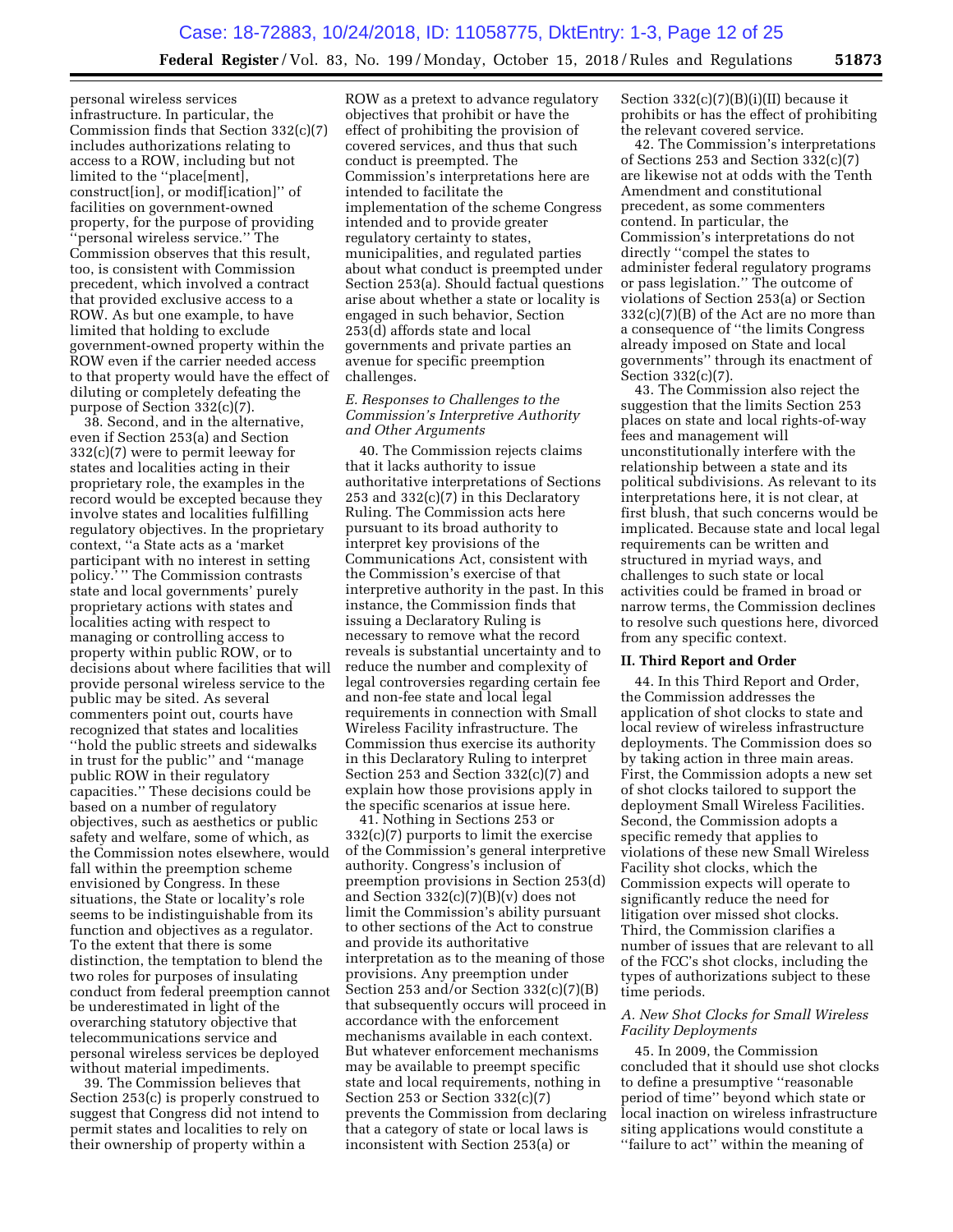Section 332. The Commission adopted a 90-day clock for reviewing collocation applications and a 150-day clock for reviewing siting applications other than collocations. The record here suggests that the two existing Section 332 shot clocks have increased the efficiency of deploying wireless infrastructure. Many localities already process wireless siting applications in less time than required by those shot clocks and a number of states have enacted laws requiring that collocation applications be processed in 60 days or less. Some siting agencies acknowledge that they have worked to gain efficiencies in processing siting applications and welcome the addition of new shot clocks tailored to the deployment of small scale facilities. Given siting agencies' increased experience with existing shot clocks, the greater need for rapid siting of Small Wireless Facilities nationwide, and the lower burden siting of these facilities places on siting agencies in many cases, the Commission takes this opportunity to update its approach to speed the deployment of Small Wireless Facilities.

1. Two New Section 332 Shot Clocks for Deployment of Small Wireless Facilities

46. In this section, the Commission adopts two new Section 332 shot clocks for Small Wireless Facilities—60 days for review of an application for collocation of Small Wireless Facilities using a preexisting structure and 90 days for review of an application for attachment of Small Wireless Facilities using a new structure. These new Section 332 shot clocks carefully balance the well-established authority that states and local authorities have over review of wireless siting applications with the requirements of Section  $332(c)(7)(ii)$  to exercise that authority ''within a reasonable period of time . . . taking into account the nature and scope of the request.'' Further, the Commission's decision is consistent with the BDAC's Model Code for Municipalities' recommended timeframes, which utilize this same 60 day and 90-day framework for collocation of Small Wireless Facilities and new structures and are similar to shot clocks enacted in state level small cell bills and the real world experience of many municipalities which further supports the reasonableness of its approach. The Commission's actions will modernize the framework for wireless facility siting by taking into consideration that states and localities should be able to address the siting of Small Wireless Facilities in a more expedited review period than needed for larger facilities.

47. The Commission finds compelling reasons to establish a new presumptively reasonable Section 332 shot clock of 60 days for collocations of Small Wireless Facilities on existing structures. The record demonstrates the need for, and reasonableness of, expediting the siting review of these collocations. Notwithstanding the implementation of the current shot clocks, more streamlined procedures are both reasonable and necessary to provide greater predictability for siting applications nationwide for the deployment of Small Wireless Facilities. The two current Section 332 shot clocks do not reflect the evolution of the application review process and evidence that localities can complete reviews more quickly than was the case when the existing Section 332 shot clocks were adopted nine years ago. Since 2009, localities have gained significant experience processing wireless siting applications. Indeed, many localities already process wireless siting applications in less than the required time and several jurisdictions require by law that collocation applications be processed in 60 days or less. With the passage of time, siting agencies have become more efficient in processing siting applications. These facts demonstrate that a shorter, 60-day shot clock for processing collocation applications for Small Wireless Facilities is reasonable.

48. As the Commission found in 2009, collocation applications are generally easier to process than new construction because the community impact is likely to be smaller. In particular, the addition of an antenna to an existing tower or other structure is unlikely to have a significant visual impact on the community. The size of Small Wireless Facilities poses little or no risk of adverse effects on the environment or historic preservation. Indeed, many jurisdictions do not require public hearings for approval of such attachments, underscoring their belief that such attachments do not implicate complex issues requiring a more searching review.

49. Further, the Commission finds no reason to believe that applying a 60-day time frame for Small Wireless Facility collocations under Section 332 creates confusion with collocations that fall within the scope of ''eligible facilities requests'' under Section 6409 of the Spectrum Act, which are also subject to a 60-day review. The type of facilities at issue here are distinctly different and the definition of a Small Wireless Facility is clear. Further, siting authorities are required to process Section 6409 applications involving the

swap out of certain equipment in 60 days, and the Commission sees no meaningful difference in processing these applications than processing Section 332 collocation applications in 60 days. There is no reason to apply different time periods (60 vs. 90 days) to what is essentially the same review: Modification of an existing structure to accommodate new equipment. Finally, adopting a 60-day shot clock will encourage service providers to collocate rather than opting to build new siting structures which has numerous advantages.

50. For similar reasons, the Commission also finds it reasonable to establish a new 90-day Section 332 shot clock for new construction of Small Wireless Facilities. Ninety days is a presumptively reasonable period of time for localities to review such siting applications. Small Wireless Facilities have far less visual and other impact than the facilities the Commission considered in 2009 and should accordingly require less time to review. Indeed, some state and local governments have already adopted 60 day maximum reasonable periods of time for review of *all* small cell siting applications, and, even in the absence of such maximum requirements, several are already reviewing and approving small-cell siting applications within 60 days or less after filing. Numerous industry commenters advocated a 90 day shot clock for all non-collocation deployments. Based on this record, the Commission finds review of an application to deploy a Small Wireless Facility using a new structure warrants more review time than a mere collocation, but less than the construction of a macro tower. For the reasons explained below, the Commission also specifies today a provision that will initially reset these two new shot clocks in the event that a locality receives a materially incomplete application.

#### 2. Batched Applications for Small Wireless Facilities

51. Given the way in which Small Wireless Facilities are likely to be deployed, in large numbers as part of a system meant to cover a particular area, the Commission anticipates that some applicants will submit ''batched'' applications: Multiple separate applications filed at the same time, each for one or more sites *or* a single application covering multiple sites. The Commission sought comment on whether batched applications should be subject to either longer or shorter shot clocks than would apply if each component of the batch were submitted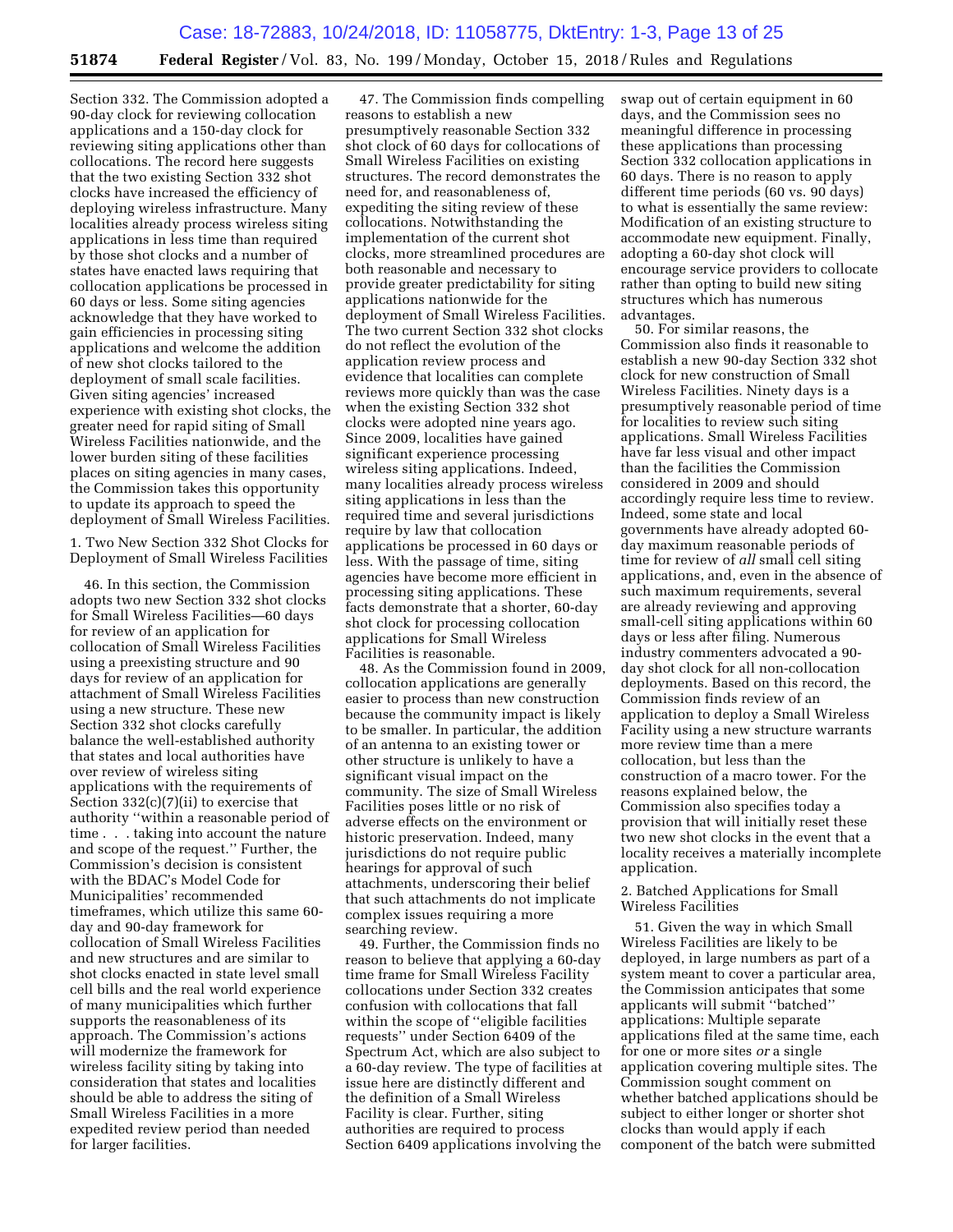separately. The Commission sees no reason why the shot clocks for batched applications to deploy Small Wireless Facilities should be longer than those that apply to individual applications because, in many cases, the batching of such applications has advantages in terms of administrative efficiency that could actually make review easier. The Commission's decision flows from its current Section 332 shot clock policy. Under the two existing Section 332 shot clocks, if an applicant files multiple siting applications on the same day for the same type of facilities, each application is subject to the same number of review days by the siting agency. These multiple siting applications are equivalent to a batched application and therefore the shot clocks for batching should follow the same rules as if the applications were filed separately. Accordingly, when applications to deploy Small Wireless Facilities are filed in batches, the shot clock that applies to the batch is the same one that would apply had the applicant submitted individual applications. Should an applicant file a single application for a batch that includes both collocated and new construction of Small Wireless Facilities, the longer 90-day shot clock will apply, to ensure that the siting authority has adequate time to review the new construction sites.

52. The Commission recognizes the concerns raised by parties arguing for a longer time period for at least some batched applications but concludes that a separate rule is not necessary to address these concerns. Under the Commission's approach, in extraordinary cases, a siting authority, as discussed below, can rebut the presumption of reasonableness of the applicable shot clock period where a batch application causes legitimate overload on the siting authority's resources. Thus, contrary to some localities' arguments, the Commission's approach provides for a certain degree of flexibility to account for exceptional circumstances. In addition, consistent with, and for the same reasons as the Commission's conclusion below that Section 332 does not permit states and localities to prohibit applicants from requesting multiple types of approvals simultaneously, the Commission finds that Section 332(c)(7)(B)(ii) similarly does not allow states and localities to refuse to accept batches of applications to deploy Small Wireless Facilities.

#### *B. New Remedy for Violations of the Small Wireless Facilities Shot Clocks*

53. In adopting these new shot clocks for Small Wireless Facility applications,

the Commission also provides an additional remedy that it expects will substantially reduce the likelihood that applicants will need to pursue additional and costly relief in court at the expiration of those time periods.

54. The Commission determines that the failure of a state or local government to issue a decision on a Small Wireless Facility siting application within the presumptively reasonable time periods above will constitute a ''failure to act'' within the meaning of Section  $332(c)(7)(B)(v)$ . Therefore, a provider is, at a minimum, entitled to the same process and remedies available for a failure to act within the new Small Wireless Facility shot clocks as they have been under the FCC's 2009 shot clocks. But the Commission also adds an additional remedy for the new Small Wireless Facility shot clocks.

55. State or local inaction by the end of the Small Wireless Facility shot clock will function not only as a Section  $332(c)(7)(B)(v)$  failure to act but also amount to a presumptive prohibition on the provision of personal wireless services within the meaning of Section  $332(c)(7)(B)(i)(II)$ . Accordingly, the Commission would expect the state or local government to issue all necessary permits without further delay. In cases where such action is not taken, the Commission assumes, for the reasons discussed below, that the applicant would have a straightforward case for obtaining expedited relief in court.

56. As discussed in the Declaratory Ruling, a regulation under Section 332(c)(7)(B)(i)(II) constitutes an effective prohibition if it materially limits or inhibits the ability of any competitor or potential competitor to compete in a fair and balanced legal and regulatory environment. Missing shot clock deadlines would thus presumptively have the effect of unlawfully prohibiting service in that such failure to act can be expected to materially limit or inhibit the introduction of new services or the improvement of existing services. Thus, when a siting authority misses the applicable shot clock deadline, the applicant may commence suit in a court of competent jurisdiction alleging a violation of Section  $332(c)(7)(B)(i)(II)$ , in addition to a violation of Section 332(c)(7)(B)(ii), as discussed above. The siting authority then will have an opportunity to rebut the presumption of effective prohibition by demonstrating that the failure to act was reasonable under the circumstances and, therefore, did not materially limit or inhibit the applicant from introducing new services or improving existing services.

57. Given the seriousness of failure to act within a reasonable period of time,

the Commission expects, as noted above, siting authorities to issue without any further delay all necessary authorizations when notified by the applicant that they have missed the shot clock deadline, absent extraordinary circumstances. Where the siting authority nevertheless fails to issue all necessary authorizations and litigation is commenced based on violations of Sections  $332(c)(7)(B)(i)(II)$  and/or 332(c)(7)(B)(ii), the Commission expects that applicants and other aggrieved parties will likely pursue equitable judicial remedies. Given the relatively low burden on state and local authorities of simply acting—one way or the other—within the Small Wireless Facility shot clocks, the Commission thinks that applicants would have a relatively low hurdle to clear in establishing a right to expedited judicial relief.

58. The Commission expects that courts will typically find expedited and permanent injunctive relief warranted for violations of Sections 332(c)(7)(B)(i)(II) and 332(c)(7)(B)(ii) of the Act when addressing the circumstances discussed in this Order. The Commission believes that this approach is sensible because guarding against barriers to the deployment of personal wireless facilities not only advances the goal of Section 332(c)(7)(B) but also policies set out elsewhere in the Communications Act and 1996 Act, as the Commission recently has recognized in the case of Small Wireless Facilities. This is so whether or not these barriers stem from bad faith. Nor does the Commission anticipate that there would be unresolved issues implicating the siting authority's expertise and therefore requiring remand in most instances.

59. The guidance provided here should reduce the need for, and complexity of, case-by-case litigation and reduce the likelihood of vastly different timing across various jurisdictions for the same type of deployment. This clarification, along with the other actions the Commission takes in this Third Report and Order, should streamline the courts' decisionmaking process and reduce the possibility of inconsistent rulings. Consequently, the Commission believes that its approach helps facilitate courts' ability to ''hear and decide such [lawsuits] on an expedited basis,'' as the statute requires.

60. The Commission's updated interpretation of Section 332(c)(7) for Small Wireless Facilities effectively balances the interest of wireless service providers to have siting applications granted in a timely and streamlined manner and the interest of localities to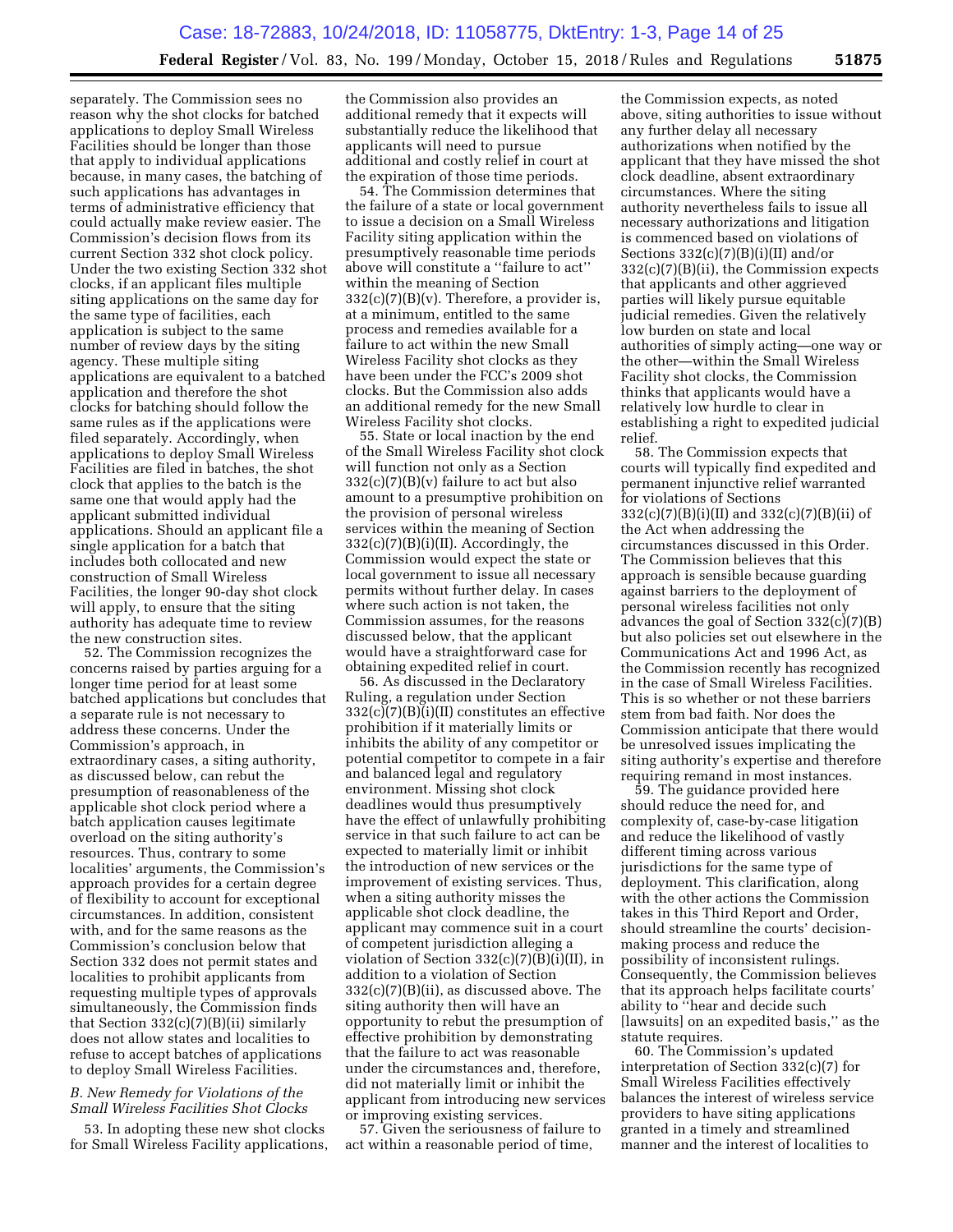protect public safety and welfare and preserve their authority over the permitting process. The Commission's specialized deployment categories, in conjunction with the acknowledgement that in rare instances, it may legitimately take longer to act, recognize that the siting process is complex and handled in many different ways under various states' and localities' longestablished codes. Further, the Commission's approach tempers localities' concerns about the inflexibility of a deemed granted proposal because the new remedy the Commission adopts here accounts for the breadth of potentially unforeseen circumstances that individual localities may face and the possibility that additional review time may be needed in truly exceptional circumstances. The Commission further finds that its interpretive framework will not be unduly burdensome on localities because a number of states have already adopted even more stringent deemed granted remedies

#### *C. Clarification of Issues Related to All Section 332 Shot Clocks*

1. Authorizations Subject to the ''Reasonable Period of Time'' Provision of Section 332(c)(7)(B)(ii)

61. Section  $332(c)(7)(B)(ii)$  requires state and local governments to act ''within a reasonable period of time'' on ''any request for authorization to place, construct, or modify personal wireless service facilities.'' The Commission has not addressed the specific types of authorizations subject to this requirement. After carefully considering these arguments, the Commission finds that ''any request for authorization to place, construct, or modify personal wireless service facilities'' under Section 332(c)(7)(B)(ii) means all authorizations necessary for the deployment of personal wireless services infrastructure. This interpretation finds support in the record and is consistent with the courts' interpretation of this provision and the text and purpose of the Act.

62. The Commission's interpretation remains faithful to the purpose of Section 332(c)(7) to balance Congress's competing desires to preserve the traditional role of state and local governments in regulating land use and zoning, while encouraging the rapid development of new telecommunications technologies. Under the Commission's interpretation, states and localities retain their authority over personal wireless facilities deployment. At the same time, deployment will be kept on track by

ensuring that the entire approval process necessary for deployment is completed within a reasonable period of time, as defined by the shot clocks addressed in this Third Report and Order.

2. Codification of Section 332 Shot Clocks

63. In addition to establishing two new Section 332 shot clocks for Small Wireless Facilities, the Commission takes this opportunity to codify its two existing Section 332 shot clocks for siting applications that do not involve Small Wireless Facilities. In 2009 the Commission found that 90 days is a reasonable time frame for processing collocation applications and 150 days is a reasonable time frame to process applications other than collocations. Since these Section 332 shot clocks were adopted as part of a declaratory ruling, they were not codified in the Commission's rules. The Commission sought comment on whether to modify these shot clocks. The Commission finds no need to modify them here and will continue to use these shot clocks for processing Section 332 siting applications that do not involve Small Wireless Facilities. The Commission does, though, codify these two existing shot clocks in its rules alongside the two newly-adopted shot clocks so that all interested parties can readily find the shot clock requirements in one place.

3. Collocations on Structures Not Previously Zoned for Wireless Use

64. The Commission takes this opportunity to clarify that for purposes of the Section 332 shot clocks, attachment of facilities to existing structures constitutes collocation, regardless of whether the structure or the location has previously been zoned for wireless facilities. As the Commission stated in 2009, ''an application is a request for collocation if it does not involve a 'substantial increase in the size of a tower' as defined in the Nationwide Programmatic Agreement (NPA) for the Collocation of Wireless Antennas.'' The definition of ''[c]ollocation'' in the NPA provides for the ''mounting or installation of an antenna on an existing tower, *building or structure* for the purpose of transmitting and/or receiving radio frequency signals for communications purposes, *whether or not there is an existing antenna on the structure.*'' The NPA's definition of collocation explicitly encompasses collocations on structures and buildings that have not yet been zoned for wireless use. To interpret the NPA any other way would be unduly narrow and

there is no persuasive reason to accept a narrower interpretation. This is particularly true given that the NPA definition of collocation stands in direct contrast with the definition of collocation in the Spectrum Act, pursuant to which facilities only fall within the scope of an ''eligible facilities request'' if they are attached to towers or base stations that have already been zoned for wireless use.

#### 4. When Shot Clocks Start and Incomplete Applications

65. In 2014 the Commission clarified that a shot clock begins to run when an application is first submitted, not when the application is deemed complete. The clock can be paused, however, if the locality notifies the applicant within 30 days that the application is incomplete. The locality may pause the clock again if it provides written notice within 10 days that the supplemental submission did not provide the information identified in the original notice delineating missing information. The Commission sought comment on these determinations.

66. Based on the record, the Commission finds no cause to alter the Commission's prior determinations and now codifies them in its rules. Codified rules, easily accessible to applicants and localities alike, should provide helpful clarity. The complaints by states and localities about the sufficiency of some of the applications they receive are adequately addressed by the Commission's current policy, which preserves the states' and localities' ability to pause review when they find an application to be incomplete. The Commission does not find it necessary at this point to shorten the 30-day initial review period for completeness because, as was the case when this review period was adopted in the 2009, it remains consistent with review periods for completeness under existing state wireless infrastructure deployment statutes and still ''gives State and local governments sufficient time for reviewing applications for completeness, while protecting applicants from a last minute decision that an application should be denied as incomplete.''

67. However, for applications to deploy Small Wireless Facilities, the Commission implements a modified tolling system designed to help ensure that providers are submitting complete applications on day one. This step accounts for the fact that the shot clocks applicable to such applications are shorter than those established in 2009 and, because of which, there may instances where the prevailing tolling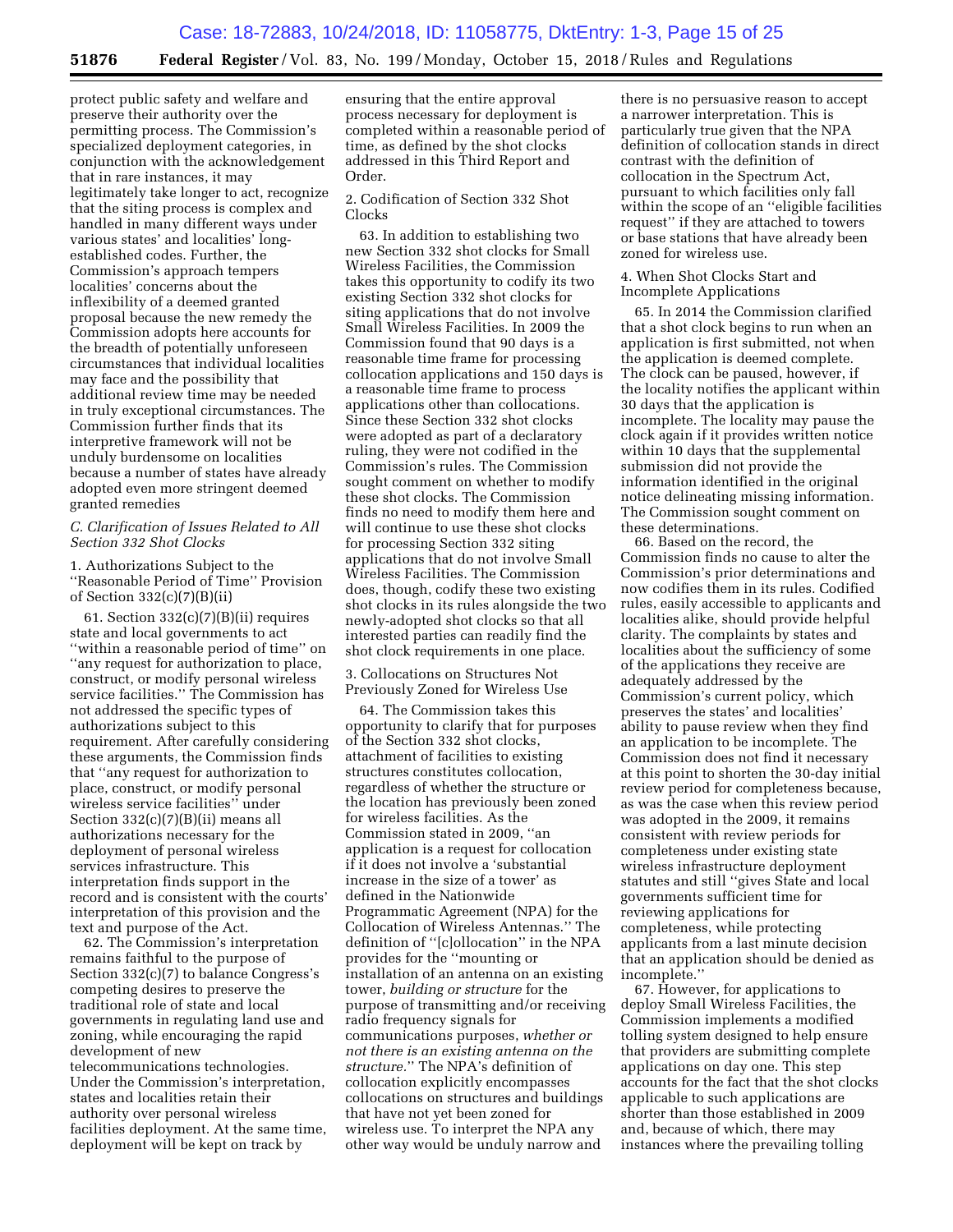rules would further shorten the shot clocks to such an extent that it might be impossible for siting authorities to act on the application. For Small Wireless Facilities applications, the siting authority has 10 days from the submission of the application to determine whether the application is incomplete. The shot clock then resets once the applicant submits the supplemental information requested by the siting authority. Thus, for example, for an application to collocate Small Wireless Facilities, once the applicant submits the supplemental information in response to a siting authority's timely request, the shot clock resets, effectively giving the siting authority an additional 60 days to act on the Small Wireless Facilities collocation application. For subsequent determinations of incompleteness, the tolling rules that apply to non-Small Wireless Facilities would apply—that is, the shot clock would toll if the siting authority provides written notice within 10 days that the supplemental submission did not provide the information identified in the original notice delineating missing information.

68. As noted above, multiple authorizations may be required before a deployment is allowed to move forward. For instance, a locality may require a zoning permit, a building permit, an electrical permit, a road closure permit, and an architectural or engineering permit for an applicant to place, construct, or modify its proposed personal wireless service facilities. All of these permits are subject to Section 332's requirement to act within a reasonable period of time, and thus all are subject to the shot clocks the Commission adopts or codifies here.

69. The Commission also finds that mandatory pre-application procedures and requirements do not toll the shot clocks. The Commission concludes that the ability to toll a shot clock when an application is found incomplete or by mutual agreement by the applicant and the siting authority should be adequate to address these concerns. Much like a requirement to file applications one after another, requiring pre-application review would allow for a complete circumvention of the shot clocks by significantly delaying their start date. An application is not ruled on within ''a reasonable period of time after the request is duly filed'' if the state or locality takes the full ordinary review period after having delayed the filing in the first instance due to required preapplication review. Indeed, requiring a pre-application review before an application may be filed is similar to imposing a moratorium, which the

Commission has made clear does not stop the shot clocks from running. Therefore, the Commission concludes that if an applicant proffers an application, but a state or locality refuses to accept it until a preapplication review has been completed, the shot clock begins to run when the application is proffered.

70. That said, the Commission encourages *voluntary* pre-application discussions, which may well be useful to both parties. The record indicates that such meetings can clarify key aspects of the application review process, especially with respect to large submissions or applicants new to a particular locality's processes and may speed the pace of review. To the extent that an applicant voluntarily engages in a pre-application review to smooth the way for its filing, the shot clock will begin when an application is filed, presumably after the pre-application review has concluded.

71. The Commission also reiterates that the remedies granted under Section  $332(c)(7)(B)(v)$  are independent of, and in addition to, any remedies that may be available under state or local law. Thus, where a state or locality has established its own shot clocks, an applicant may pursue any remedies granted under state or local law in cases where the siting authority fails to act within those shot clocks. However, the applicant must wait until the Commission shot clock period has expired to bring suit for a ''failure to act'' under Section  $332(c)(7)(B)(v)$ .

#### **III. Procedural Matters**

#### *A. Final Regulatory Flexibility Analysis*

72. As required by the Regulatory Flexibility Act of 1980, as amended (RFA), an Initial Regulatory Flexibility Analysis (IRFA) was incorporated in the Notice of Proposed Rulemaking (NPRM), released in April 2017 (82 FR 22453, May 16, 2017). The Commission sought written public comment on the proposals in the NPRM, including comment on the IRFA. The comments received are addressed below in Section 2. This present Final Regulatory Flexibility Analysis (FRFA) conforms to the RFA.

#### 1. Need for and Objectives of the Rules

73. In the Third Report and Order, the Commission continues its efforts to promote the timely buildout of wireless infrastructure across the country by eliminating regulatory impediments that unnecessarily delay bringing personal wireless services to consumers. The record shows that lengthy delays in approving siting applications by siting

agencies has been a persistent problem. With this in mind, the Third Report and Order establishes and codifies specific rules concerning the amount of time siting agencies may take to review and approve certain categories of wireless infrastructure siting applications. More specifically, the Commission addresses its Section 332 shot clock rules for infrastructure applications which will be presumed reasonable under the Communications Act. As an initial matter, the Commission establishes two new shot clocks for Small Wireless Facilities applications. For collocation of Small Wireless Facilities on preexisting structures, the Commission adopts a 60-day shot clock which applies to both individual and batched applications. For applications associated with Small Wireless Facilities new construction the Commission adopts a 90-day shot clock for both individual and batched applications. The Commission also codifies two existing Section 332 shot clocks for all other Non-Small Wireless Facilities that were established in 2009 without codification. These existing shot clocks require 90-days for processing of all other Non-Small Wireless Facilities collocation applications, and 150-days for processing of all other Non-Small Wireless Facilities applications other than collocations.

74. The Third Report and Order addresses other issues related to both the existing and new shot clocks. In particular the Commission addresses the specific types of authorizations subject to the ''Reasonable Period of Time'' provisions of Section 332(c)(7)(B)(ii), finding that ''any request for authorization to place, construct, or modify personal wireless service facilities'' under Section 332(c)(7)(B)(ii) means all authorizations a locality may require, and to all aspects of and steps in the siting process, including license or franchise agreements to access ROW, building permits, public notices and meetings, lease negotiations, electric permits, road closure permits, aesthetic approvals, and other authorizations needed for deployment of personal wireless services infrastructure. The Commission also addresses collocation on structures not previously zoned for wireless use, when the four Section 332 shot clocks begin to run, the impact of incomplete applications on the Commission's Section 332 shot clocks, and how state imposed shot clocks remedies effect the Commission's Section 332 shot clocks remedies.

75. The Commission discusses the appropriate judicial remedy that applicants may pursue in cases where a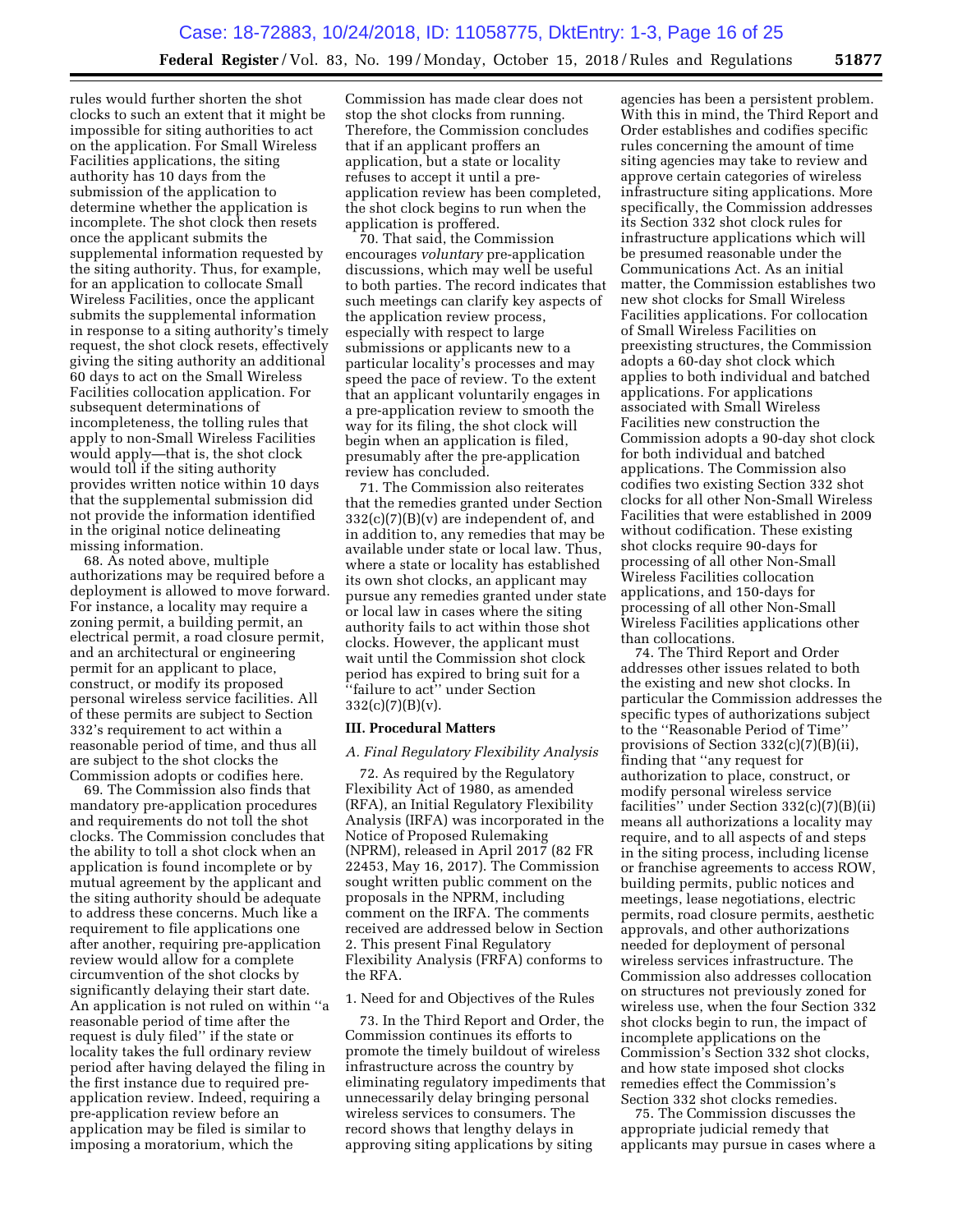siting authority fails to act within the applicable shot clock period. In those situations, applicants may commence an action in a court of competent jurisdiction alleging a violation of Section  $332(c)(7)(B)(i)(II)$  and seek injunctive relief granting the application. Notwithstanding the availability of a judicial remedy if a shot clock deadline is missed, the Commission recognizes that the Section 332 time frames might not be met in exceptional circumstances and has refined its interpretation of the circumstances when a period of time longer than the relevant shot clock would nonetheless be a reasonable period of time for action by a siting agency. In addition, a siting authority that is subject to a court action for missing an applicable shot clock deadline has the opportunity to demonstrate that the failure to act was reasonable under the circumstances and, therefore, did not materially limit or inhibit the applicant from introducing new services or improving existing services thereby rebutting the effective prohibition presumption.

76. The rules adopted in the Third Report and Order will accelerate the deployment of wireless infrastructure needed for the mobile wireless services of the future, while preserving the fundamental role of localities in this process. Under the Commission's new rules, localities will maintain control over the placement, construction and modification of personal wireless facilities, while at the same time the Commission's new process will streamline the review of wireless siting applications.

2. Summary of Significant Issues Raised by Public Comments in Response to the IRFA

77. Only one party—the Smart Cities and Special Districts Coalition—filed comments specifically addressing the rules and policies proposed in the IRFA. They argue that any shortening or alteration of the Commission's existing shot clocks or the adoption of a deemed granted remedy will adversely affect small local governments, special districts, property owners, small developers, and others by placing their siting applications behind wireless provider siting applications. Subsequently, NATOA filed comments concerning the draft FRFA. NATOA argues that the new shot clocks impose burdens on local governments and particularly those with limited resources. NATOA asserts that the new shot clocks will spur more deployment applications than localities currently process.

78. These arguments, however, fail to acknowledge that Section 332 shot clocks have been in place for years and reflect Congressional intent as seen in the statutory language of Section 332. The record in this proceeding demonstrates the need for, and reasonableness of, expediting the siting review of certain facility deployments. More streamlined procedures are both reasonable and necessary to provide greater predictability. The current shot clocks do not reflect the evolution of the application review process and evidence that localities can complete reviews more quickly than was the case when the original shot clocks were adopted nine years ago. Localities have gained significant experience processing wireless siting applications and several jurisdictions already have in place laws that require applications to be processed in less time than the Commission's new shot clocks. With the passage of time, sitting agencies have become more efficient in processing siting applications and this, in turn, should reduce any economic burden the Commission's new shot clock provisions have on them.

79. The Commission has carefully considered the impact of its new shot clocks on siting authorities and has established shot clocks that take into consideration the nature and scope of siting requests by establishing shot clocks of different lengths of time that depend on the nature of the siting request at issue. The length of these shot clocks is based in part on the need to ensure that local governments have ample time to take any steps needed to protect public safety and welfare and to process other pending utility applications. Since local siting authorities have gained experience in processing siting requests in an expedited fashion, they should be able to comply with the Commission's new shot clocks.

80. The Commission has taken into consideration the concerns of the Smart Cities and Special Districts Coalition and NATOA. It has established shot clocks that will not favor wireless providers over other applicants with pending siting applications. Further, instead of adopting a deemed granted remedy that would grant a siting application when a shot clock lapses without a decision on the merits, the Commission provides guidance as to the appropriate judicial remedy that applicants may pursue and examples of exceptional circumstance where a siting authority may be justified in needing additional time to review a siting application then the applicable shot clock allows. Under this approach, the

applicant may seek injunctive relief as long as several minimum requirements are met. The siting authority, however, can rebut the presumptive reasonableness of the applicable shot clock under certain circumstances. The circumstances under which a sitting authority might have to do this will be rare. Under this carefully crafted approach, the interests of siting applicants, siting authorities, and citizens are protected.

3. Response to Comments by the Chief Counsel for Advocacy of the Small Business Administration

81. Pursuant to the Small Business Jobs Act of 2010, which amended the RFA, the Commission is required to respond to any comments filed by the Chief Counsel for Advocacy of the Small Business Administration (SBA), and to provide a detailed statement of any change made to the proposed rules as a result of those comments.

82. The Chief Counsel did not file any comments in response to the proposed rules in this proceeding.

4. Description and Estimate of the Number of Small Entities to Which the Rules Will Apply

83. The RFA directs agencies to provide a description of, and where feasible, an estimate of the number of small entities that may be affected by the rules adopted herein. The RFA generally defines the term ''small entity'' as having the same meaning as the terms ''small business,'' ''small organization,'' and ''small governmental jurisdiction.'' In addition, the term ''small business'' has the same meaning as the term ''small business concern'' under the Small Business Act. A ''small business concern'' is one which: (1) Is independently owned and operated; (2) is not dominant in its field of operation; and (3) satisfies any additional criteria established by the SBA.

84. *Small Businesses, Small Organizations, Small Governmental Jurisdictions.* The Commission's actions, over time, may affect small entities that are not easily categorized at present. The Commission therefore describe here, at the outset, three broad groups of small entities that could be directly affected herein. First, while there are industry specific size standards for small businesses that are used in the regulatory flexibility analysis, according to data from the SBA's Office of Advocacy, in general a small business is an independent business having fewer than 500 employees. These types of small businesses represent 99.9 percent of all businesses in the United States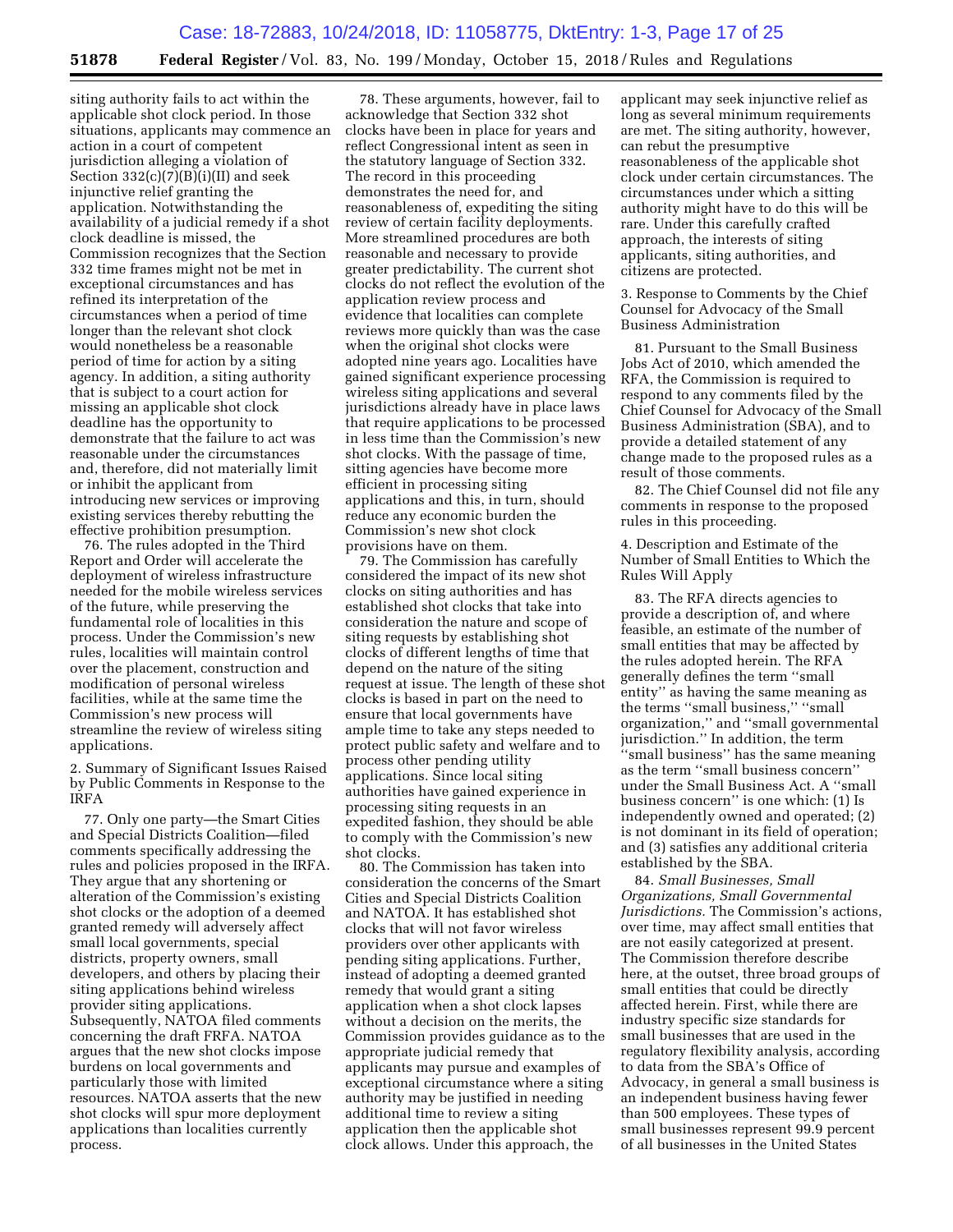which translates to 28.8 million businesses.

85. Next, the type of small entity described as a ''small organization'' is generally ''any not-for-profit enterprise which is independently owned and operated and is not dominant in its field.'' Nationwide, as of August 2016, there were approximately 356,494 small organizations based on registration and tax data filed by nonprofits with the Internal Revenue Service (IRS).

86. Finally, the small entity described as a ''small governmental jurisdiction'' is defined generally as ''governments of cities, counties, towns, townships, villages, school districts, or special districts, with a population of less than fifty thousand.'' U.S. Census Bureau data from the 2012 Census of Governments indicate that there were 90,056 local governmental jurisdictions consisting of general purpose governments and special purpose governments in the United States. Of this number there were 37,132 General purpose governments (county, municipal and town or township) with populations of less than 50,000 and 12,184 Special purpose governments (independent school districts and special districts) with populations of less than 50,000. The 2012 U.S. Census Bureau data for most types of governments in the local government category show that the majority of these governments have populations of less than 50,000. Based on this data the Commission estimates that at least 49,316 local government jurisdictions fall in the category of ''small governmental jurisdictions.''

87. *Wireless Telecommunications Carriers (except Satellite).* This industry comprises establishments engaged in operating and maintaining switching and transmission facilities to provide communications via the airwaves. Establishments in this industry have spectrum licenses and provide services using that spectrum, such as cellular services, paging services, wireless internet access, and wireless video services. The appropriate size standard under SBA rules is that such a business is small if it has 1,500 or fewer employees. For this industry, U.S. Census data for 2012 show that there were 967 firms that operated for the entire year. Of this total, 955 firms had employment of 999 or fewer employees and 12 had employment of 1,000 employees or more. Thus under this category and the associated size standard, the Commission estimates that the majority of wireless telecommunications carriers (except satellite) are small entities.

88. The Commission's own data available in its Universal Licensing System—indicate that, as of May 17, 2018, there are 264 Cellular licensees that will be affected by the Commission's actions. The Commission does not know how many of these licensees are small, as the Commission does not collect that information for these types of entities. Similarly, according to Commission data, 413 carriers reported that they were engaged in the provision of wireless telephony, including cellular service, Personal Communications Service (PCS), and Specialized Mobile Radio (SMR) Telephony services. Of this total, an estimated 261 have 1,500 or fewer employees and 152 have more than 1,500 employees. Thus, using available data, the Commission estimates that the majority of wireless firms can be considered small.

89. *Personal Radio Services.* Personal radio services provide short-range, lowpower radio for personal communications, radio signaling, and business communications not provided for in other services. Personal radio services include services operating in spectrum licensed under part 95 of the Commission's rules. These services include Citizen Band Radio Service, General Mobile Radio Service, Radio Control Radio Service, Family Radio Service, Wireless Medical Telemetry Service, Medical Implant Communications Service, Low Power Radio Service, and Multi-Use Radio Service. There are a variety of methods used to license the spectrum in these rule parts, from licensing by rule, to conditioning operation on successful completion of a required test, to sitebased licensing, to geographic area licensing. All such entities in this category are wireless, therefore the Commission applies the definition of Wireless Telecommunications Carriers (except Satellite), pursuant to which the SBA's small entity size standard is defined as those entities employing 1,500 or fewer persons. For this industry, U.S. Census data for 2012 show that there were 967 firms that operated for the entire year. Of this total, 955 firms had employment of 999 or fewer employees and 12 had employment of 1,000 employees or more. Thus, under this category and the associated size standard, the Commission estimates that the majority of firms can be considered small. The Commission notes however that many of the licensees in this category are individuals and not small entities. In addition, due to the mostly unlicensed and shared nature of the spectrum

utilized in many of these services, the Commission lacks direct information upon which to base an estimation of the number of small entities that may be affected by the Commission's actions in this proceeding.

90. *Public Safety Radio Licensees.*  Public Safety Radio Pool licensees as a general matter, include police, fire, local government, forestry conservation, highway maintenance, and emergency medical services. Because of the vast array of public safety licensees, the Commission has not developed a small business size standard specifically applicable to public safety licensees. The closest applicable SBA category is Wireless Telecommunications Carriers (except Satellite) which encompasses business entities engaged in radiotelephone communications. The appropriate size standard for this category under SBA rules is that such a business is small if it has 1,500 or fewer employees. For this industry, U.S. Census data for 2012 show that there were 967 firms that operated for the entire year. Of this total, 955 firms had employment of 999 or fewer employees and 12 had employment of 1,000 employees or more. Thus under this category and the associated size standard, the Commission estimates that the majority of firms can be considered small. With respect to local governments, in particular, since many governmental entities comprise the licensees for these services, the Commission includes under public safety services the number of government entities affected. According to Commission records, there are a total of approximately 133,870 licenses within these services. There are 3,121 licenses in the 4.9 GHz band, based on an FCC Universal Licensing System search of March 29, 2017. The Commission estimates that fewer than 2,442 public safety radio licensees hold these licenses because certain entities may have multiple licenses.

91. *Private Land Mobile Radio Licensees.* Private land mobile radio (PLMR) systems serve an essential role in a vast range of industrial, business, land transportation, and public safety activities. These radios are used by companies of all sizes operating in all U.S. business categories. Because of the vast array of PLMR users, the Commission has not developed a small business size standard specifically applicable to PLMR users. The closest applicable SBA category is Wireless Telecommunications Carriers (except Satellite) which encompasses business entities engaged in radiotelephone communications. The appropriate size standard for this category under SBA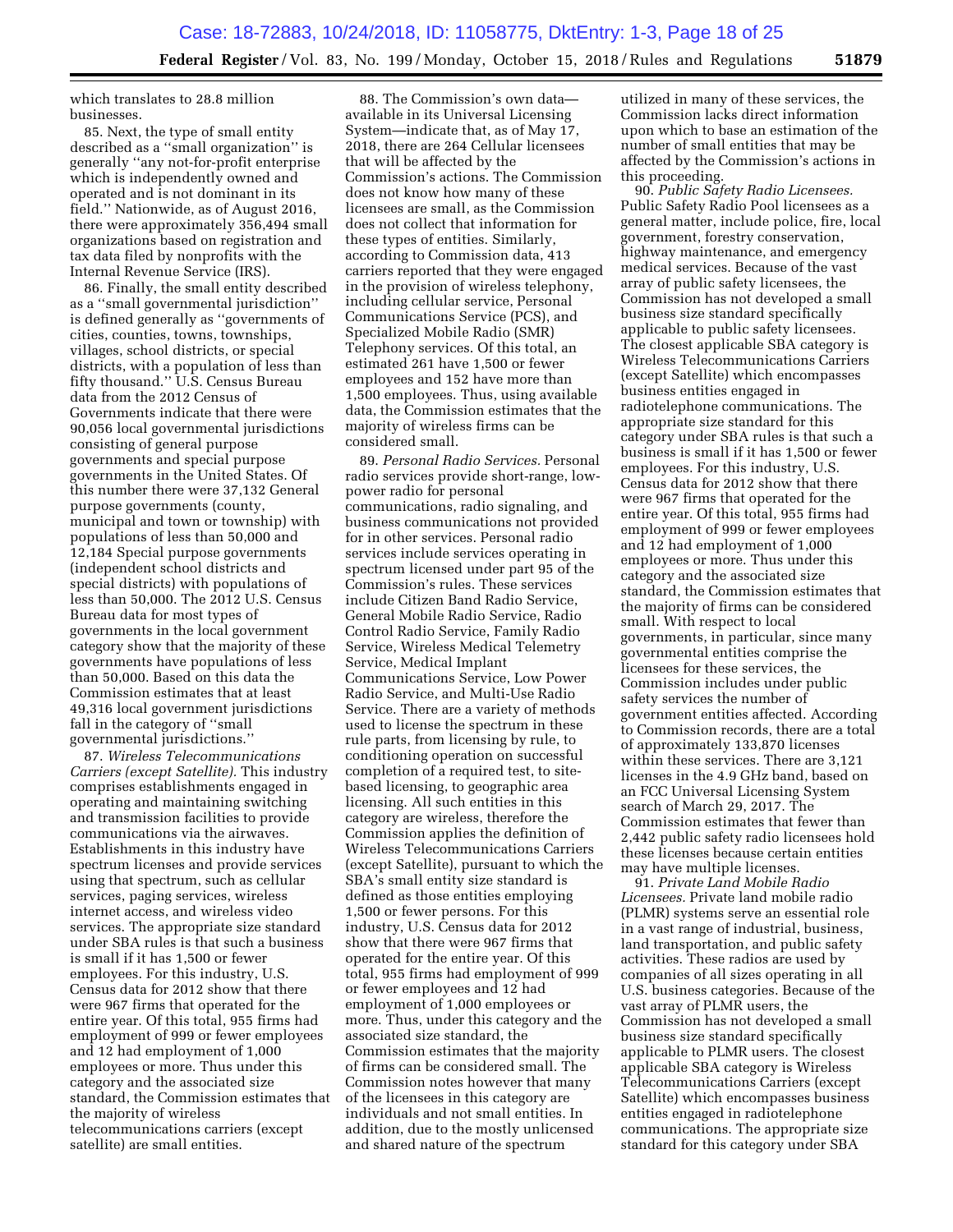rules is that such a business is small if it has 1,500 or fewer employees. For this industry, U.S. Census data for 2012 show that there were 967 firms that operated for the entire year. Of this total, 955 firms had employment of 999 or fewer employees and 12 had employment of 1,000 employees or more. Thus, under this category and the associated size standard, the Commission estimates that the majority of PLMR Licensees are small entities.

92. According to the Commission's records, a total of approximately 400,622 licenses comprise PLMR users. Of this number there are a total of 3,374 licenses in the frequencies range 173.225 MHz to 173.375 MHz, which is the range affected by the Third Report and Order. The Commission does not require PLMR licensees to disclose information about number of employees and does not have information that could be used to determine how many PLMR licensees constitute small entities under this definition. The Commission however believes that a substantial number of PLMR licensees may be small entities despite the lack of specific information.

93. *Multiple Address Systems.* Entities using Multiple Address Systems (MAS) spectrum, in general, fall into two categories: (1) Those using the spectrum for profit-based uses, and (2) those using the spectrum for private internal uses. With respect to the first category, Profitbased Spectrum use, the size standards established by the Commission define ''small entity'' for MAS licensees as an entity that has average annual gross revenues of less than \$15 million over the three previous calendar years. A ''Very small business'' is defined as an entity that, together with its affiliates, has average annual gross revenues of not more than \$3 million over the preceding three calendar years. The SBA has approved these definitions. The majority of MAS operators are licensed in bands where the Commission has implemented a geographic area licensing approach that requires the use of competitive bidding procedures to resolve mutually exclusive applications.

94. The Commission's licensing database indicates that, as of April 16, 2010, there were a total of 11,653 sitebased MAS station authorizations. Of these, 58 authorizations were associated with common carrier service. In addition, the Commission's licensing database indicates that, as of April 16, 2010, there were a total of 3,330 Economic Area market area MAS authorizations. The Commission's licensing database also indicates that, as of April 16, 2010, of the 11,653 total MAS station authorizations, 10,773

authorizations were for private radio service. In 2001, an auction for 5,104 MAS licenses in 176 EAs was conducted. Seven winning bidders claimed status as small or very small businesses and won 611 licenses. In 2005, the Commission completed an auction (Auction 59) of 4,226 MAS licenses in the Fixed Microwave Services from the 928/959 and 932/941 MHz bands. Twenty-six winning bidders won a total of 2,323 licenses. Of the 26 winning bidders in this auction, five claimed small business status and won 1,891 licenses.

95. With respect to the second category, Internal Private Spectrum use consists of entities that use, or seek to use, MAS spectrum to accommodate their own internal communications needs, MAS serves an essential role in a range of industrial, safety, business, and land transportation activities. MAS radios are used by companies of all sizes, operating in virtually all U.S. business categories, and by all types of public safety entities. For the majority of private internal users, the definition developed by the SBA would be more appropriate than the Commission's definition. The closest applicable definition of a small entity is the ''Wireless Telecommunications Carriers (except Satellite)'' definition under the SBA rules. The appropriate size standard under SBA rules is that such a business is small if it has 1,500 or fewer employees. For this category, U.S. Census data for 2012 show that there were 967 firms that operated for the entire year. Of this total, 955 firms had employment of 999 or fewer employees and 12 had employment of 1,000 employees or more. Thus, under this category and the associated small business size standard, the Commission estimates that the majority of firms that may be affected by the Commission's action can be considered small.

96. *Broadband Radio Service and Educational Broadband Service.*  Broadband Radio Service systems, previously referred to as Multipoint Distribution Service (MDS) and Multichannel Multipoint Distribution Service (MMDS) systems, and ''wireless cable,'' transmit video programming to subscribers and provide two-way highspeed data operations using the microwave frequencies of the Broadband Radio Service (BRS) and Educational Broadband Service (EBS) (previously referred to as the Instructional Television Fixed Service (ITFS)).

97. *BRS*—In connection with the 1996 BRS auction, the Commission established a small business size standard as an entity that had annual

average gross revenues of no more than \$40 million in the previous three calendar years. The BRS auctions resulted in 67 successful bidders obtaining licensing opportunities for 493 Basic Trading Areas (BTAs). Of the 67 auction winners, 61 met the definition of a small business. BRS also includes licensees of stations authorized prior to the auction. At this time, the Commission estimates that of the 61 small business BRS auction winners, 48 remain small business licensees. In addition to the 48 small businesses that hold BTA authorizations, there are approximately there are approximately 86 incumbent BRS licensees that are considered small entities (18 incumbent BRS licensees do not meet the small business size standard). After adding the number of small business auction licensees to the number of incumbent licensees not already counted, the Commission finds that there are currently approximately 133 BRS licensees that are defined as small businesses under either the SBA or the Commission's rules.

98. In 2009, the Commission conducted Auction 86, the sale of 78 licenses in the BRS areas. The Commission offered three levels of bidding credits: (i) A bidder with attributed average annual gross revenues that exceed \$15 million and do not exceed \$40 million for the preceding three years (small business) received a 15 percent discount on its winning bid; (ii) a bidder with attributed average annual gross revenues that exceed \$3 million and do not exceed \$15 million for the preceding three years (very small business) received a 25 percent discount on its winning bid; and (iii) a bidder with attributed average annual gross revenues that do not exceed \$3 million for the preceding three years (entrepreneur) received a 35 percent discount on its winning bid. Auction 86 concluded in 2009 with the sale of 61 licenses. Of the ten winning bidders, two bidders that claimed small business status won 4 licenses; one bidder that claimed very small business status won three licenses; and two bidders that claimed entrepreneur status won six licenses.

99. *EBS*—The Educational Broadband Service has been included within the broad economic census category and SBA size standard for Wired Telecommunications Carriers since 2007. Wired Telecommunications Carriers are comprised of establishments primarily engaged in operating and/or providing access to transmission facilities and infrastructure that they own and/or lease for the transmission of voice, data, text, sound, and video using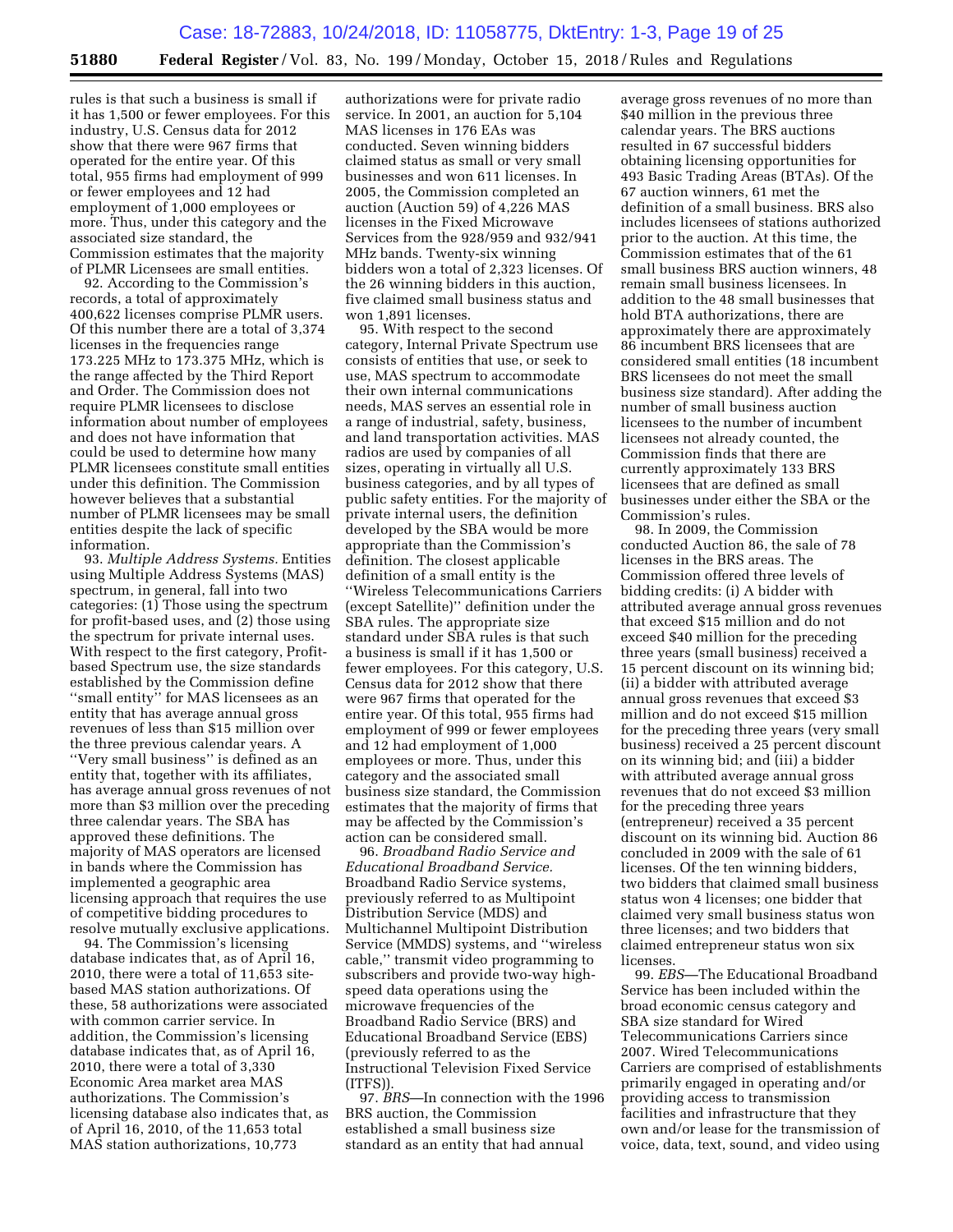wired telecommunications networks. Transmission facilities may be based on a single technology or a combination of technologies. The SBA's small business size standard for this category is all such firms having 1,500 or fewer employees. U.S. Census Bureau data for 2012 show that there were 3,117 firms that operated that year. Of this total, 3,083 operated with fewer than 1,000 employees. Thus, under this size standard, the majority of firms in this industry can be considered small. In addition to Census Bureau data, the Commission's Universal Licensing System indicates that as of October 2014, there are 2,206 active EBS licenses. The Commission estimates that of these 2,206 licenses, the majority are held by non-profit educational institutions and school districts, which are by statute defined as small businesses.

100. *Location and Monitoring Service (LMS).* LMS systems use non-voice radio techniques to determine the location and status of mobile radio units. For purposes of auctioning LMS licenses, the Commission has defined a ''small business'' as an entity that, together with controlling interests and affiliates, has average annual gross revenues for the preceding three years not to exceed \$15 million. A ''very small business'' is defined as an entity that, together with controlling interests and affiliates, has average annual gross revenues for the preceding three years not to exceed \$3 million. These definitions have been approved by the SBA. An auction for LMS licenses commenced on February 23, 1999 and closed on March 5, 1999. Of the 528 licenses auctioned, 289 licenses were sold to four small businesses.

101. *Television Broadcasting.* This Economic Census category ''comprises establishments primarily engaged in broadcasting images together with sound.'' These establishments operate television broadcast studios and facilities for the programming and transmission of programs to the public. These establishments also produce or transmit visual programming to affiliated broadcast television stations, which in turn broadcast the programs to the public on a predetermined schedule. Programming may originate in their own studio, from an affiliated network, or from external sources. The SBA has created the following small business size standard for such businesses: Those having \$38.5 million or less in annual receipts. The 2012 Economic Census reports that 751 firms in this category operated in that year. Of that number, 656 had annual receipts of \$25,000,000 or less, 25 had annual receipts between \$25,000,000 and \$49,999,999 and 70

had annual receipts of \$50,000,000 or more. Based on this data the Commission therefore estimates that the majority of commercial television broadcasters are small entities under the applicable SBA size standard.

102. The Commission has estimated the number of licensed commercial television stations to be 1,377. Of this total, 1,258 stations (or about 91 percent) had revenues of \$38.5 million or less, according to Commission staff review of the BIA Kelsey Inc. Media Access Pro Television Database (BIA) on November 16, 2017, and therefore these licensees qualify as small entities under the SBA definition. In addition, the Commission has estimated the number of licensed noncommercial educational (NCE) television stations to be 384. Notwithstanding, the Commission does not compile and otherwise does not have access to information on the revenue of NCE stations that would permit it to determine how many such stations would qualify as small entities. There are also 2,300 low power television stations, including Class A stations (LPTV) and 3,681 TV translator stations. Given the nature of these services, the Commission will presume that all of these entities qualify as small entities under the above SBA small business size standard.

103. The Commission notes, however, that in assessing whether a business concern qualifies as ''small'' under the above definition, business (control) affiliations must be included. The Commission estimates, therefore likely overstates the number of small entities that might be affected by its action, because the revenue figure on which it is based does not include or aggregate revenues from affiliated companies. In addition, another element of the definition of ''small business'' requires that an entity not be dominant in its field of operation. The Commission is unable at this time to define or quantify the criteria that would establish whether a specific television broadcast station is dominant in its field of operation. Accordingly, the estimate of small businesses to which rules may apply does not exclude any television station from the definition of a small business on this basis and is therefore possibly over-inclusive. Also, as noted above, an additional element of the definition of ''small business'' is that the entity must be independently owned and operated. The Commission notes that it is difficult at times to assess these criteria in the context of media entities and its estimates of small businesses to which they apply may be over-inclusive to this extent.

104. *Radio Stations.* This Economic Census category ''comprises establishments primarily engaged in broadcasting aural programs by radio to the public. Programming may originate in their own studio, from an affiliated network, or from external sources.'' The SBA has established a small business size standard for this category as firms having \$38.5 million or less in annual receipts. Economic Census data for 2012 show that 2,849 radio station firms operated during that year. Of that number, 2,806 operated with annual receipts of less than \$25 million per year, 17 with annual receipts between \$25 million and \$49,999,999 million and 26 with annual receipts of \$50 million or more. Therefore, based on the SBA's size standard the majority of such entities are small entities.

105. According to Commission staff review of the BIA/Kelsey, LLC's Publications, Inc. Media Access Pro Radio Database (BIA) as of January 2018, about 11,261 (or about 99.92 percent) of 11,270 commercial radio stations had revenues of \$38.5 million or less and thus qualify as small entities under the SBA definition. The Commission has estimated the number of licensed commercial AM radio stations to be 4,633 stations and the number of commercial FM radio stations to be 6,738, for a total number of 11,371. The Commission notes, that the Commission has also estimated the number of licensed NCE radio stations to be 4,128. Nevertheless, the Commission does not compile and otherwise does not have access to information on the revenue of NCE stations that would permit it to determine how many such stations would qualify as small entities.

106. The Commission also notes, that in assessing whether a business entity qualifies as small under the above definition, business control affiliations must be included. The Commission's estimate therefore likely overstates the number of small entities that might be affected by its action, because the revenue figure on which it is based does not include or aggregate revenues from affiliated companies. In addition, to be determined a ''small business,'' an entity may not be dominant in its field of operation. The Commission further notes, that it is difficult at times to assess these criteria in the context of media entities, and the estimate of small businesses to which these rules may apply does not exclude any radio station from the definition of a small business on these basis, thus the Commission's estimate of small businesses may therefore be over-inclusive. Also, as noted above, an additional element of the definition of ''small business'' is that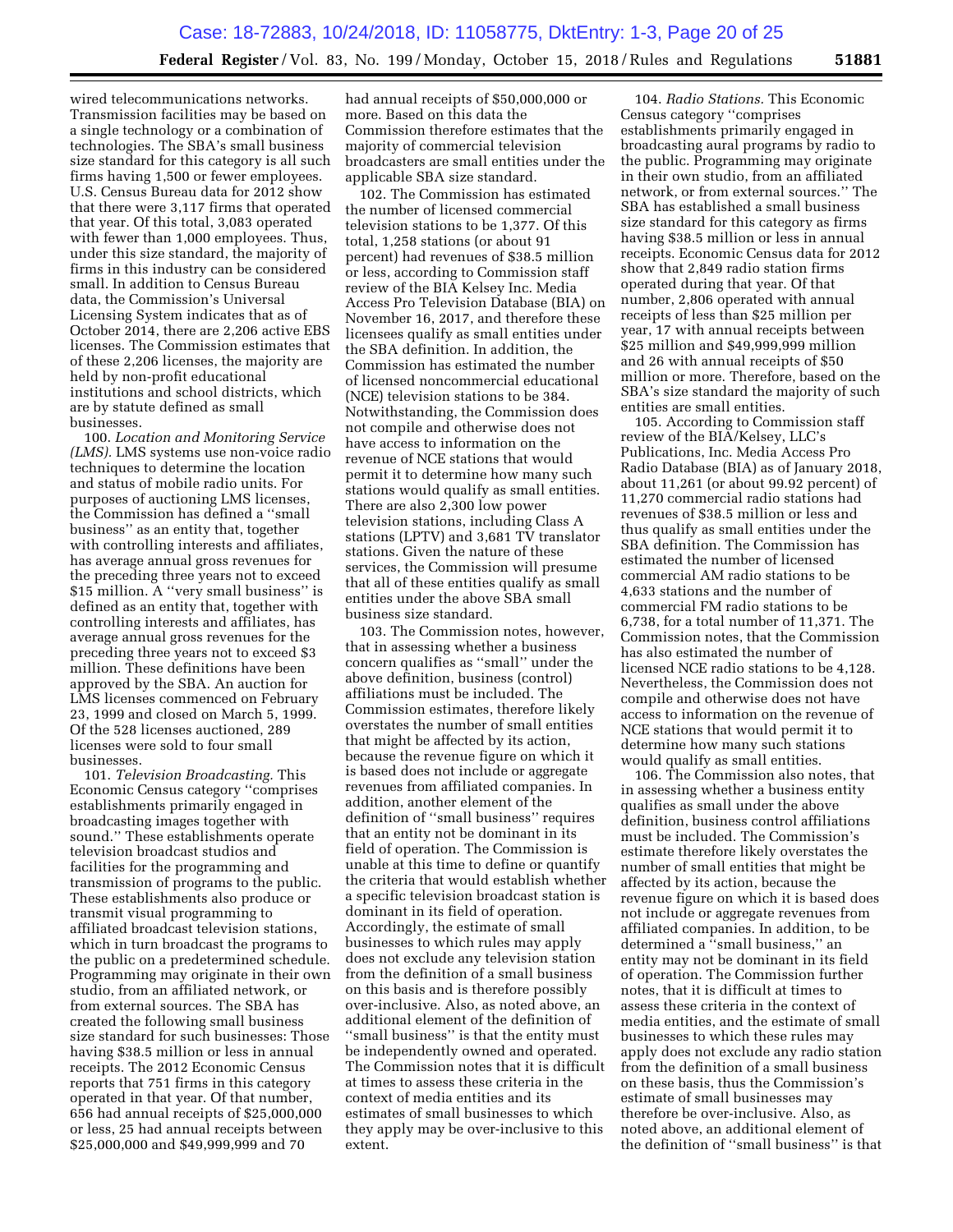the entity must be independently owned and operated. The Commission notes that it is difficult at times to assess these criteria in the context of media entities and the estimates of small businesses to which they apply may be over-inclusive to this extent.

107. *FM Translator Stations and Low Power FM Stations.* FM translators and Low Power FM Stations are classified in the category of Radio Stations and are assigned the same NAICS Code as licensees of radio stations. This U.S. industry, Radio Stations, comprises establishments primarily engaged in broadcasting aural programs by radio to the public. Programming may originate in their own studio, from an affiliated network, or from external sources. The SBA has established a small business size standard which consists of all radio stations whose annual receipts are \$38.5 million dollars or less. U.S. Census Bureau data for 2012 indicate that 2,849 radio station firms operated during that year. Of that number, 2,806 operated with annual receipts of less than \$25 million per year, 17 with annual receipts between \$25 million and \$49,999,999 million and 26 with annual receipts of \$50 million or more. Therefore, based on the SBA's size standard, the Commission concludes that the majority of FM Translator Stations and Low Power FM Stations are small.

108. *Multichannel Video Distribution and Data Service (MVDDS).* MVDDS is a terrestrial fixed microwave service operating in the 12.2–12.7 GHz band. The Commission adopted criteria for defining three groups of small businesses for purposes of determining their eligibility for special provisions such as bidding credits. It defined a very small business as an entity with average annual gross revenues not exceeding \$3 million for the preceding three years; a small business as an entity with average annual gross revenues not exceeding \$15 million for the preceding three years; and an entrepreneur as an entity with average annual gross revenues not exceeding \$40 million for the preceding three years. These definitions were approved by the SBA. On January 27, 2004, the Commission completed an auction of 214 MVDDS licenses (Auction No. 53). In this auction, ten winning bidders won a total of 192 MVDDS licenses. Eight of the ten winning bidders claimed small business status and won 144 of the licenses. The Commission also held an auction of MVDDS licenses on December 7, 2005 (Auction 63). Of the three winning bidders who won 22 licenses, two winning bidders, winning 21 of the licenses, claimed small business status.

109. *Satellite Telecommunications.*  This category comprises firms ''primarily engaged in providing telecommunications services to other establishments in the telecommunications and broadcasting industries by forwarding and receiving communications signals via a system of satellites or reselling satellite telecommunications.'' Satellite telecommunications service providers include satellite and earth station operators. The category has a small business size standard of \$32.5 million or less in average annual receipts, under SBA rules. For this category, U.S. Census Bureau data for 2012 show that there were a total of 333 firms that operated for the entire year. Of this total, 299 firms had annual receipts of less than \$25 million. Consequently, the Commission estimates that the majority of satellite telecommunications providers are small entities.

110. *All Other Telecommunications.*  The ''All Other Telecommunications'' category is comprised of establishments that are primarily engaged in providing specialized telecommunications services, such as satellite tracking, communications telemetry, and radar station operation. This industry also includes establishments primarily engaged in providing satellite terminal stations and associated facilities connected with one or more terrestrial systems and capable of transmitting telecommunications to, and receiving telecommunications from, satellite systems. Establishments providing internet services or voice over internet protocol (VoIP) services via clientsupplied telecommunications connections are also included in this industry. The SBA has developed a small business size standard for ''All Other Telecommunications,'' which consists of all such firms with gross annual receipts of \$32.5 million or less. For this category, U.S. Census data for 2012 show that there were 1,442 firms that operated for the entire year. Of these firms, a total of 1,400 had gross annual receipts of less than \$25 million and 42 firms had annual receipts of \$25 million to \$49,999,999. Thus, a majority of ''All Other Telecommunications'' firms potentially affected by the Commission's action can be considered small.

111. *Fixed Microwave Services.*  Microwave services include common carrier, private-operational fixed, and broadcast auxiliary radio services. They also include the Local Multipoint Distribution Service (LMDS), the Digital Electronic Message Service (DEMS), the 39 GHz Service (39 GHz), the 24 GHz Service, and the Millimeter Wave

Service where licensees can choose between common carrier and noncommon carrier status. At present, there are approximately 66,680 common carrier fixed licensees, 69,360 private and public safety operational-fixed licensees, 20,150 broadcast auxiliary radio licensees, 411 LMDS licenses, 33 24 GHz DEMS licenses, 777 39 GHz licenses, and five 24 GHz licenses, and 467 Millimeter Wave licenses in the microwave services. The Commission has not yet defined a small business size standard for microwave services. The closest applicable SBA category is Wireless Telecommunications Carriers (except Satellite) and the appropriate size standard for this category under SBA rules is that such a business is small if it has 1,500 or fewer employees. U.S. Census Bureau data for 2012, show that there were 967 firms in this category that operated for the entire year. Of this total, 955 had employment of 999 or fewer, and 12 firms had employment of 1,000 employees or more. Thus, under this category and the associated small business size standard, the Commission estimates that a majority of fixed microwave service licensees can be considered small.

112. The Commission notes that the number of firms does not necessarily track the number of licensees. The Commission also notes that it does not have data specifying the number of these licensees that have more than 1,500 employees, and thus is unable at this time to estimate with greater precision the number of fixed microwave service licensees that would qualify as small business concerns under the SBA's small business size standard. The Commission estimates however, that virtually all of the Fixed Microwave licensees (excluding broadcast auxiliary licensees) would qualify as small entities under the SBA definition.

113. *Non-Licensee Owners of Towers and Other Infrastructure.* Although at one time most communications towers were owned by the licensee using the tower to provide communications service, many towers are now owned by third-party businesses that do not provide communications services themselves but lease space on their towers to other companies that provide communications services. The Commission's rules require that any entity, including a non-licensee, proposing to construct a tower over 200 feet in height or within the glide slope of an airport must register the tower with the Commission's Antenna Structure Registration (''ASR'') system and comply with applicable rules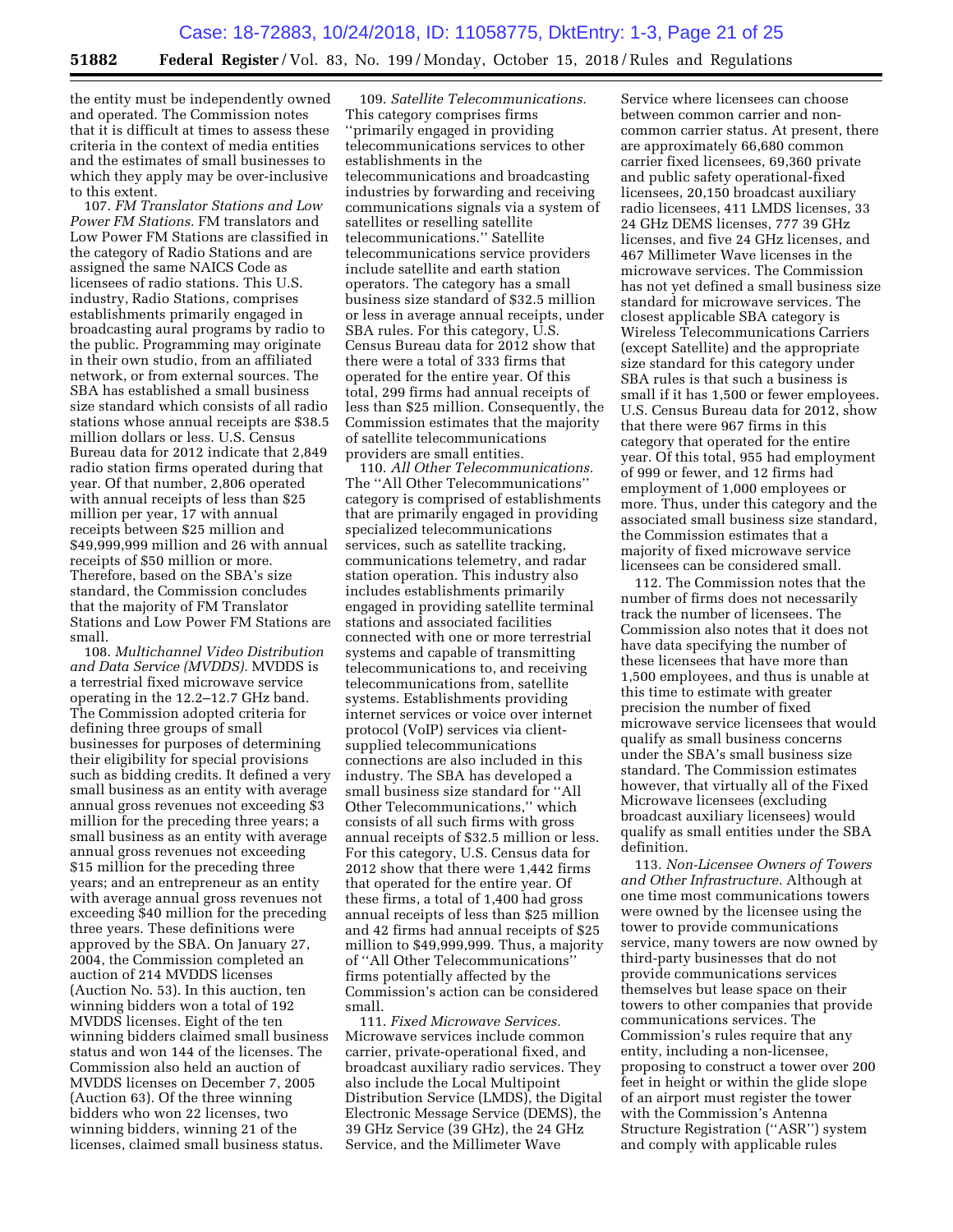regarding review for impact on the environment and historic properties.

114. As of March 1, 2017, the ASR database includes approximately 122,157 registration records reflecting a ''Constructed'' status and 13,987 registration records reflecting a ''Granted, Not Constructed'' status. These figures include both towers registered to licensees and towers registered to non-licensee tower owners. The Commission does not keep information from which we can easily determine how many of these towers are registered to non-licensees or how many non-licensees have registered towers. Regarding towers that do not require ASR registration, we do not collect information as to the number of such towers in use and therefore cannot estimate the number of tower owners that would be subject to the rules on which the Commission seeks comment. Moreover, the SBA has not developed a size standard for small businesses in the category ''Tower Owners.'' Therefore, the Commission is unable to determine the number of non-licensee tower owners that are small entities. The Commission believes, however, that when all entities owning 10 or fewer towers and leasing space for collocation are included, non-licensee tower owners number in the thousands. In addition, there may be other non-licensee owners of other wireless infrastructure, including Distributed Antenna Systems (DAS) and small cells that might be affected by the measures on which the Commission seeks comment. The Commission does not have any basis for estimating the number of such nonlicensee owners that are small entities.

115. The closest applicable SBA category is All Other Telecommunications, and the appropriate size standard consists of all such firms with gross annual receipts of \$32.5 million or less. For this category, U.S. Census data for 2012 show that there were 1,442 firms that operated for the entire year. Of these firms, a total of 1,400 had gross annual receipts of less than \$25 million and 15 firms had annual receipts of \$25 million to \$49,999,999. Thus, under this SBA size standard a majority of the firms potentially affected by the Commission's action can be considered small.

5. Description of Projected Reporting, Recordkeeping, and Other Compliance Requirements for Small Entities

116. The Third Report and Order does not establish any reporting, recordkeeping, or other compliance requirements for companies involved in wireless infrastructure deployment. In

addition to not adopting any reporting, recordkeeping or other compliance requirements, the Commission takes significant steps to reduce regulatory impediments to infrastructure deployment and, therefore, to spur the growth of personal wireless services. Under the Commission's approach, small entities as well as large companies will be assured that their deployment requests will be acted upon within a reasonable period of time and, if their applications are not addressed within the established time frames, applicants may seek injunctive relief granting their siting applications. The Commission, therefore, has taken concrete steps to relieve companies of all sizes of uncertainly and has eliminated unnecessary delays.

117. The Third Report and Order also does not impose any reporting or recordkeeping requirements on state and local governments. While some commenters argue that additional shot clock classifications would make the siting process needlessly complex without any proven benefits, the Commission concludes that any additional administrative burden from increasing the number of Section 332 shot clocks from two to four is outweighed by the likely significant benefit of regulatory certainty and the resulting streamlined deployment process. The Commission's actions are consistent with the statutory language of Section 332 and therefore reflect Congressional intent. Further, siting agencies have become more efficient in processing siting applications and will be able to take advantage of these efficiencies in meeting the new shot clocks. As a result, the additional shot clocks that the Commission adopts will foster the deployment of the latest wireless technology and serve consumer interests.

6. Steps Taken To Minimize the Significant Economic Impact on Small Entities, and Significant Alternatives Considered

118. The RFA requires an agency to describe any significant alternatives that it has considered in reaching its approach, which may include the following four alternatives (among others): ''(1) The establishment of differing compliance or reporting requirements or timetables that take into account the resources available to small entities; (2) the clarification, consolidation, or simplification of compliance and reporting requirements under the rule for such small entities; (3) the use of performance rather than design standards; and (4) an exemption

from coverage of the rule, or any part thereof, for such small entities.

119. The steps taken by the Commission in the Third Report and Order eliminate regulatory burdens for small entities as well as large companies that are involved with the deployment of person wireless services infrastructure. By establishing shot clocks and guidance on injunctive relief for personal wireless services infrastructure deployments, the Commission has standardized and streamlined the permitting process. These changes will significantly minimize the economic burden of the siting process on all entities, including small entities, involved in deploying personal wireless services infrastructure. The record shows that permitting delays imposes significant economic and financial burdens on companies with pending wireless infrastructure permits. Eliminating permitting delays will remove the associated cost burdens and enabling significant public interest benefits by speeding up the deployment of personal wireless services and infrastructure. In addition, siting agencies will be able to utilize the efficiencies that they have gained over the years processing siting applications to minimize financial impacts.

120. The Commission considered but did not adopt proposals by commenters to issue ''Best Practices'' or ''Recommended Practices,'' and to develop an informal dispute resolution process and mediation program, noting that the steps taken in the Third Report and Order address the concerns underlying these proposals to facilitate cooperation between parties to reach mutually agreed upon solutions. The Commission anticipates that the changes it has made to the permitting process will provide significant efficiencies in the deployment of personal wireless services facilities and this in turn will benefit all companies, but particularly small entities, that may not have the resources and economies of scale of larger entities to navigate the permitting process. By adopting these changes, the Commission will continue to fulfill its statutory responsibilities, while reducing the burden on small entities by removing unnecessary impediments to the rapid deployment of personal wireless services facilities and infrastructure across the country.

#### 7. Report to Congress

121. The Commission will send a copy of the Third Report and Order, including this FRFA, in a report to Congress pursuant to the Congressional Review Act. In addition, the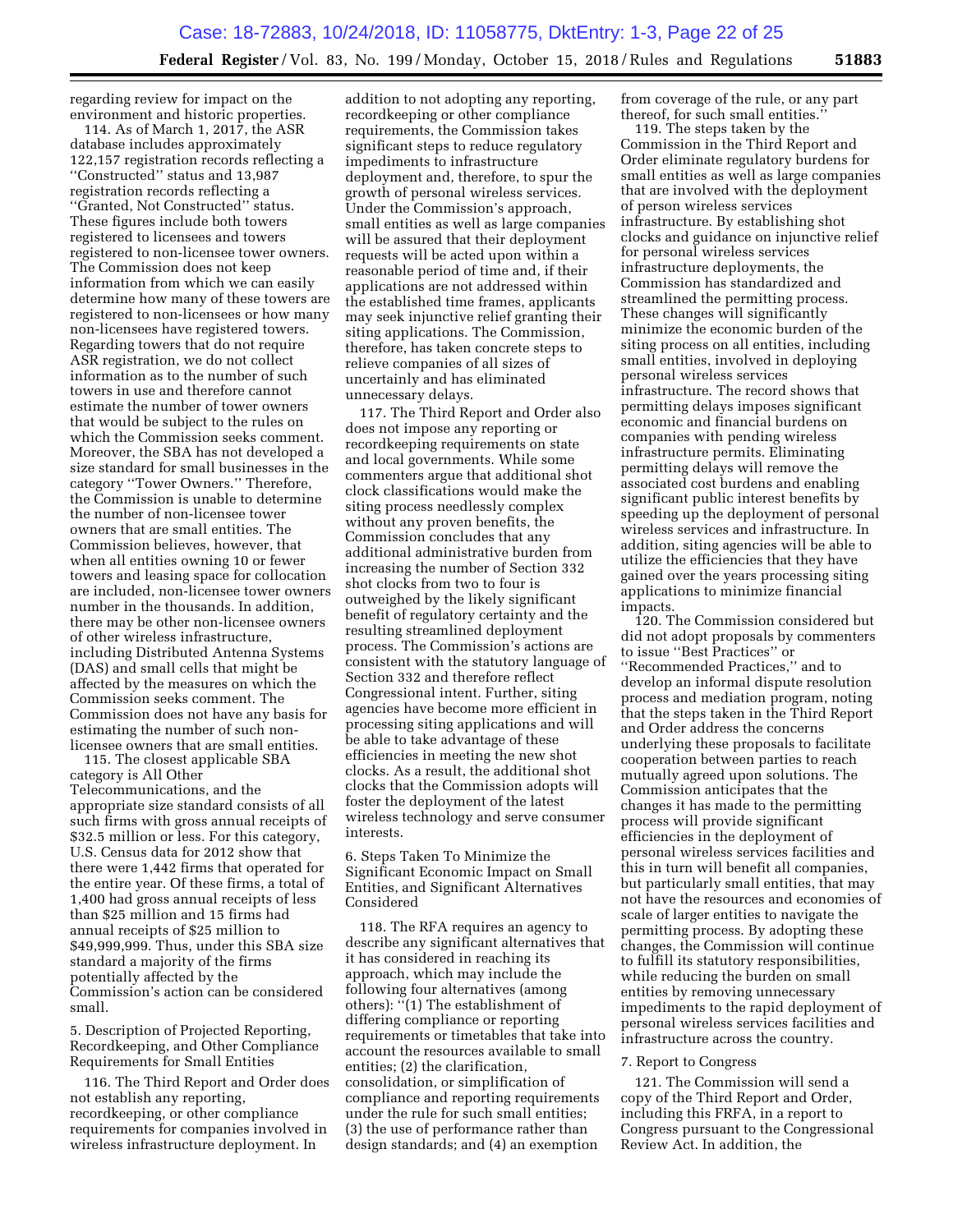Commission will send a copy of the Third Report and Order, including this FRFA, to the Chief Counsel for Advocacy of the SBA. A copy of the Third Report and Order and FRFA (or summaries thereof) also will be published in the **Federal Register**.

#### *B. Paperwork Reduction Act*

122. This Third Report and Order does not contain new or revised information collection requirements subject to the Paperwork Reduction Act of 1995 (PRA), Public Law 104–13.

#### *C. Congressional Review Act*

123. The Commission will send a copy of this Declaratory Ruling and Third Report and Order in a report to be sent to Congress and the Government Accountability Office pursuant to the Congressional Review Act (CRA), *see* 5 U.S.C. 801(a)(1)(A).

#### **IV. Ordering Clauses**

124. Accordingly, *it is ordered*, pursuant to sections 1, 4(i)–(j), 7, 201, 253, 301, 303, 309, 319, and 332 of the Communications Act of 1934, as amended, 47 U.S.C. 151, 154(i)–(j), 157, 201, 253, 301, 303, 309, 319, 332, that this Declaratory Ruling and Third Report and Order in WT Docket No. 17– 79 *is* hereby *adopted*.

125. *It is further ordered* that part 1 of the Commission's rules is *amended*  as set forth in the final rules of this Declaratory Ruling and Third Report and Order, and that these changes *shall be effective* January 14, 2019.

126. *It is further ordered* that this Third Report and Order *shall be*  effective January 14, 2019. The Declaratory Ruling and the obligations set forth therein *are effective* on the same day that this Third Report and Order becomes effective. It is our intention in adopting the foregoing Declaratory Ruling and these rule changes that, if any provision of the Declaratory Ruling or the rules, or the application thereof to any person or circumstance, is held to be unlawful, the remaining portions of such Declaratory Ruling and the rules not deemed unlawful, and the application of such Declaratory Ruling and the rules to other person or circumstances, shall remain in effect to the fullest extent permitted by law.

127. *It is further ordered* that, pursuant to 47 CFR 1.4(b)(1), the period for filing petitions for reconsideration or petitions for judicial review of this Declaratory Ruling and Third Report and Order will commence on the date that a summary of this Declaratory Ruling and Third Report and Order is published in the **Federal Register**.

128. *It is further ordered* that the Commission's Consumer & Governmental Affairs Bureau, Reference Information Center, *shall send* a copy of this Declaratory Ruling and Third Report and Order, including the Final Regulatory Flexibility Analysis, to the Chief Counsel for Advocacy of the Small Business Administration.

129. *It is further ordered* that this Declaratory Ruling and Third Report and Order *shall be* sent to Congress and the Government Accountability Office pursuant to the Congressional Review Act, *see* 5 U.S.C. 801(a)(1)(A).

#### **List of Subjects in 47 CFR Part 1**

Communications common carriers, Communications equipment, Environmental protection, Historic preservation, Radio, Telecommunications.

Federal Communications Commission.

#### **Cecilia Sigmund,**

*Federal Register Liaison Officer, Office of the Secretary.* 

#### **Final Rules**

For the reasons discussed in the preamble, the Federal Communications Commission amends 47 CFR part 1 as follows:

#### **PART 1—PRACTICE AND PROCEDURE**

■ 1. The authority citation for part 1 continues to read as follows:

**Authority:** 47 U.S.C. chs. 2, 5, 9, 13; Sec. 102(c), Div. P, Public Law 115–141, 132 Stat. 1084; 28 U.S.C. 2461, unless otherwise noted.

■ 2. Add subpart U, consisting of §§ 1.6001 through 1.6003, to read as follows:

#### **Subpart U—State and Local Government Regulation of the Placement, Construction, and Modification of Personal Wireless Service Facilities**

Sec.

- 1.6001 Purpose.
- 1.6002 Definitions.

1.6003 Reasonable periods of time to act on siting applications.

#### **§ 1.6001 Purpose.**

This subpart implements 47 U.S.C. 332(c)(7) and 1455.

#### **§ 1.6002 Definitions.**

Terms not specifically defined in this section or elsewhere in this subpart have the meanings defined in this part and the Communications Act of 1934, 47 U.S.C. 151 *et seq.* Terms used in this subpart have the following meanings:

(a) *Action* or *to act* on a siting application means a siting authority's grant of a siting application or issuance of a written decision denying a siting application.

(b) *Antenna,* consistent with § 1.1320(d), means an apparatus designed for the purpose of emitting radiofrequency (RF) radiation, to be operated or operating from a fixed location pursuant to Commission authorization, for the provision of personal wireless service and any commingled information services. For purposes of this definition, the term antenna does not include an unintentional radiator, mobile station, or device authorized under part 15 of this chapter.

(c) *Antenna equipment,* consistent with § 1.1320(d), means equipment, switches, wiring, cabling, power sources, shelters or cabinets associated with an antenna, located at the same fixed location as the antenna, and, when collocated on a structure, is mounted or installed at the same time as such antenna.

(d) *Antenna facility* means an antenna and associated antenna equipment.

(e) *Applicant* means a person or entity that submits a siting application and the agents, employees, and contractors of such person or entity.

(f) *Authorization* means any approval that a siting authority must issue under applicable law prior to the deployment of personal wireless service facilities, including, but not limited to, zoning approval and building permit.

(g) *Collocation,* consistent with § 1.1320(d) and the Nationwide Programmatic Agreement (NPA) for the Collocation of Wireless Antennas, appendix B of this part, section I.B, means—

(1) Mounting or installing an antenna facility on a pre-existing structure; and/ or

(2) Modifying a structure for the purpose of mounting or installing an antenna facility on that structure.

(3) The definition of ''collocation'' in § 1.6100(b)(2) applies to the term as used in that section.

(h) *Deployment* means placement, construction, or modification of a personal wireless service facility.

(i) *Facility* or *personal wireless service facility* means an antenna facility or a structure that is used for the provision of personal wireless service, whether such service is provided on a standalone basis or commingled with other wireless communications services.

(j) *Siting application* or *application*  means a written submission to a siting authority requesting authorization for the deployment of a personal wireless service facility at a specified location.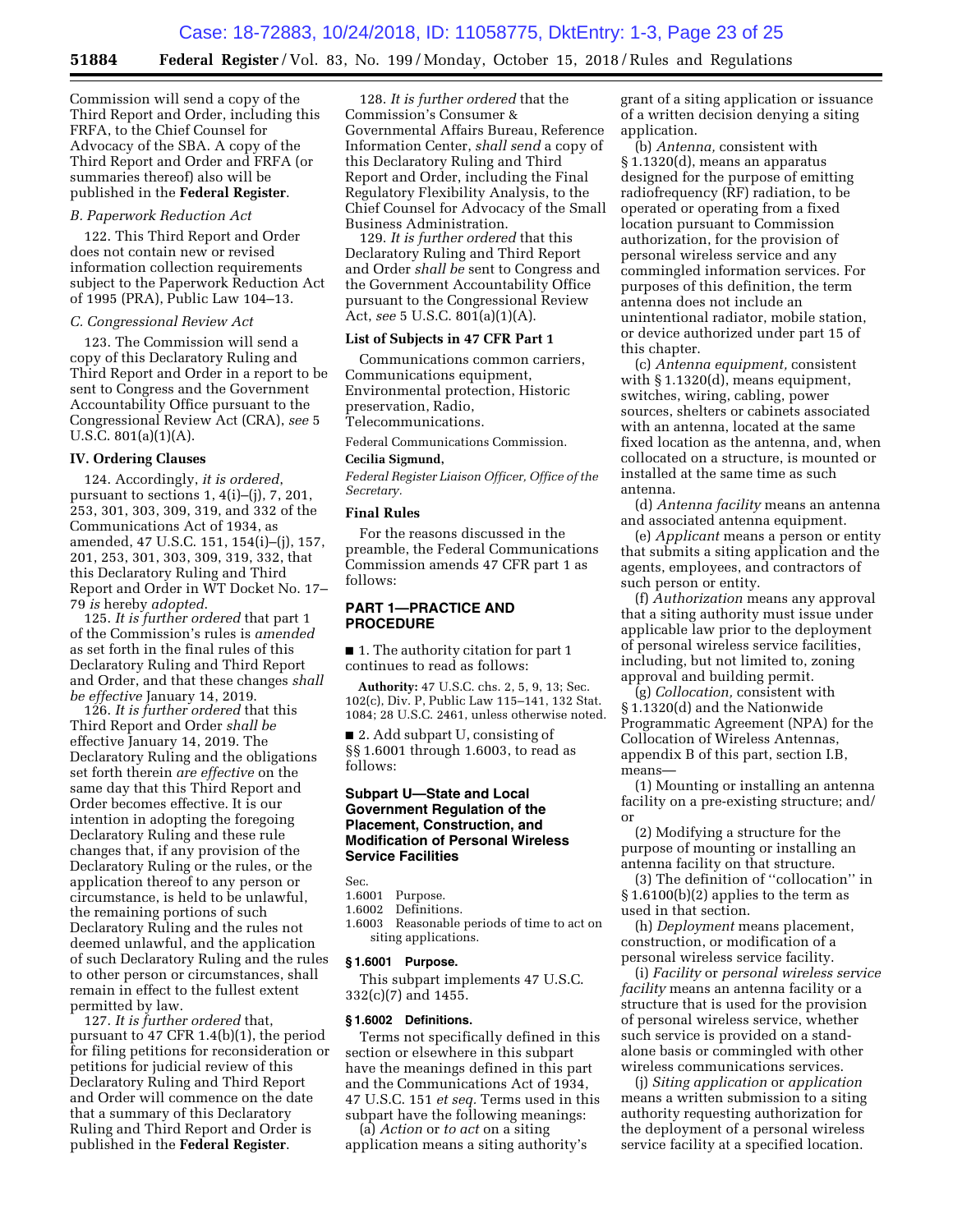(k) *Siting authority* means a State government, local government, or instrumentality of a State government or local government, including any official or organizational unit thereof, whose authorization is necessary prior to the deployment of personal wireless service facilities.

(l) *Small wireless facilities,* consistent with § 1.1312(e)(2), are facilities that meet each of the following conditions:

(1) The facilities—

(i) Are mounted on structures 50 feet or less in height including their antennas as defined in § 1.1320(d); or

(ii) Are mounted on structures no more than 10 percent taller than other adjacent structures; or

(iii) Do not extend existing structures on which they are located to a height of more than 50 feet or by more than 10 percent, whichever is greater;

(2) Each antenna associated with the deployment, excluding associated antenna equipment (as defined in the definition of ''antenna'' in § 1.1320(d)), is no more than three cubic feet in volume;

(3) All other wireless equipment associated with the structure, including the wireless equipment associated with the antenna and any pre-existing associated equipment on the structure, is no more than 28 cubic feet in volume;

(4) The facilities do not require antenna structure registration under part 17 of this chapter;

(5) The facilities are not located on Tribal lands, as defined under 36 CFR 800.16(x); and

(6) The facilities do not result in human exposure to radiofrequency radiation in excess of the applicable safety standards specified in § 1.1307(b).

(m) *Structure* means a pole, tower, base station, or other building, whether or not it has an existing antenna facility, that is used or to be used for the provision of personal wireless service (whether on its own or comingled with other types of services).

#### **§ 1.6003 Reasonable periods of time to act on siting applications.**

(a) *Timely action required.* A siting authority that fails to act on a siting application on or before the shot clock date for the application, as defined in paragraph (e) of this section, is presumed not to have acted within a reasonable period of time.

(b) *Shot clock period.* The shot clock period for a siting application is the sum of—

(1) The number of days of the presumptively reasonable period of time for the pertinent type of application, pursuant to paragraph (c) of this section; plus

(2) The number of days of the tolling period, if any, pursuant to paragraph (d) of this section.

(c) *Presumptively reasonable periods of time*—(1) *Review periods for individual applications.* The following are the presumptively reasonable periods of time for action on applications seeking authorization for deployments in the categories set forth in paragraphs (c)(1)(i) through (iv) of this section:

(i) Review of an application to collocate a Small Wireless Facility using an existing structure: 60 days.

(ii) Review of an application to collocate a facility other than a Small Wireless Facility using an existing structure: 90 days.

(iii) Review of an application to deploy a Small Wireless Facility using a new structure: 90 days.

(iv) Review of an application to deploy a facility other than a Small Wireless Facility using a new structure: 150 days.

(2) *Batching.* (i) If a single application seeks authorization for multiple deployments, all of which fall within a category set forth in either paragraph (c)(1)(i) or (iii) of this section, then the presumptively reasonable period of time for the application as a whole is equal to that for a single deployment within that category.

(ii) If a single application seeks authorization for multiple deployments, the components of which are a mix of deployments that fall within paragraph (c)(1)(i) of this section and deployments that fall within paragraph (c)(1)(iii) of this section, then the presumptively reasonable period of time for the application as a whole is 90 days.

(iii) Siting authorities may not refuse to accept applications under paragraphs (c)(2)(i) and (ii) of this section.

(d) *Tolling period.* Unless a written agreement between the applicant and the siting authority provides otherwise, the tolling period for an application (if any) is as set forth in paragraphs (d)(1) through (3) of this section.

(1) For an initial application to deploy Small Wireless Facilities, if the siting authority notifies the applicant on or before the 10th day after submission that the application is materially incomplete, and clearly and specifically identifies the missing documents or information and the specific rule or regulation creating the obligation to submit such documents or information, the shot clock date calculation shall restart at zero on the date on which the applicant submits all the documents and information identified by the siting authority to render the application complete.

(2) For all other initial applications, the tolling period shall be the number of days from—

(i) The day after the date when the siting authority notifies the applicant in writing that the application is materially incomplete and clearly and specifically identifies the missing documents or information that the applicant must submit to render the application complete and the specific rule or regulation creating this obligation; until

(ii) The date when the applicant submits all the documents and information identified by the siting authority to render the application complete;

(iii) But only if the notice pursuant to paragraph (d)(2)(i) of this section is effectuated on or before the 30th day after the date when the application was submitted; or

(3) For resubmitted applications following a notice of deficiency, the tolling period shall be the number of days from—

(i) The day after the date when the siting authority notifies the applicant in writing that the applicant's supplemental submission was not sufficient to render the application complete and clearly and specifically identifies the missing documents or information that need to be submitted based on the siting authority's original request under paragraph (d)(1) or (2) of this section; until

(ii) The date when the applicant submits all the documents and information identified by the siting authority to render the application complete;

(iii) But only if the notice pursuant to paragraph (d)(3)(i) of this section is effectuated on or before the 10th day after the date when the applicant makes a supplemental submission in response to the siting authority's request under paragraph (d)(1) or (2) of this section.

(e) *Shot clock date.* The shot clock date for a siting application is determined by counting forward, beginning on the day after the date when the application was submitted, by the number of calendar days of the shot clock period identified pursuant to paragraph (b) of this section and including any pre-application period asserted by the siting authority; *provided,* that if the date calculated in this manner is a ''holiday'' as defined in § 1.4(e)(1) or a legal holiday within the relevant State or local jurisdiction, the shot clock date is the next business day after such date. The term ''business day'' means any day as defined in § 1.4(e)(2) and any day that is not a legal holiday as defined by the State or local jurisdiction.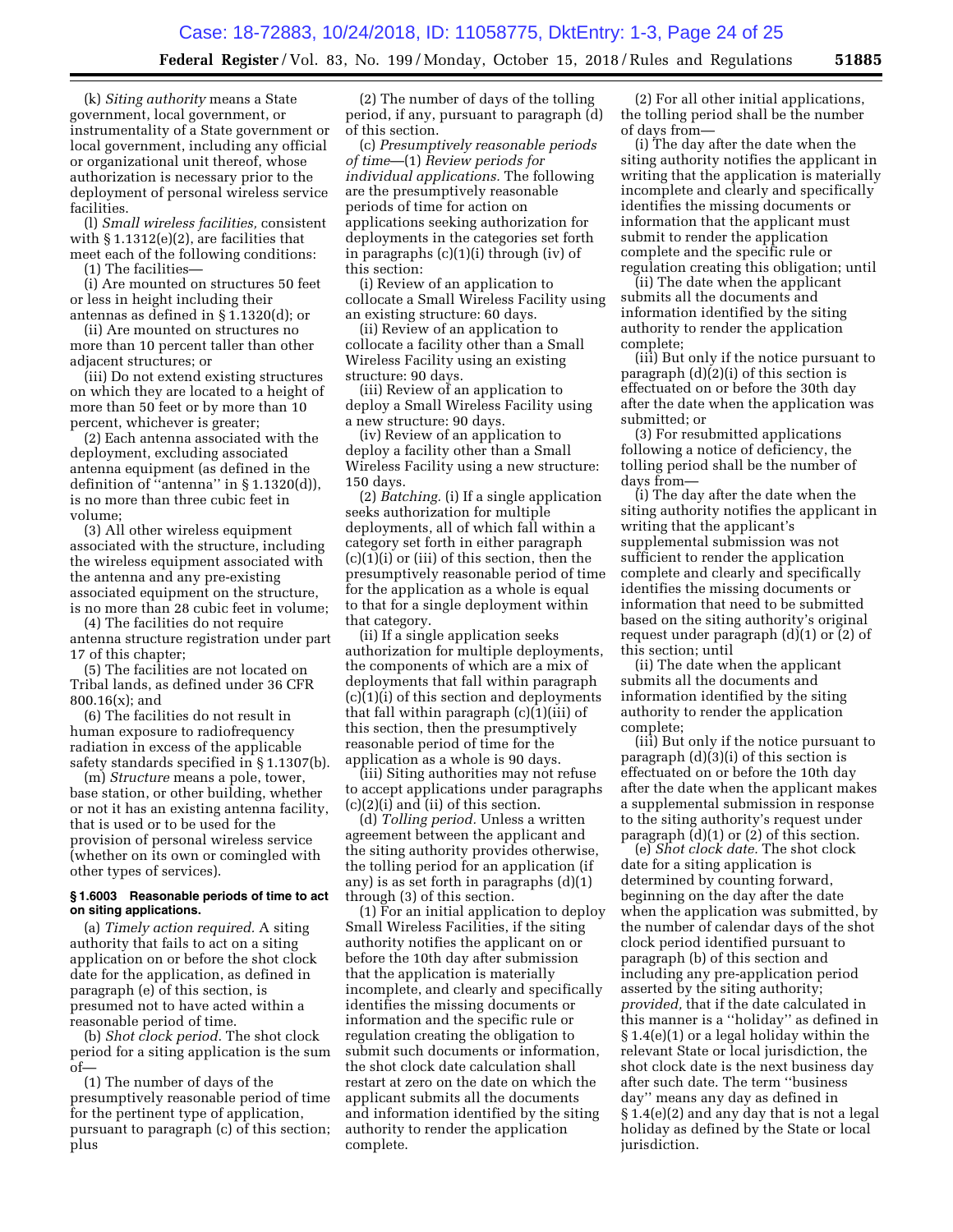#### **§ 1.40001 [Redesignated as § 1.6100 and Amended]**

 $\equiv$ 

#### **Subpart CC—[Removed]**

■ 3. Redesignate § 1.40001 as § 1.6100 and, in newly redesignated § 1.6100, remove and reserve paragraph (a).

■ 4. Remove subpart CC. [FR Doc. 2018–22234 Filed 10–12–18; 8:45 am] **BILLING CODE 6712–01–P**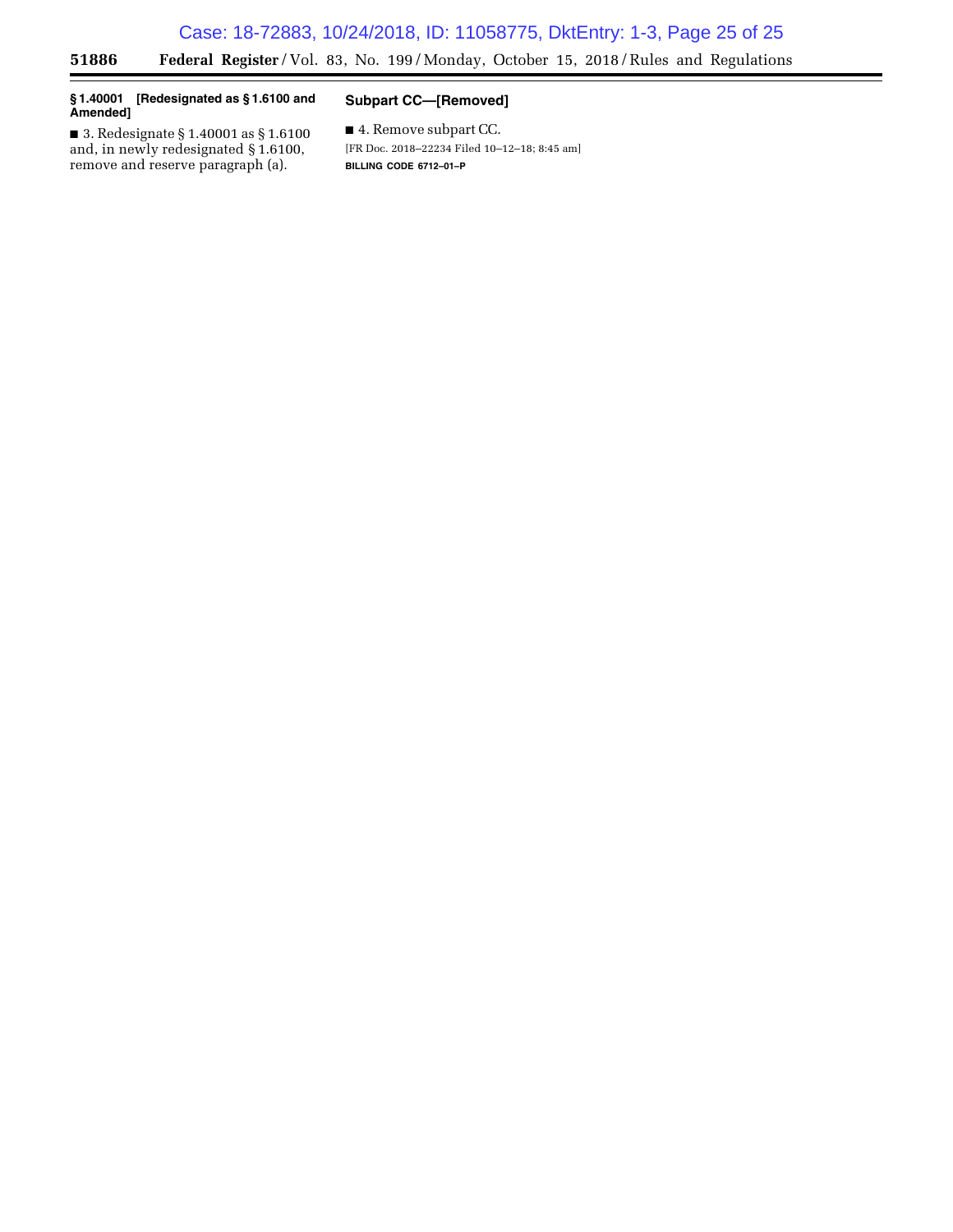

### United States Court of Appeals for the Kinth Circuit

P.O. Box 31478 Billings, Montana 59107-1478

 **CHAMBERS OF SIDNEY R. THOMAS TEL: (406) 373-3200 CHIEF JUDGE FAX: (406) 373-3250**

Dear Counsel:

I write to introduce you to the court's mediation program. The court offers you and your clients professional mediation services, at no cost, to help resolve disputes quickly and efficiently and to explore the development of more satisfactory results than can be achieved from continued litigation. Each year the mediators facilitate the resolution of hundreds of cases, from the most basic contract and tort actions to the most complex cases involving multiple parties, numerous pieces of litigation and important issues of public policy.

The eight circuit mediators, all of whom work exclusively for the court, are highly experienced attorneys from a variety of practices; all have extensive training and experience in negotiation, appellate mediation, and Ninth Circuit practice and procedure. Although the mediators are court employees, the court has adopted strict confidentiality rules and practices to ensure that what goes on in mediation stays in mediation. See Circuit Rule 33-1.

The first step in the mediation process is case selection. To assist the mediators in the case selection process, appellants/petitioners must file a completed Mediation Questionnaire within 7 days of the docketing of the case. See Circuit Rules 3-4, and 15-2. Appellees may also fill out and file a questionnaire. The questionnaire with filing instructions *accompanies this letter and is also* available at www.ca9.uscourts.gov/mediation/forms.php. All counsel are also invited to submit, by e-mail to ca09 mediation@ca9.uscourts.gov, additional, confidential information that might assist the mediators in the case selection process.

In most cases, the mediator will schedule a settlement assessment conference, with counsel only, to determine whether the case is suitable for mediation. Be assured that participation in the mediation program will not slow down disposition of your appeal. Mediation discussions are not limited to the issues on appeal. The discussions can involve other cases and may include individuals who are not parties to the litigation, if doing so enables the parties to reach a global settlement.

Further information about the mediation program may be found on the court's website: www.ca9.uscourts.gov/mediation/. Please address questions directly to the Mediation Program at 415-355-7900 or ca09mediation@ca9.uscourts.gov.

Sincerely,<br>Aishay a Momme

Sidney Thomas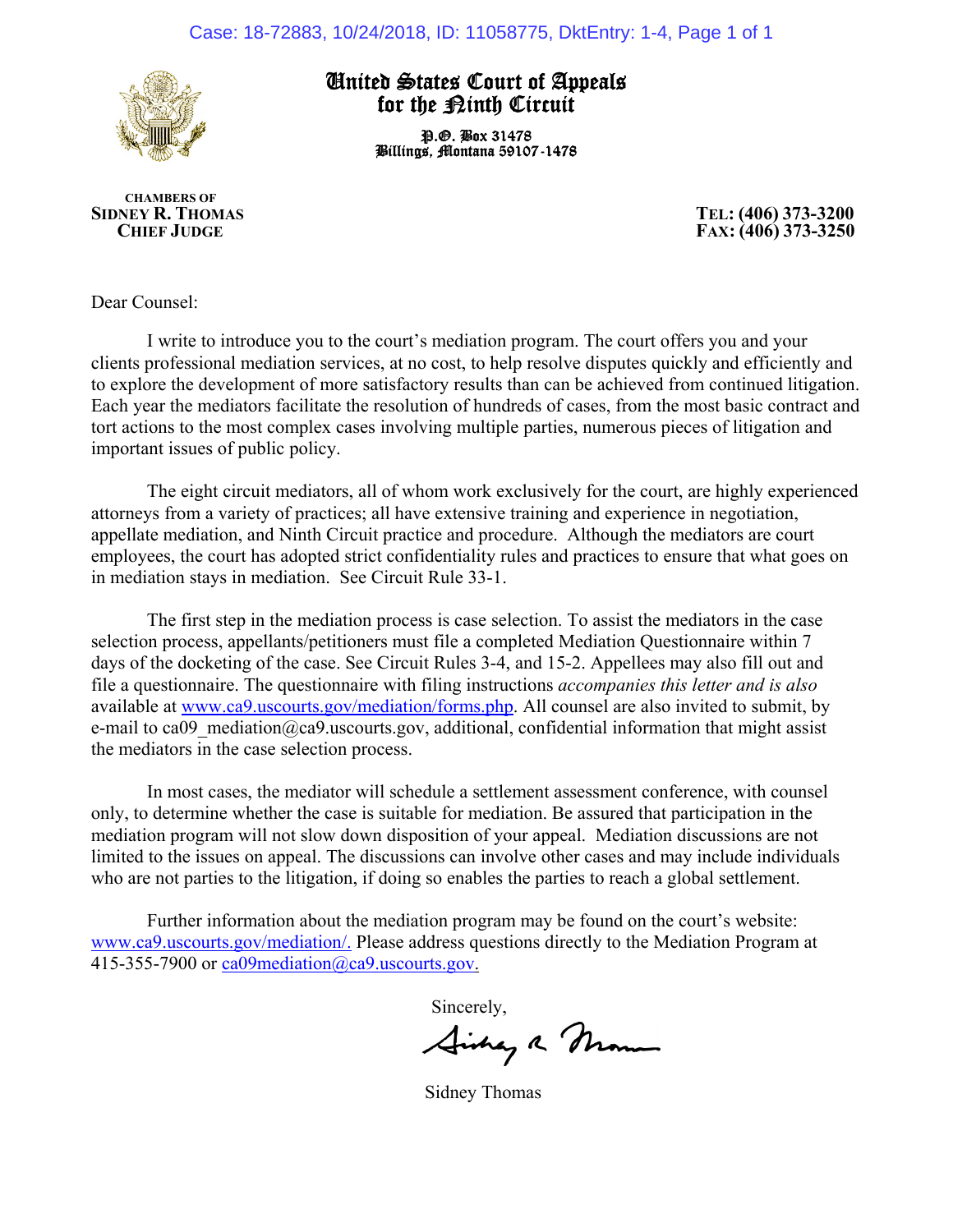### Case: 18-72883, 10/24/2018, ID: 11058775, DktEntry: 1-5, Page 1 of 2

# UNITED STATES COURT OF APPEALS FOR THE NINTH CIRCUIT

Circuit Mediation Office Phone (415) 355-7900 Fax (415) 355-8566 http://www.ca9.uscourts.gov/mediation

# **MEDIATION QUESTIONNAIRE**

This form is available in a fillable version at *http://cdn.ca9.uscourts.gov/datastore/uploads/forms/Mediation\_Questionnaire.pdf .*

The purpose of this questionnaire is to help the court's mediators provide the best possible mediation service in this case; it serves no other function. Responses to this questionnaire are *not* confidential. Appellants/Petitioners must electronically file this document within 7 days of the docketing of the case. 9th Cir. R. 3-4 and 15-2. Appellees/Respondents may file the questionnaire, but are not required to do so.

| 9th Circuit Case Number(s):                                             |  |  |
|-------------------------------------------------------------------------|--|--|
| District Court/Agency Case Number(s):                                   |  |  |
| District Court/Agency Location:                                         |  |  |
| Case Name:<br>$\mathbf V$ .                                             |  |  |
| If District Court, docket entry number(s)<br>of order(s) appealed from: |  |  |
| Name of party/parties submitting this form:                             |  |  |
| Briefly describe the dispute that gave rise to this lawsuit.            |  |  |
|                                                                         |  |  |
|                                                                         |  |  |
|                                                                         |  |  |
|                                                                         |  |  |
|                                                                         |  |  |
| Briefly describe the result below and the main issues on appeal.        |  |  |
|                                                                         |  |  |
|                                                                         |  |  |
|                                                                         |  |  |
|                                                                         |  |  |
|                                                                         |  |  |
|                                                                         |  |  |